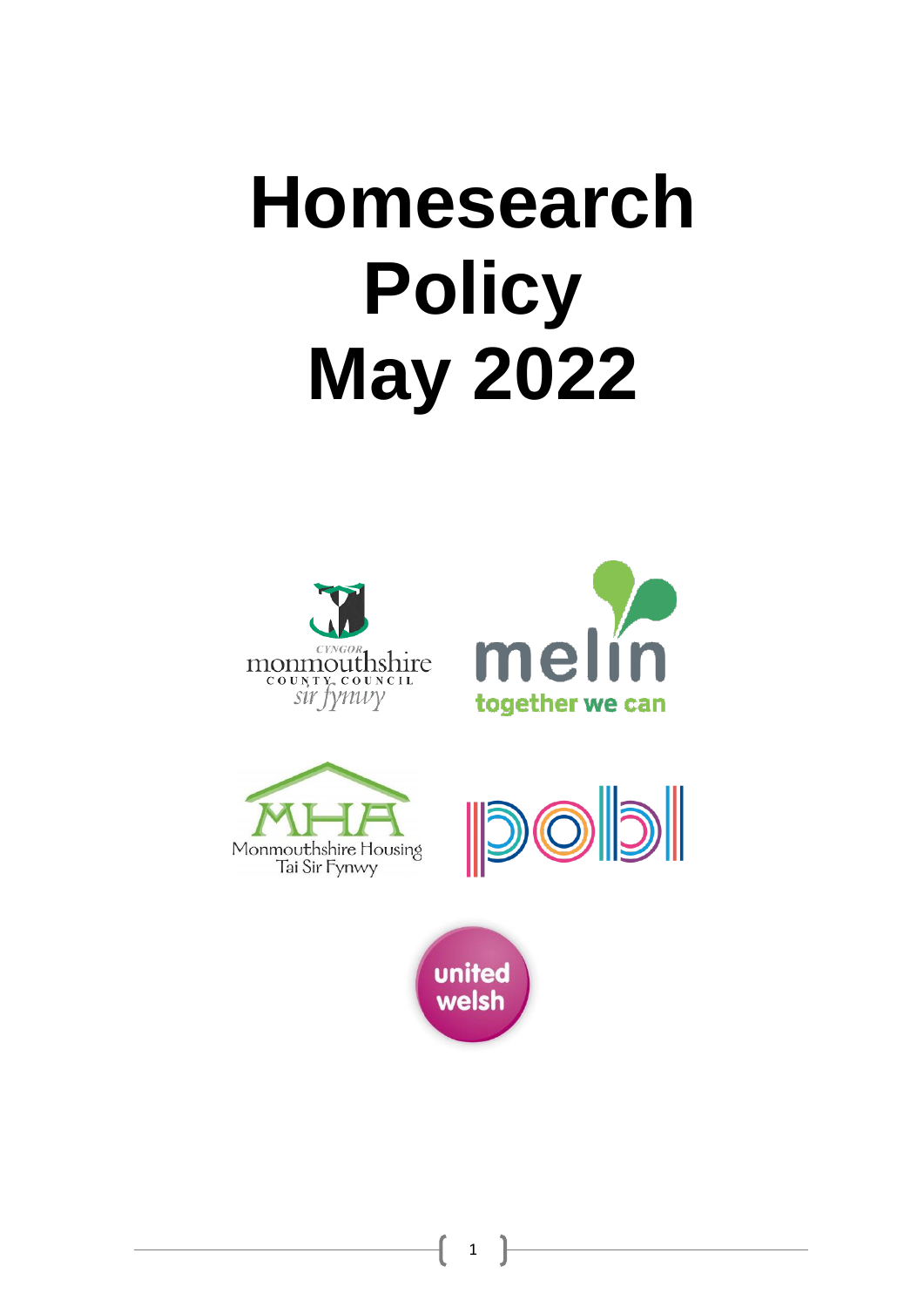# **Contents**

| <b>Item Number</b><br><b>Title</b> |                                                                                        | Page<br><b>Numbers</b> |  |  |
|------------------------------------|----------------------------------------------------------------------------------------|------------------------|--|--|
| 1                                  | <b>GENERAL INFORMATION</b>                                                             |                        |  |  |
| $\overline{2}$                     | <b>REGISTERING FOR HOMESEARCH</b>                                                      |                        |  |  |
| 3                                  | HOW SOCIAL HOUSING IS ALLOCATED                                                        | 6                      |  |  |
|                                    | DECIDING HOUSING PRIORITY, BASED ON                                                    |                        |  |  |
| 4                                  | 11                                                                                     |                        |  |  |
| 5                                  | OTHER IMPORTANT INFORMATION                                                            | 13                     |  |  |
| 6                                  | <b>ADMINISTRATION</b>                                                                  | 14                     |  |  |
| $\overline{7}$                     | <b>ADVERTISING HOMES</b>                                                               | 15                     |  |  |
| 8                                  | <b>BIDDING FOR A HOME</b>                                                              | 16                     |  |  |
| 9                                  | <b>SHORTLISTING FOR HOMES</b>                                                          | 17                     |  |  |
| 10                                 | <b>VERIFYING AN APPLICANT'S</b><br><b>INFORMATION</b>                                  | 17                     |  |  |
| 11                                 | OFFERING, VIEWING AND ACCEPTING OR<br><b>REFUSING A HOME</b>                           | 18                     |  |  |
| 12                                 | PRE-TENANCY SUPPORT                                                                    | 20                     |  |  |
| 13                                 | 20                                                                                     |                        |  |  |
| 14                                 | <b>COMPLAINTS</b><br>PROPERTY SIZE AND HOUSEHOLD SIZE -<br><b>FURTHER CRITERIA</b>     |                        |  |  |
| 15                                 | PROPERTY SIZE AND TYPE - ELIGIBILITY                                                   | 23                     |  |  |
| 16                                 | <b>BANDING SUMMARY</b>                                                                 |                        |  |  |
|                                    |                                                                                        |                        |  |  |
| <b>APPENDIX 1</b>                  | RURAL ALLOCATIONS POLICY AND<br><b>AFFORDABLE HOUSING</b>                              | 28                     |  |  |
| <b>APPENDIX 2</b>                  | <b>BYPASS POLICY AND PROCEDURE</b>                                                     | 33                     |  |  |
| <b>APPENDIX 3</b>                  | SUSPENSIONS AND DEMOTIONS POLICY<br><b>AND PROCEDURE</b>                               | 37                     |  |  |
| <b>APPENDIX 4</b>                  | <b>LETTINGS QUOTAS</b>                                                                 | 43                     |  |  |
| <b>APPENDIX 5</b>                  | <b>CUSTOMER COMMITMENTS</b>                                                            | 44                     |  |  |
| <b>APPENDIX 6</b>                  | <b>SHARING INFORMATION</b>                                                             | 45                     |  |  |
| <b>APPENDIX 7</b>                  | ELIGIBILITY AND SOCIAL HOUSING                                                         | 46                     |  |  |
| <b>APPENDIX 8</b>                  | <b>TRANSLATION SERVICES</b>                                                            | 47                     |  |  |
| <b>APPENDIX 9</b>                  | <b>HOUSING BAND GUIDANCE</b>                                                           | 48                     |  |  |
| <b>APPENDIX 10</b>                 | <b>LOCAL LETTING PLAN CRITERIA</b>                                                     | 58                     |  |  |
| <b>APPENDIX 11</b>                 | <b>INTERMEDIATE RENT AND LOW COST</b><br>HOME OWNERSHIP ALLOCATION<br><b>FRAMEWORK</b> | 59                     |  |  |
| <b>APPENDIX 12</b>                 | <b>RAPID REHOUSING</b>                                                                 | 64                     |  |  |

 $\begin{bmatrix} 2 \end{bmatrix}$ 

 $\mathbf{f}$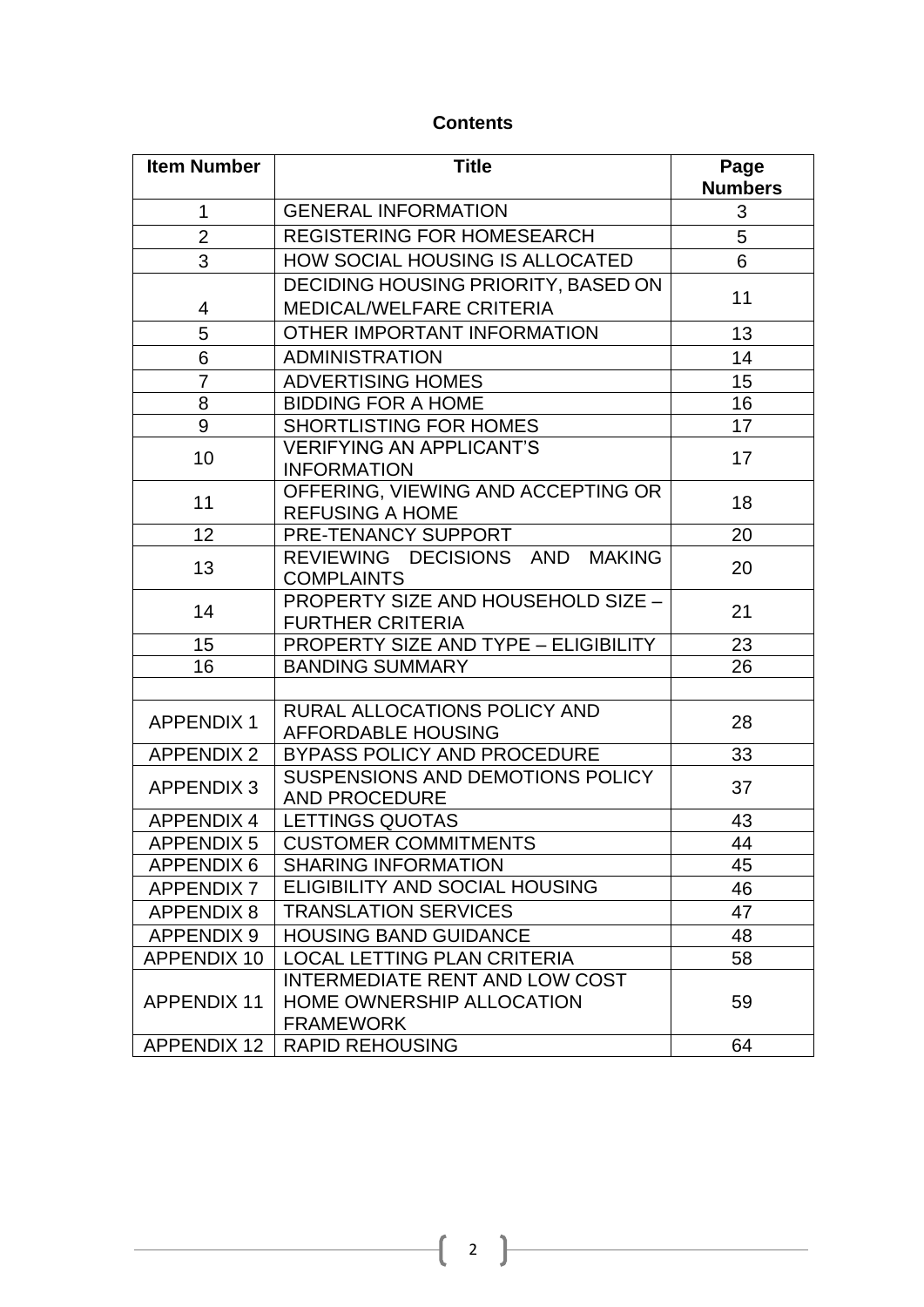# **1. GENERAL INFORMATION**

#### **1. Introduction**

- 1.1 Monmouthshire County Council (MCC) transferred its social housing stock to Monmouthshire Housing Association (MHA) in January 2008. It remains a legal requirement for MCC to run a Housing Register that manages the letting of social rented housing in Monmouthshire.
- 1.2 MCC operate a Common Housing Register (CHR) and Common Allocation Policy (CAL) to allocate social housing, which provides a single point of contact for someone seeking affordable housing in Monmouthshire. MHA administers the CHR on behalf of MCC via a service called Homesearch. MCC has a Service Level Agreement (a formal agreement) in place with MHA to manage this service.
- 1.3 Melin, Pobl and United Welsh are also a part of the Homesearch partnership and use it to let their social housing in Monmouthshire to applicants in line with this policy and the accompanying procedures.
- 1.4 MCC operates a Choice Based Letting allocation scheme, where available properties are advertised and applicants are required to express their interest in a process called 'bidding'.
- 1.5 Generally, Homesearch applicants are placed in date order into bands that reflect their housing situation. The banding then influences how quickly they are likely to be housed (with the Emergency Band likely to be the fastest band). Also See Item number 16 and Appendix 9.
- 1.6 Homesearch makes key commitments about the service it provides to housing applicants and these are explained in Appendix 5.
- 1.7 MCC must publish a summary of their allocation scheme (this Policy) and provide a copy free of charge if asked.

# **2. Purpose of the Policy**

- 2.1 The aims of this Policy are to:
	- a) Allocate socially rented housing fairly, consistently and transparently.
	- b) Fully adhere to legislation and the Welsh Government's regulatory framework.
	- c) Provide a service that is easy to access, responds to changing demands and gives high customer satisfaction.
	- d) Provide easy to understand information about Homesearch and how the scheme works.
	- e) Work to support balanced and sustainable and resilient communities,
	- f) Prevent and respond to homelessness with a commitment to the rapid rehousing and support of vulnerable people.
	- g) Meet local housing need in Monmouthshire (i.e. give priority to applicants in housing need who have a local connection to the area.
	- h) Emphasise pre-tenancy advice and provide or sign-post support to help maintain tenancies and especially minimise rent loss.

3

i) Make best use of our housing stock.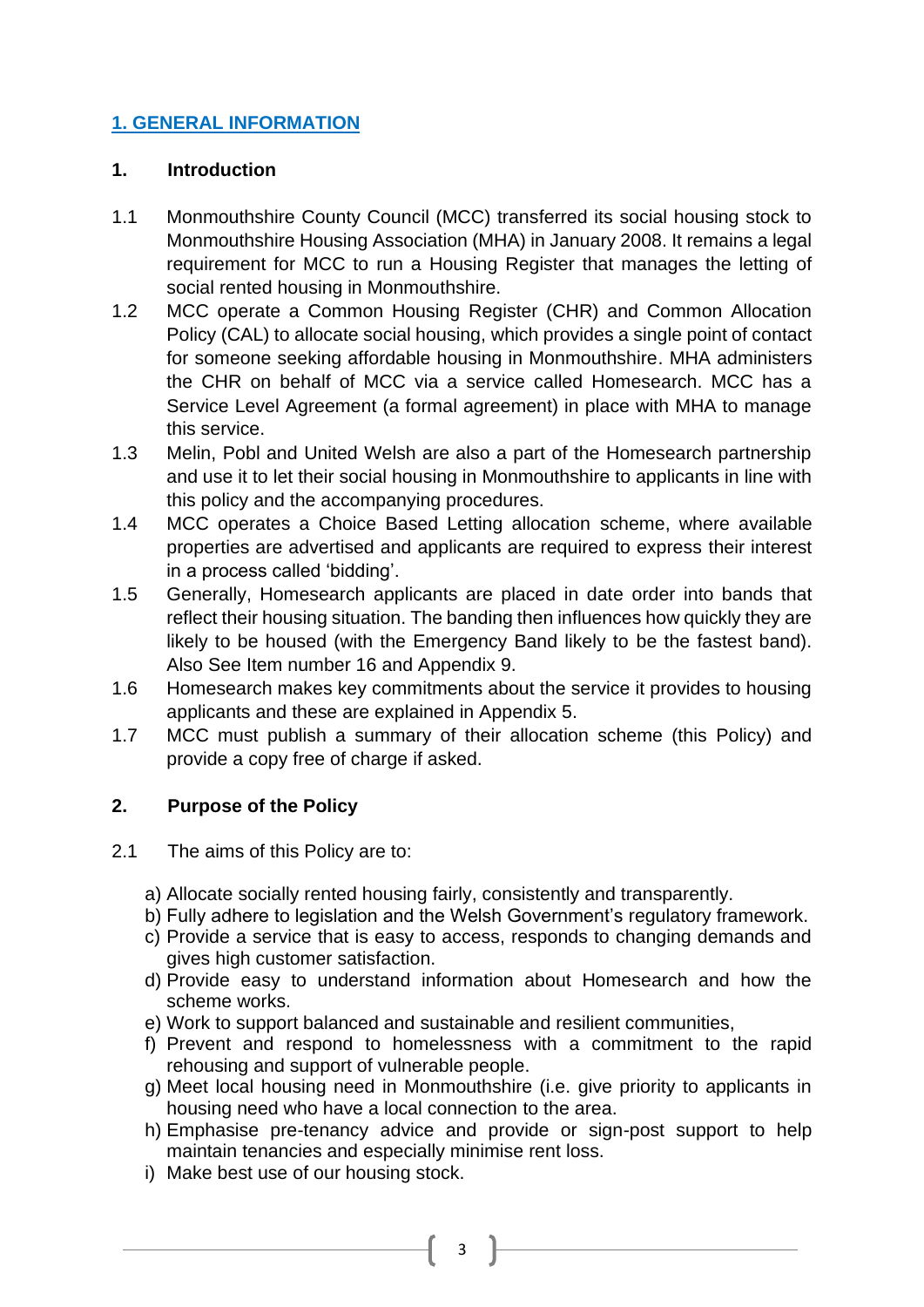j) Maximise choice by providing information about different housing tenures.

## **3. What the Policy covers**

- 3.1 The Policy covers social housing rented via Homesearch, which includes:
	- a) The letting of an assured tenancy or starter tenancy.
	- b) Existing tenants of a Homesearch Partner who transfer to another Homesearch landlord's social housing property in Monmouthshire.
	- c) Where a home is let by MHA, Pobl, Melin and United Welsh in Monmouthshire and undergoes major refurbishment/redevelopment or is demolished/sold, so a tenant is required to move out permanently.
- 3.2 Other social landlords such as Muir Group and Aelwyd Housing Association may also use Homesearch as a platform to advertise social housing. If any landlord that is not currently part of the Homesearch partnership let social housing in Monmouthshire, they would be requested to allocate their home(s) in accordance with the Homesearch Policy. In conjunction with MCC they may, however, decide to allocate their social housing in accordance with their own Policies.
- 3.3 The following **are not** covered by the Homesearch Policy:
	- a) The granting of an assured tenancy following a probationary period of time on a starter tenancy.
	- b) A sole tenancy being made into a joint tenancy (or vice versa).
	- c) The legal right to 'succeed' to a tenancy or be 'assigned' a tenancy to someone who would be entitled to succeed.
	- d) A tenant exchanging their home with another tenant.
	- e) Where a home is let by a Homesearch landlord and undergoes major refurbishment and the tenant is required to move out temporarily.
	- f) The letting of temporary housing for homeless households or housing owned by charities not in the Homesearch partnership.
	- g) Intermediate rent properties (where the rental amount is 80% of the average market rent).
	- h) Low cost home ownership (where properties are purchased in a more affordable way, compared to buying a home outright on the open market).
	- i) Homes rented on the open market that receive no public subsidy or funding.
	- j) A court order to transfer a tenancy.
- 3.4 Further information is contained in Appendix 11 about how intermediate rent properties are allocated in Monmouthshire, providing a separate framework to the Homesearch Policy. The same Appendix also explains the principles that govern the allocation of low cost home ownership schemes in Monmouthshire.

# **4. Responsibilities**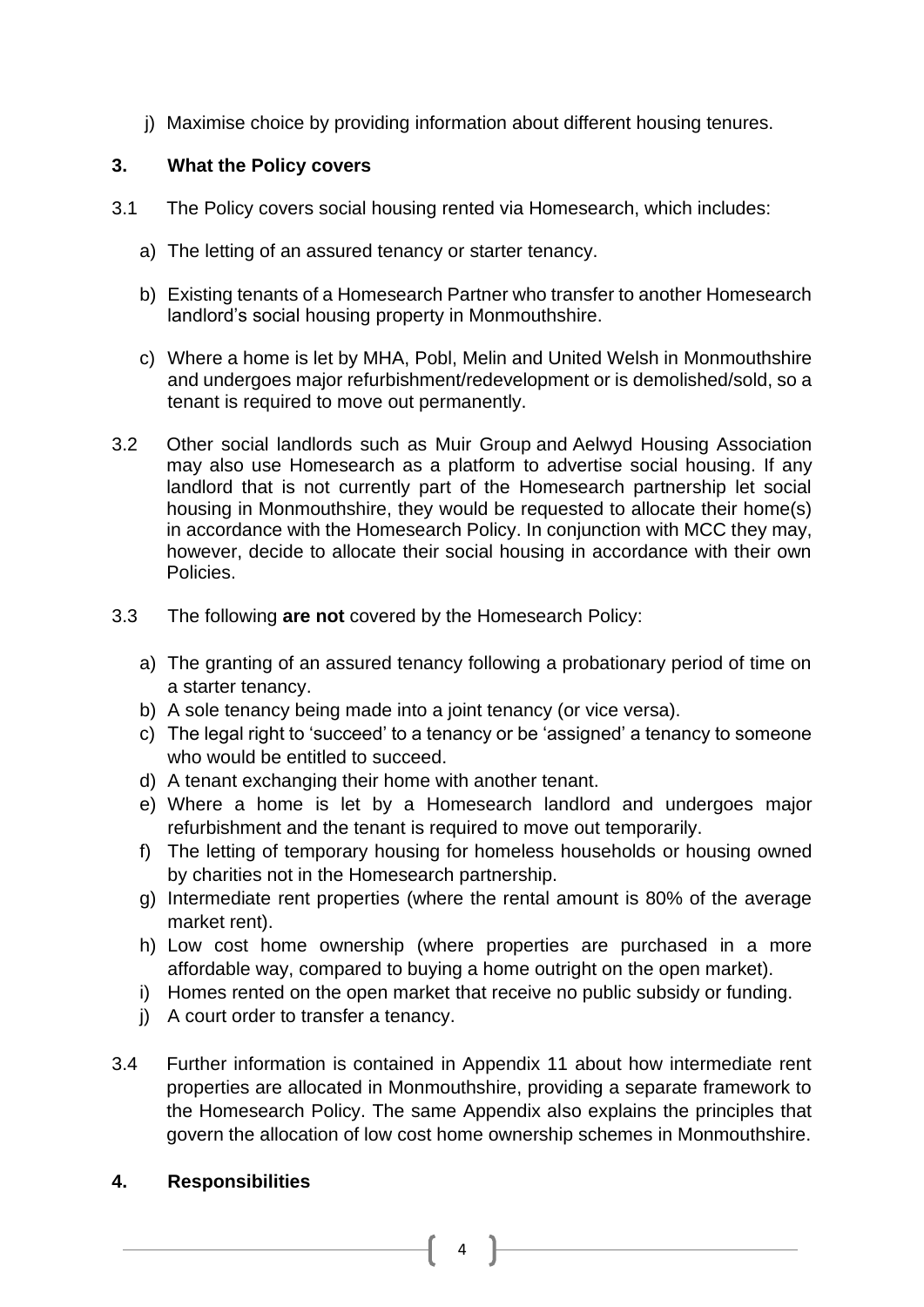- 4.1 MCC retains full responsibility for this Policy. MCC and the other Homesearch partners hold joint responsibility for developing the accompanying Procedures. The administrative functions that the Council has transferred onto MHA are:
	- a) Managing the receipt of housing applications
	- b) All assessment matters and decisions regarding eligibility under the scheme
	- c) Administering reviews of a decision made in line with the Homesearch Policy, Procedures and the Service Level Agreement.
	- d) Making arrangements to ensure that advice and information related to the Homesearch scheme is available across MCC.
	- e) To support MCC to monitor the implementation of the social housing register and report on Homesearch's performance.

# **5. Review and Monitoring**

- 5.1 This Policy will be reviewed every 3 years, or amended and updated as necessary. Any amendments to the Policy will be agreed by all Partners before being implemented. The accompanying procedures will be amended and updated as necessary.
- 5.2 Applicants and tenants will be consulted regarding a major change to the Policy.
- 5.3 Homesearch will utilise customer feedback, best practice, performance data, operating experience and respond to legislative changes to continually improve the procedures and where applicable the policy.
- 5.4 Homesearch's performance will be reviewed quarterly (four times a year), by staff representing the Homesearch partners.

# **2. REGISTERING FOR HOMESEARCH**

# **6. Who Can Register for Homesearch**

- 6.1 Generally anyone who isn't excluded due to their immigration status, as per the Allocation of Housing and Homelessness (Eligibility) (Wales) Regulations, can register for Homesearch. That is as long as they are aged 16 years and over.
- 6.2 Homesearch partners will take independent advice to resolve any issue of eligibility as necessary.

# **7. Housing 16 and 17 Year Olds**

- 7.1 Applicants aged between 16 and 17 years old can register for accommodation, however, they will be granted a tenancy in trust until they reach the age of 18.
- 7.2 All applicants aged 16 or 17 years old will be referred to MCC Social Services for an assessment of their needs (unless a referral is already in place). Where social services provide support, they will be expected to act as trustee.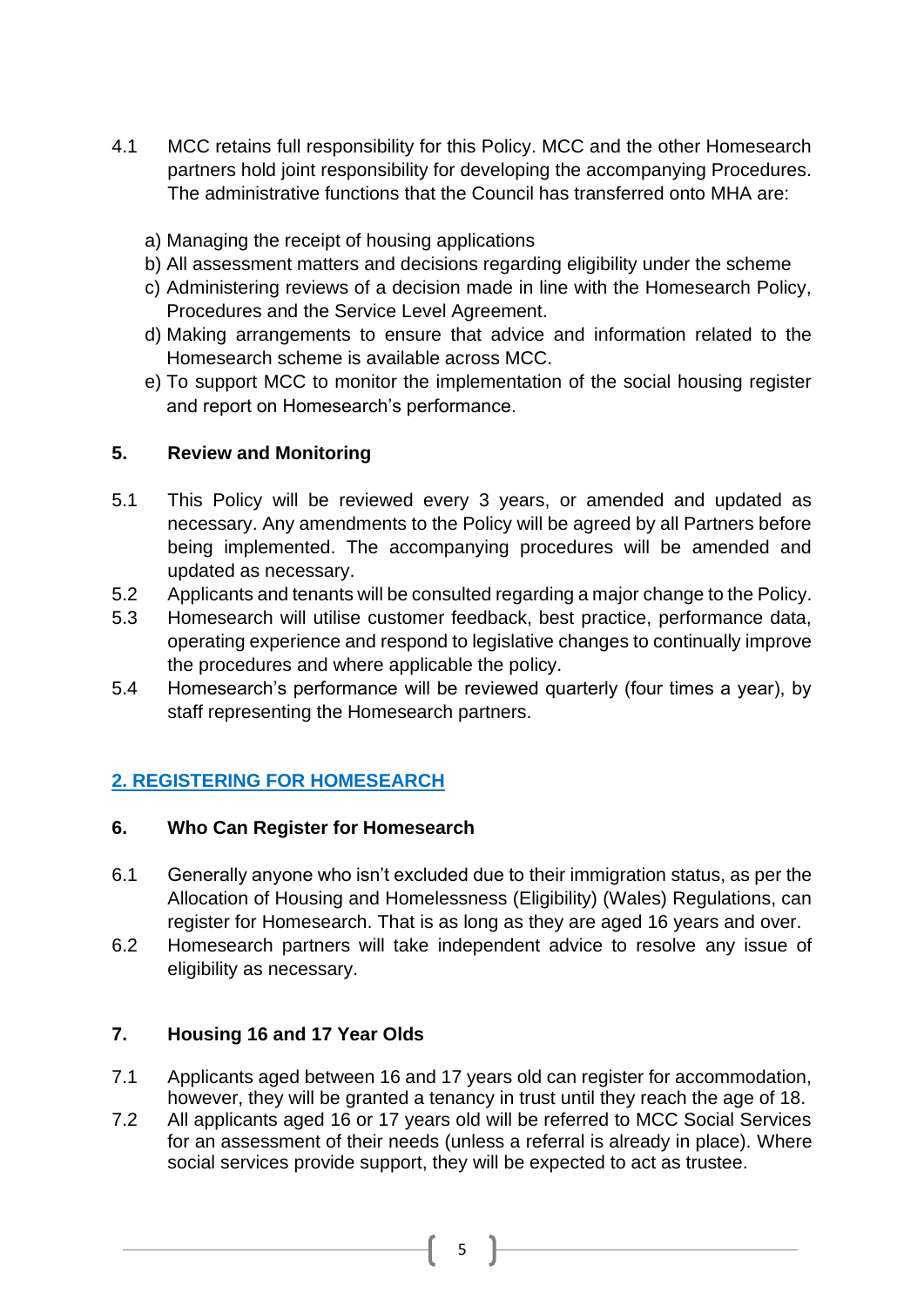7.3 Where we receive a joint application and one of the applicants is aged under 18 years old, the application will be placed into the sole name of the applicant over 18.

# **8. Registration/Making a Homesearch Application**

- 8.1 All applicants will need to register via an online form (including existing tenants of MHA, Melin, Pobl or United Welsh, wishing to transfer to another Homesearch landlord/home in Monmouthshire). In some circumstances we will also complete an application over the phone or if necessary in person, where an applicant is unable to complete the form themselves online.
- 8.2 All applicants will be offered and given appropriate advice and assistance in completing the application form including translation and interpreting facilities where required.
- 8.3 Each applicant will receive notification of their eligibility and information that gives easy to understand and in-depth information on how the Homesearch scheme works, so they can choose and then bid for a home.
- 8.4 When an applicant registers, Homesearch will inform them of which band they are in and why. They will also explain what other groups are in the band and how many bands are above/below them and be given advice on how long they will wait for housing. NB: an application may be placed in a lower banding initially, prior to Homesearch receiving necessary information e.g. evidence connected to medical priority.

# **3. HOW SOCIAL HOUSING IS ALLOCATED**

# **9. Legal Context**

- 9.1 How we allocate social housing **must** comply with the law. The entire Policy and the accompanying Procedures are framed by legislation and secondary guidance, including but not limited to:
	- a) Housing Act 1996 (i.e. part 6)
	- b) Housing (Wales) Act 2014 (i.e. part 2)
	- c) Welsh Government's Code of Guidance for Local Authorities on the Allocation of Accommodation and Homelessness
	- d) The Allocation of Housing and Homelessness (Eligibility) (Wales) Regulations
	- e) Crime and Disorder Act 1998 (i.e. section 17)
	- f) Equality Act 2010 (i.e. public sector equalities duty)
	- g) Data Protection Act 2018
- 9.2 Legal requirements mean that some social housing applicant's circumstances automatically gives them more preference for social housing over other applicants. **Fundamentally the Homesearch scheme must operate to give**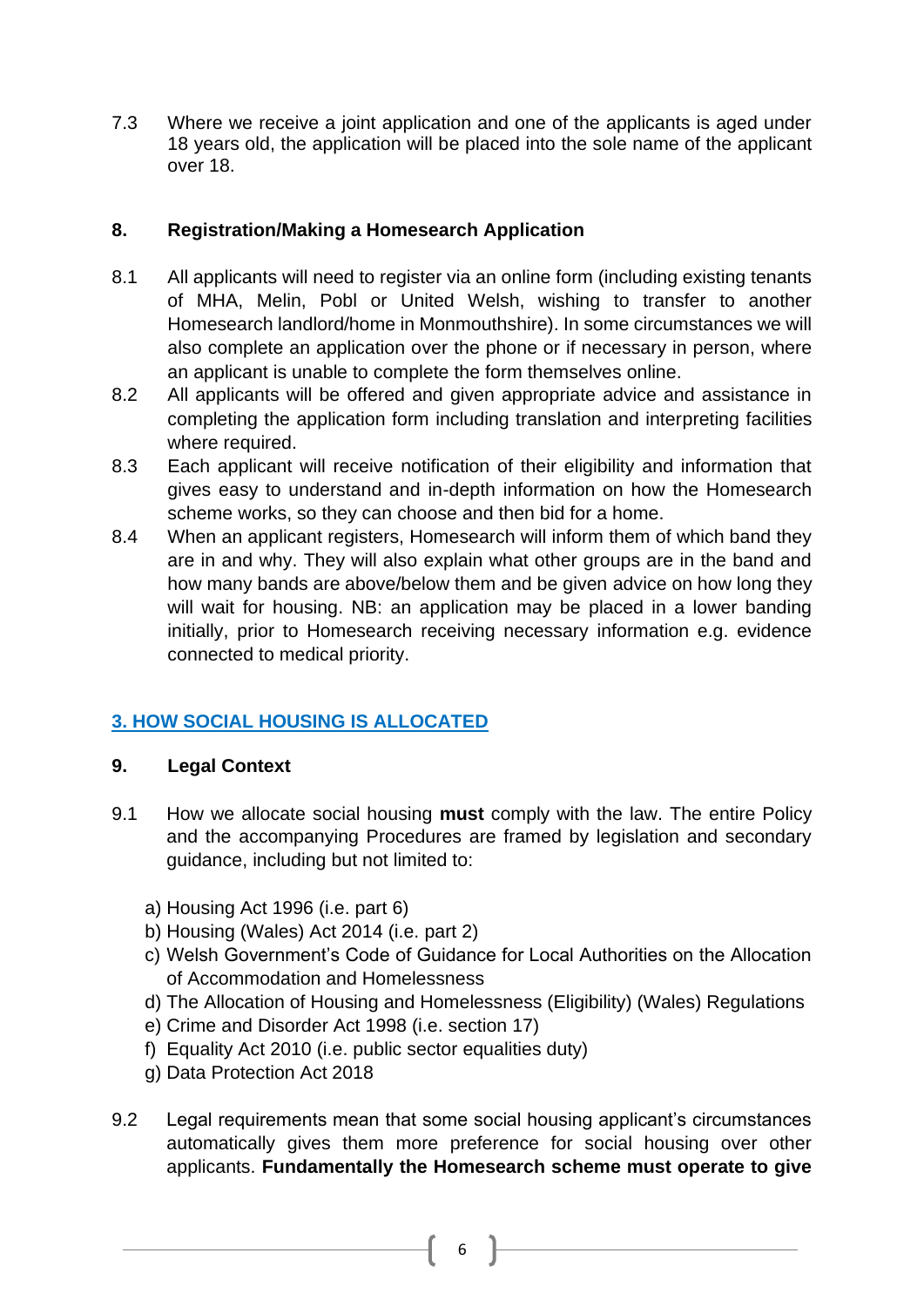**preference to house applicants who represent the categories in section 167(2) of the Housing Act 1996. This is the basis of the banding system that the Homesearch scheme operates under.** Greater preference is given to homeless applicants; those occupying insanitary, overcrowded or unsatisfactory housing; people who need to move on medical or welfare grounds (including disability) and people who need to move to a particular locality within Monmouthshire where failure to meet that need would cause hardship (to themselves or others).

- 9.3 Homesearch will maintain a list of all applicants registered for Homesearch, discounting individuals who are not legally entitled to social housing.
- 9.4 This Policy is available on [www.monmouthshirehomesearch.co.uk.](http://www.monmouthshirehomesearch.co.uk/)

# **10. Local Connection**

- 10.1 In order to meet local housing need, we will give more priority to house applicants who have a local connection to Monmouthshire.
- 10.2 Local connection is defined as:
	- a) The applicant or a member of their household has lived in the County in accommodation of their choice for 2 out of the past 3 years or 3 out of the past 5 years. For a local connection to apply, an applicant must have lived in Monmouthshire through their own choice.
	- b) The applicant or a member of their household are employed within the County and they work within the area (i.e. not just where the employers head office is). Someone who is self-employed would need to show that they routinely work in Monmouthshire to qualify. Employment will be deemed to be work that is permanent or long term in nature and is for 15 hours a week or more.
	- c) The applicant or a member of their household has a family association, (being mother or father (or a person who's acted in that capacity), brother, sister or dependent children or adult children) who reside within the County and have done so for the past 5 years continuously. This includes step children and adopted children. There will be no local connection where the relationship is estranged.
	- d) The applicant has just been or is about to be discharged from the British Armed Forces and has previously lived in the County as defined in 10.2 (a) immediately prior to joining the armed forces.
	- e) There are special circumstances, for example, the applicant or their household needs to be near special medical or support services that are only available in the Monmouthshire area. A local connection established on these grounds is likely to be exceptional. We would consider someone has a local connection where they are living in domestic abuse refuge accommodation in Monmouthshire and it is considered unsafe for them to return to the area that they have left.
	- f) The applicant is owed a Homeless Section 73 or Section 75 duty by MCC under the Housing (Wales) Act 2014.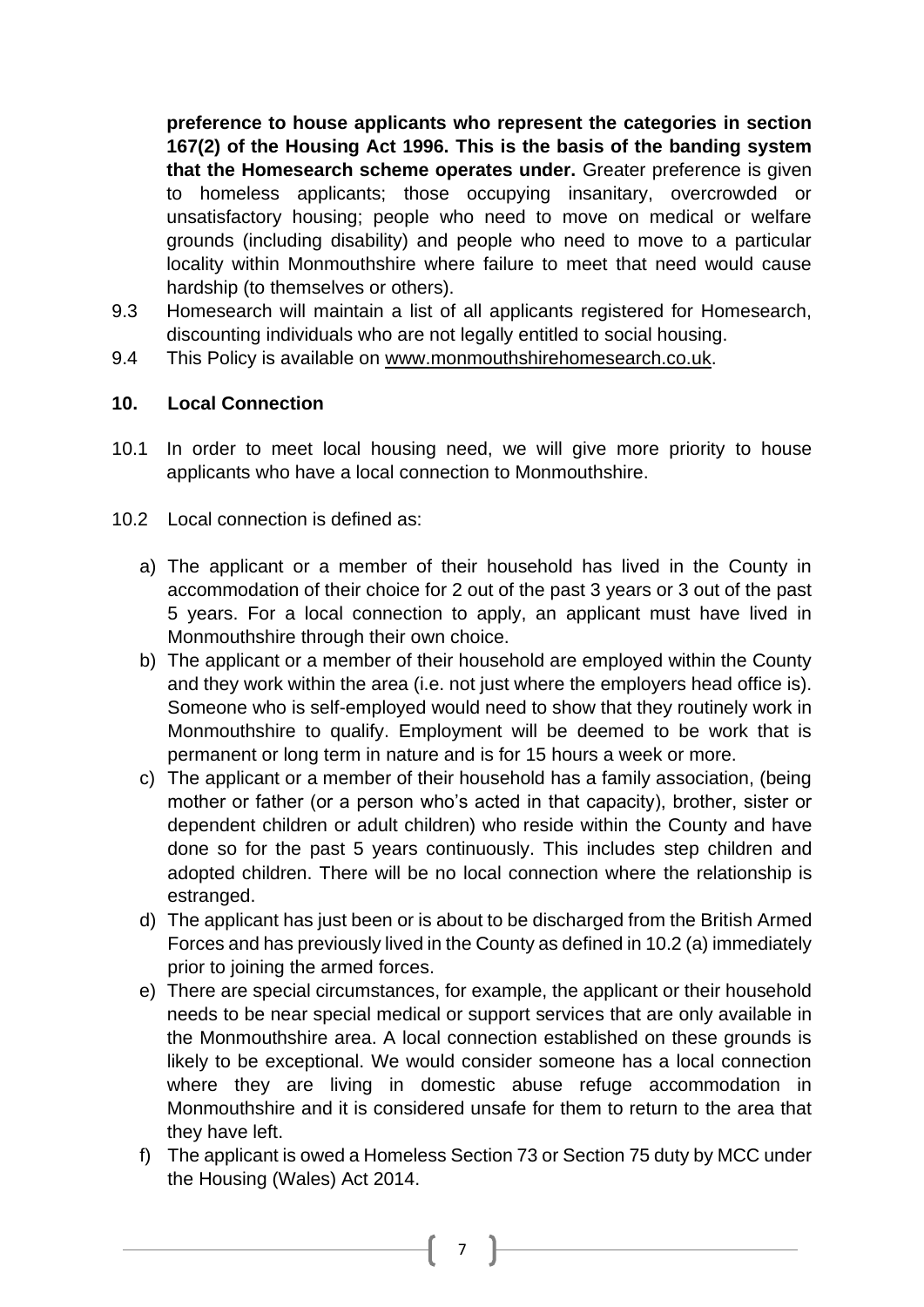g) An applicant has been provided with accommodation (at any time) in Monmouthshire, in relation to Section 95 of the Immigration and Asylum Act 1999 or succeeding legislation and in line with Section 81 of the Housing (Wales) Act 2014.

# **11. Applicants Living Away from Monmouthshire**

11.1 It is possible for eligible applicants who live outside of Monmouthshire to register for Homesearch. In such circumstances we will always seek to verify their circumstances fully. This is because it could influence how their local connection is determined e.g. someone is serving in the armed forces.

# **12. Homelessness/No fixed Abode/Rough Sleepers**

- 12.1 The Homesearch Partnership is committed to supporting the strategic and operational delivery of the Welsh government's Phase 2 Planning Guidance for Homelessness and Housing Related Support e.g. rapid rehousing.
- 12.2 Individuals with a history of chronic homelessness and health/social care issues may be considered for an allocation of a home via Housing First (or similar Welsh Government initiative), whereby they are direct let a property (see Section 20 below) so they have a stable home from which to rebuild their lives.
- 12.3 Applicants may register for Homesearch where they have no fixed abode (including someone rough sleeping). Either a correspondence/care of address, email address or telephone number would need to be provided to complete their Homesearch application and subsequently bid for Homesearch properties. Assisted bidding would be under-taken as appropriate - see section 39.2 below.

# **13. Rural Allocation Policy/New Developments**

13.1 When new affordable housing is built in rural areas/villages in Monmouthshire, the Rural Allocation Policy will be used to influence the allocation of social housing. See Appendix 1 for further details. When developing in non-rural areas the Homesearch partners will use the criteria contained in Appendix 4.

# **14. Suspensions and Demotions Policy and Procedure**

14.1 We may prevent an applicant from bidding for social housing via Homesearch (for a period of time), if it is considered proportionate and reasonable to do so as a result of their unacceptable behaviour. We will take into account relevant factors when making such a decision. We may also demote an applicant's banding (again for a period of time) because of their behaviour. This would mean that they are less likely to be able to secure social housing through Homesearch. Homesearch partners will seek to minimise suspensions and demotions and provide advice and support or facilitate appropriate support in order to do so. See Appendix 3 for further details.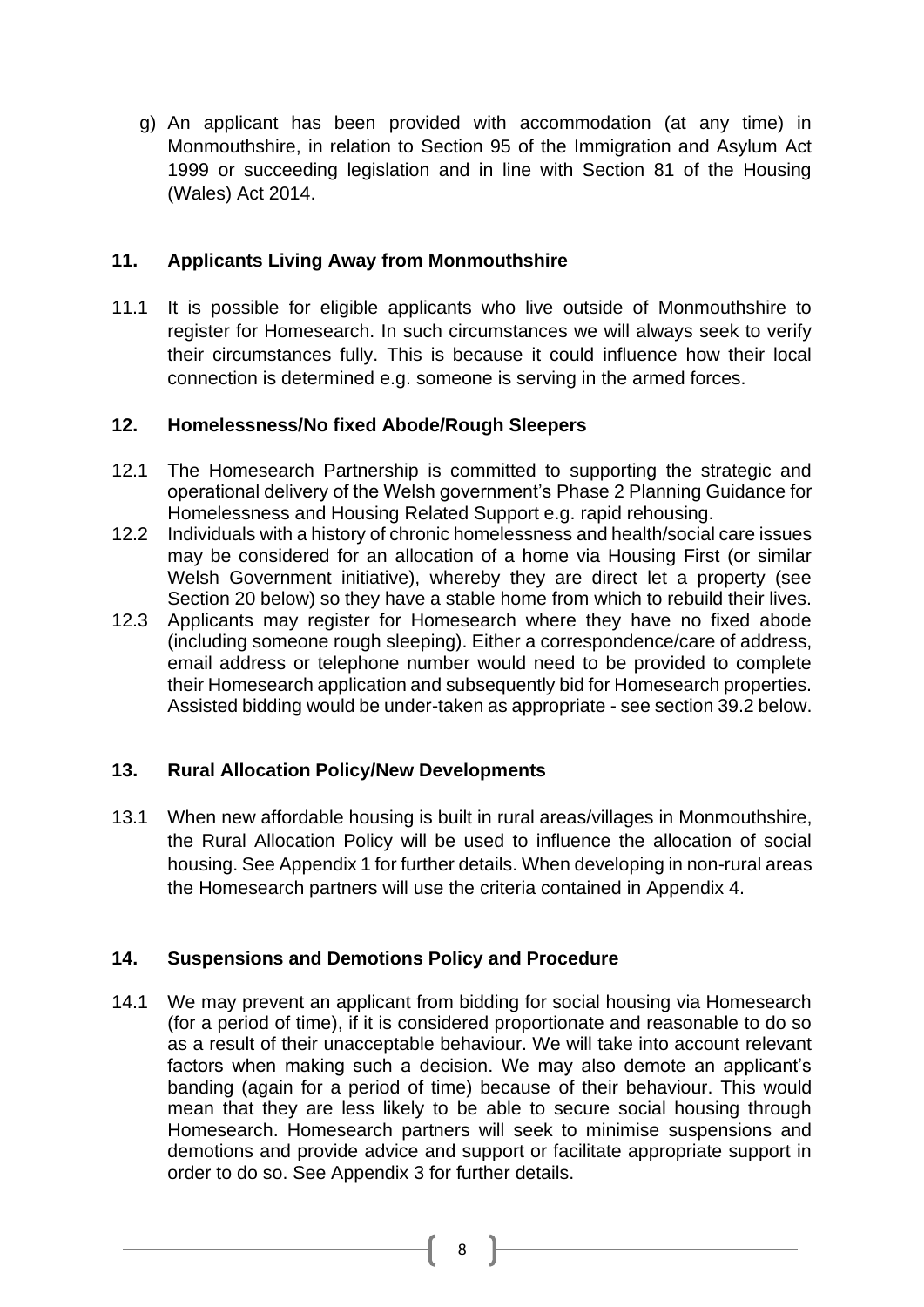# **15. Bypassing Policy and Procedure**

- 15.1 Bypassing means that in some limited situations a Homesearch partner/landlord can 'bypass' the highest banded applicant who has bid on a property, so an applicant won't receive an offer for that particular property. See Appendix 2 for further details.
- 15.2 Where there is evidence an applicant does not have the mental capacity to understand a tenancy agreement, for a property allocated via Homesearch (also see the Mental Capacity Act 2005), a Homesearch partner will enact the Bypass Policy and Procedure – see Appendix 2 for further details.

# **16. Housing Availability**

- 16.1 Empty homes will be re-let as soon as possible once they become vacant. However, in some instances this is not always possible e.g. as homes are usually advertised before they become vacate it may be necessary to withdraw a property if the outgoing tenant does not vacate as expected.
- 16.2 Applicant's may be advised that Homesearch's ability to meet their choice of housing could be reduced in some parts of Monmouthshire, due to levels of demand for social housing.
- 16.3 Estimated waiting times for social housing in different parts of Monmouthshire (based on an applicant's banding) will be available at [www.monmouthshirehomesearch.co.uk](http://www.monmouthshirehomesearch.co.uk/) via an interactive map, which will be periodically updated.
- 16.4 In order to maximise the chance of getting re-housed, applicants will be encouraged to bid for all property types that they are eligible for i.e. both flats and houses.

# **17. Housing Choice**

17.1 Applicants will be given the widest possible choice of housing to consider, including tenures other than social housing that includes intermediate rent and low cost home ownership. Also see Appendix 11 for further information. However, choice will be constrained by what type of home an applicant is eligible for as well as availability.

# **18. Household Circumstances**

- 18.1 Household circumstances will affect an applicant's banding and choice of/access to social housing in Monmouthshire. Examples of important criteria would include (but are not limited to): if someone is homeless; if they need housing with disabled adaptations; their household finances; the size of the household or if there are safety concerns connected with housing someone in a particular area.
- 18.2 Homesearch partners have a small number of allocation criteria that differ slightly in connection with an applicant's household composition. Further details can be found in Sections 38.2 in connection with age and OAP designated housing and 57.1 in relation to the letting of bungalows.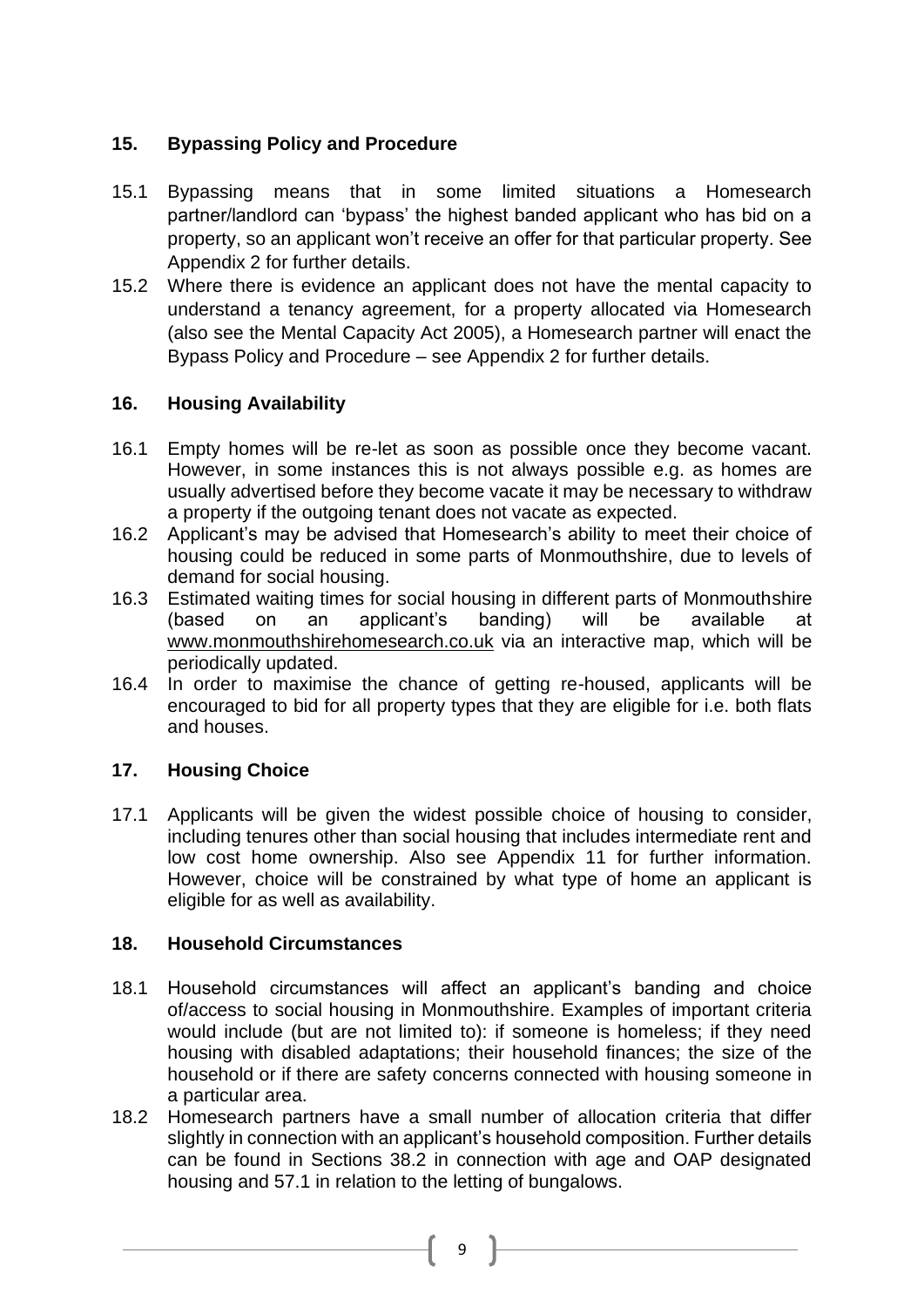# **19. Purpose Built or Adapted Disabled Accommodation**

- 19.1 We are committed to addressing the housing needs of disabled applicants and have a limited stock of purpose built and adapted accommodation.
- 19.2 An applicant's (or a member of their household) disability must match the specification/adaptations of the property to be allocated such a property.
- 19.3 In order to be considered for purpose built or adapted disabled accommodation the applicant (or the member of their household with the disability) will be expected to provide an assessment from an Occupation Therapist or other similar professional person.

# **20. Direct Lets**

- 20.1 Most properties will be advertised through the Homesearch scheme, however, in some rare circumstances we may let some properties directly to applicants e.g. if someone has lost their home during a fire. Further information about the reasons for direct lets is available at [www.monmouthshirehomesearch.co.uk](http://www.monmouthshirehomesearch.co.uk/)
- 20.2 The Homesearch partners also have an agreement with several other social landlords operating outside of Monmouthshire, called a 'reciprocal transfer agreement'. This means that where someone must move out of an area because they are at serious risk/their life is in danger, one of the social landlords would directly match a property to that person so they are able to move to a safe location.

# **21. Sensitive Lets**

21.1 Homesearch partners reserve the right to place additional criteria on a property advert (also see Item number 7 for information on Homesearch adverts) in order to promote sustainable communities. Further information about the reasons for sensitive lets is available at [www.monmouthshirehomesearch.co.uk](http://www.monmouthshirehomesearch.co.uk/)

# **22. Housing Serious Offenders**

- 22.1 Homesearch will seek to minimise the risk to the community and the applicant where individuals are considered to pose a risk to themselves and/or others (even where an individual has not been convicted of an offence).
- 22.2 We will work with the Police and Probation Services to assess and manage risk and will apply special arrangements where cases are referred through the Multi-Agency Public Protection Panel (MAPPA) or any protocol with Probation Services Officers. This may result in restrictions being placed upon the applicant in their choice of property or area, or a direct offer of suitable accommodation being made or an applicant being bypassed for a specific property, if an established risk cannot be managed – also see Appendix 2.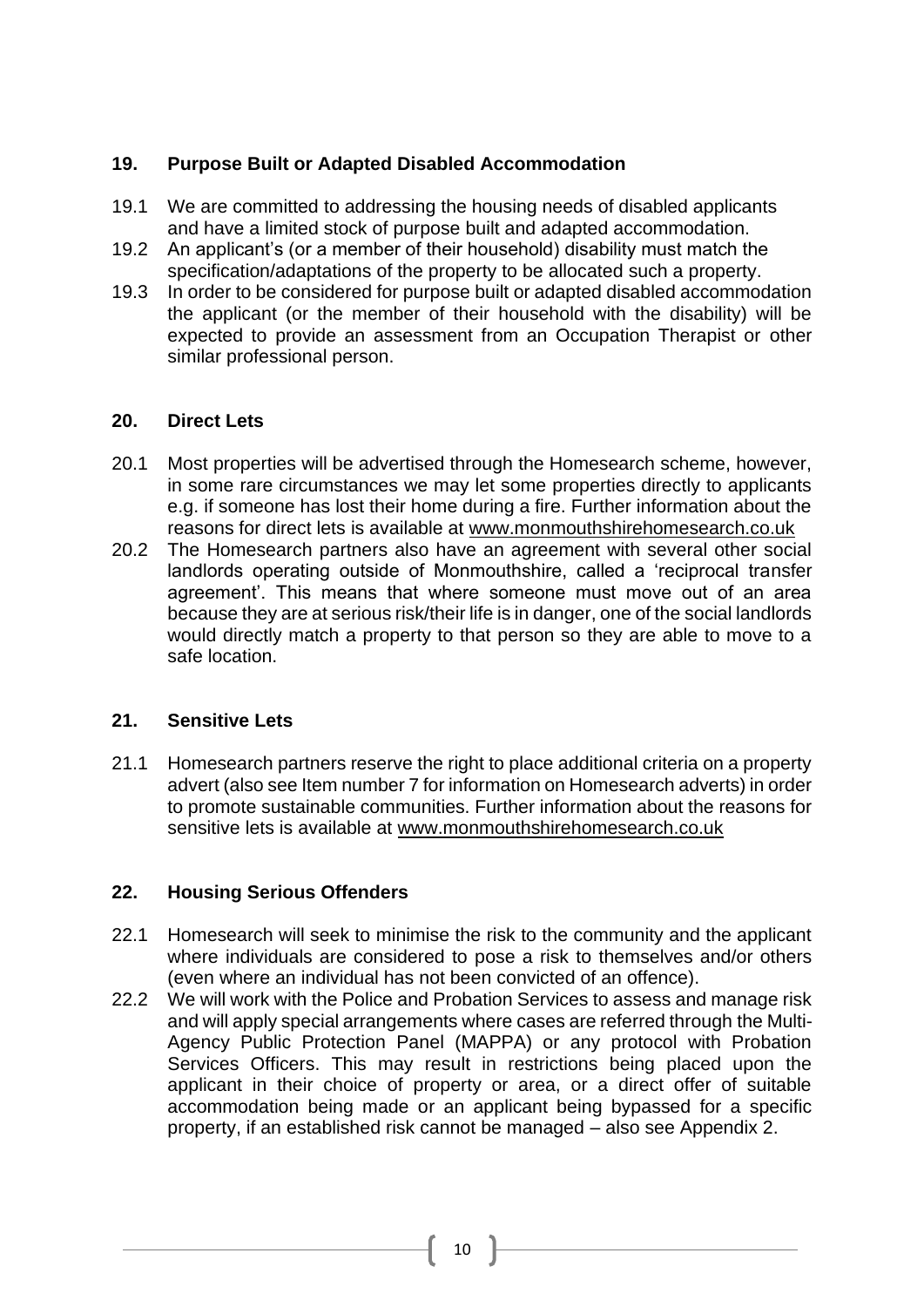#### **23. Local Lettings Plans**

23.1 Homesearch partners may develop local letting plans for specific areas, estates, or blocks of flats in order to develop and promote balanced and sustainable communities. For further details see Appendix 10.

#### **24. Letting Quotas**

24.1 To help ensure that different groups of applicants are given an opportunity to move and to support sustainable communities, Homesearch reserves the right to use flexible letting quotas to allocate social housing. A letting quota may also be used in exceptional circumstances in response to an emergency e.g. largescale flooding. For further details see Appendix 4. Where lettings quotas are used it will be made clear in the Homesearch property adverts.

#### **25. Feedback on Let Properties**

- 25.1 We will provide feedback on the banding priority of applicants who were successful for previous lets.
- 25.2 The feedback will not provide any personal information relating to the actual successful applicant or any information that would allow anyone to be identified.

# **4. DECIDING HOUSING PRIORITY BASED ON MEDICAL/WELFARE CRITERIA**

#### **26. Medical and Welfare Priority**

- 26.1 Applicants who have a medical and/or welfare need will be asked to include details of this on the Homesearch application form. If a medical and/or welfare issue develops after the initial Homesearch application, then an online medical/welfare assessment form can be completed. Help will be provided by Homesearch staff to do this if needed. Evidence will be required to support medical/welfare priority.
- 26.2 Applicants will only be offered additional priority if their medical condition or that of a member of their household, necessitates a move. Or if their social wellbeing or that of a member of their household, is significantly affected by remaining in their current accommodation.
- 26.3 The medical assessment is not based on the seriousness of an applicant's condition, but is solely based on the impact of their current housing or in exceptional circumstances the location. Welfare issues will normally relate to the location of the property but can occasionally be caused by the physical condition of the property. The assessment is based solely on the impact of their current housing, on social well-being and whether a move to alternative housing would improve their welfare.
- 26.4 Medical priority will be given to homeowners for a social housing allocation, where they can prove that they do not have financial resources or equity in a property to purchase another suitable property (otherwise they will be placed in Band 4 – also see Item number 16 for Banding summary and Appendix 9).

# **Medical Priority**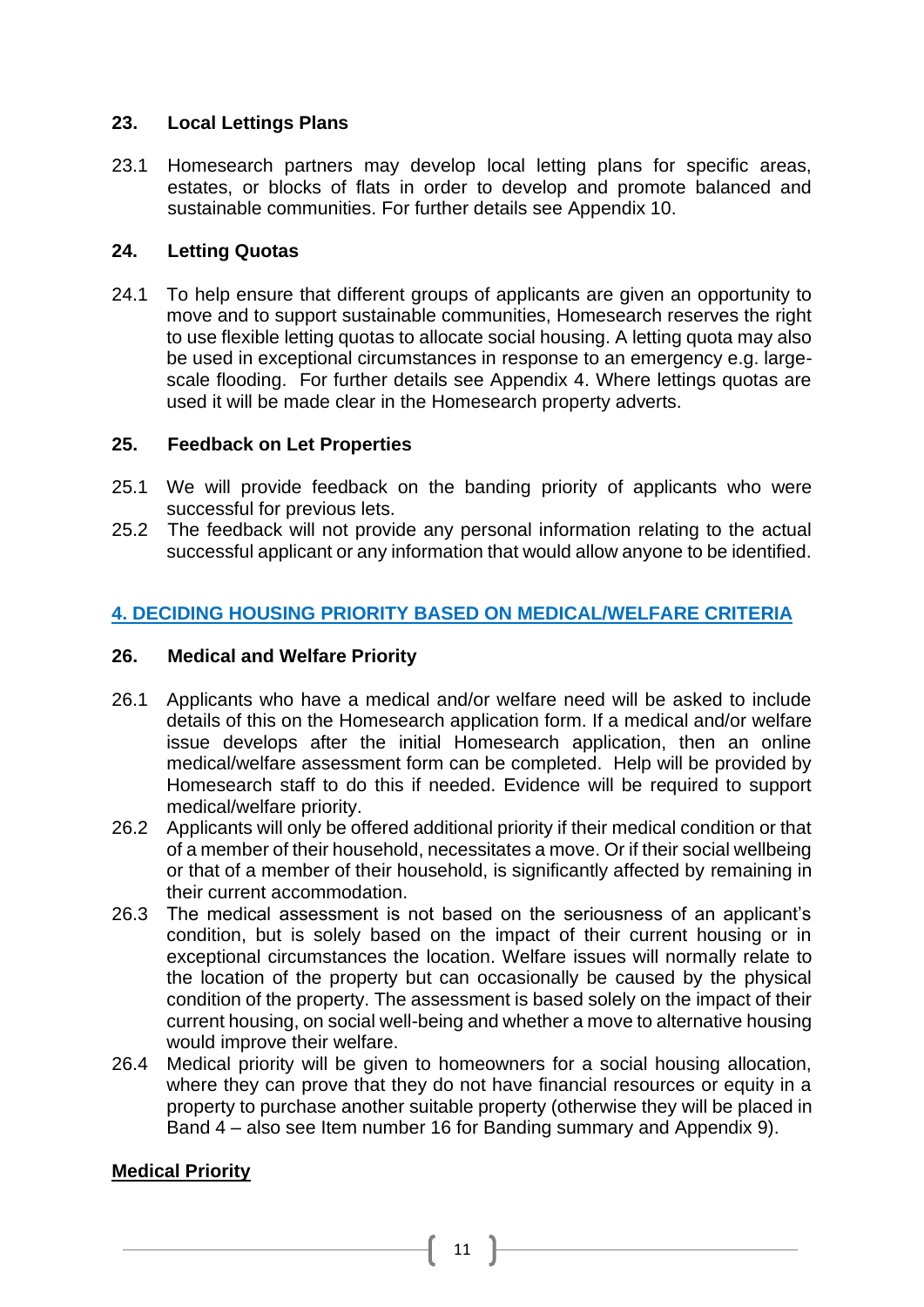- 26.5 Applicants may be placed into one of the following bands following an assessment:
	- a) **Emergency Band – Exceptional Medical Need**, where applicants are unable to continue to occupy their current accommodation. Or the applicant is unable to leave hospital due to their current permanent housing being unsuitable. An applicant's circumstances will be reviewed after 3 months.
	- b) **Band 1 – High Medical Need**, where the medical condition and/or disability, is having a significant detrimental effect on the ability to live independently.
	- c) **Band 2 – Medium Medical Need**, where a move to suitable alternative accommodation would significantly improve their health, or upon the recommendation of Monmouthshire County Council's Social Services, to enable them to live independently.
	- d) **Band 3 – Low Medical Need**, where there is a low medical condition or disability and a move would improve their health.
	- e) **No Medical Need** where there is no medical need or moving accommodation would not address the medical need. Or there is no evidence to suggest a move would produce a significant impact.
- 26.6 The medical assessment decision will not result in an applicant losing priority if they would otherwise have been placed in a higher band due to other circumstances.
- 26.7 Applicants can only re-apply for medical assessment or request that a medical priority already awarded is re-assessed, if there has been a change in their circumstances.

# **Welfare Priority**

- 26.8 Applicants may be placed into one of the following bands following an assessment:
	- a) **Emergency Band – Exceptional Welfare Need**, where applicants are unable to continue to occupy their current accommodation. Where failure to address this would cause exceptional hardship to themselves or others. An applicant's circumstances will be reviewed after 3 months.
	- b) **Band 1 – High Welfare Need**, applicants needing to move urgently on welfare grounds or who need to move to a particular locality. Where failure to meet that need would cause serious hardship to themselves or others. This band will be reviewed after six months.
	- c) **Band 2 – Medium Welfare Need**, where applicants are identified as having a medium need to move on welfare grounds. Where failure to meet that need would result in significant hardship to their social well-being.
	- d) **Band 3 – Low Welfare Need**, applicants assessed as having a low welfare need and moving to alternative accommodation would improve their well-being.
	- e) **No Welfare Need** This is where the applicant is assessed as having no welfare need or moving accommodation would not address the need. Or there is no evidence to suggest a move would produce a significant impact.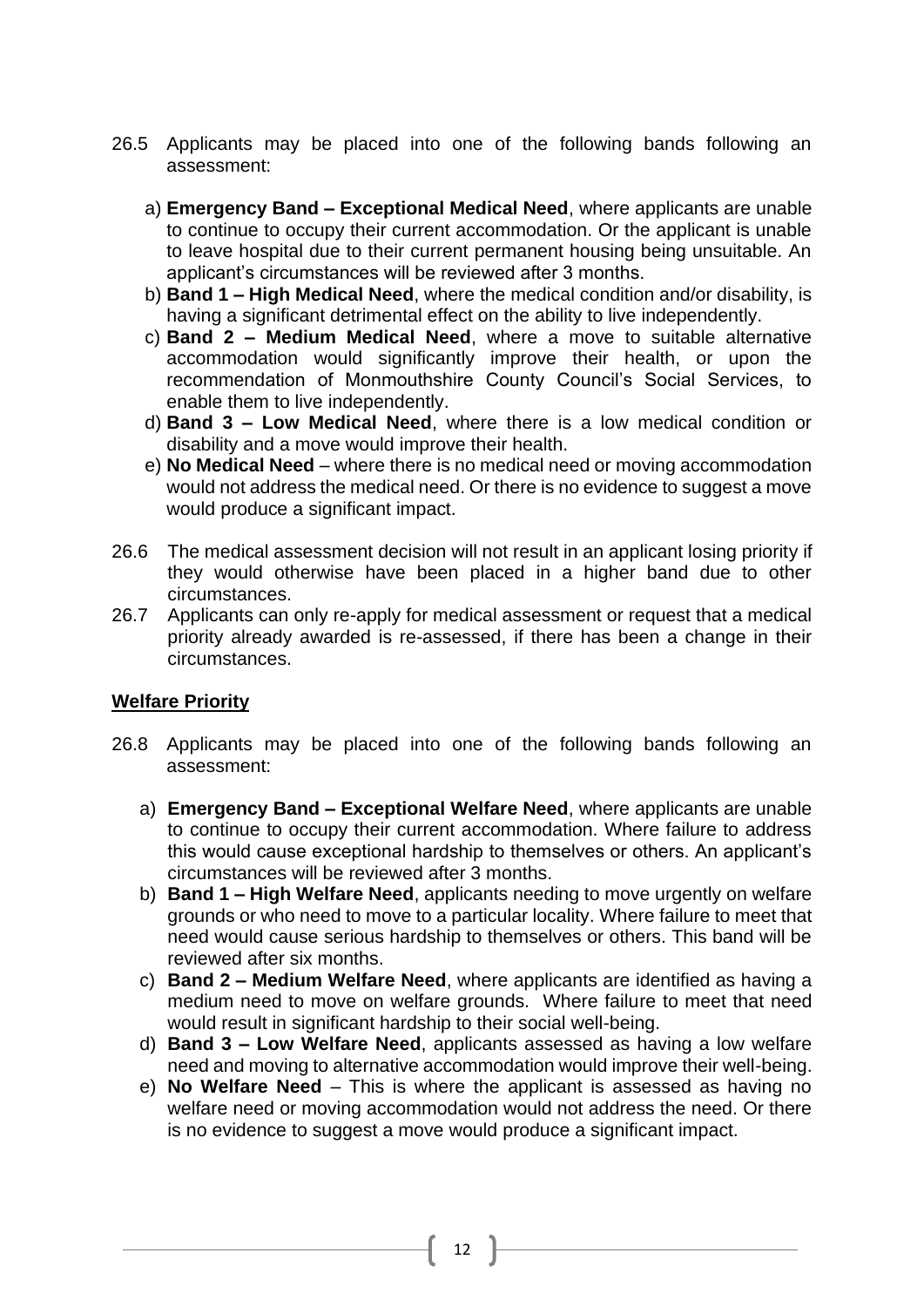26.9 The outcome of a welfare assessment will not result in the applicant losing priority if they would otherwise be placed in a higher band due to other circumstances.

#### **27. Effective Date for Applicants with a Medical/Welfare Need**

27.1 Where an application indicates a medical or welfare need on their original Homesearch application form, following assessment, this will be effective from the date of their Homesearch application (NB: this will only be where an applicant has made us aware of this at the time of their application). If an application is received after the original application has been submitted, the effective date of medical/welfare priority will be the date of receipt of the supporting evidence.

# **5. OTHER IMPORTANT INFORMATION**

#### **28. False or Withheld Information**

- 28.1 It is a criminal offence for an applicant to knowingly give false information, or to withhold information relevant to their Homesearch application. Where there is suspicion that a person has done so, the application will be suspended pending the outcome of an investigation.
- 28.2 If the outcome of the investigation reveals that they did not provide false information, or the withholding of information was accidental, then the application will be reinstated from the date of registration with Homesearch.
- 28.3 Where the investigation shows that false information was provided on the application form, or was deliberately withheld, then the application will be suspended from the Homesearch register – see Appendix 3 for further details.
- 28.4 Each Homesearch partner landlord will seek to recover a social housing property via court if the tenancy was obtained dishonestly/illegally.

# **29. Deliberately Worsening Circumstances**

- 29.1 Applicants must not deliberately worsen their circumstances to gain greater priority under the Homesearch scheme. We will investigate and use all appropriate/available evidence to check when we believe an applicant has done this.
- 29.2 Where we believe this has happened, the applicant will be awarded the band that they would have been entitled to had they not worsened their housing circumstances.

# **30. Disclosure of Interest**

30.1 If an applicant (or their close relative) was an MCC Councillor or staff member, or a board member or staff member of a landlord letting social housing through Homesearch, they would need to disclose this on the Homesearch application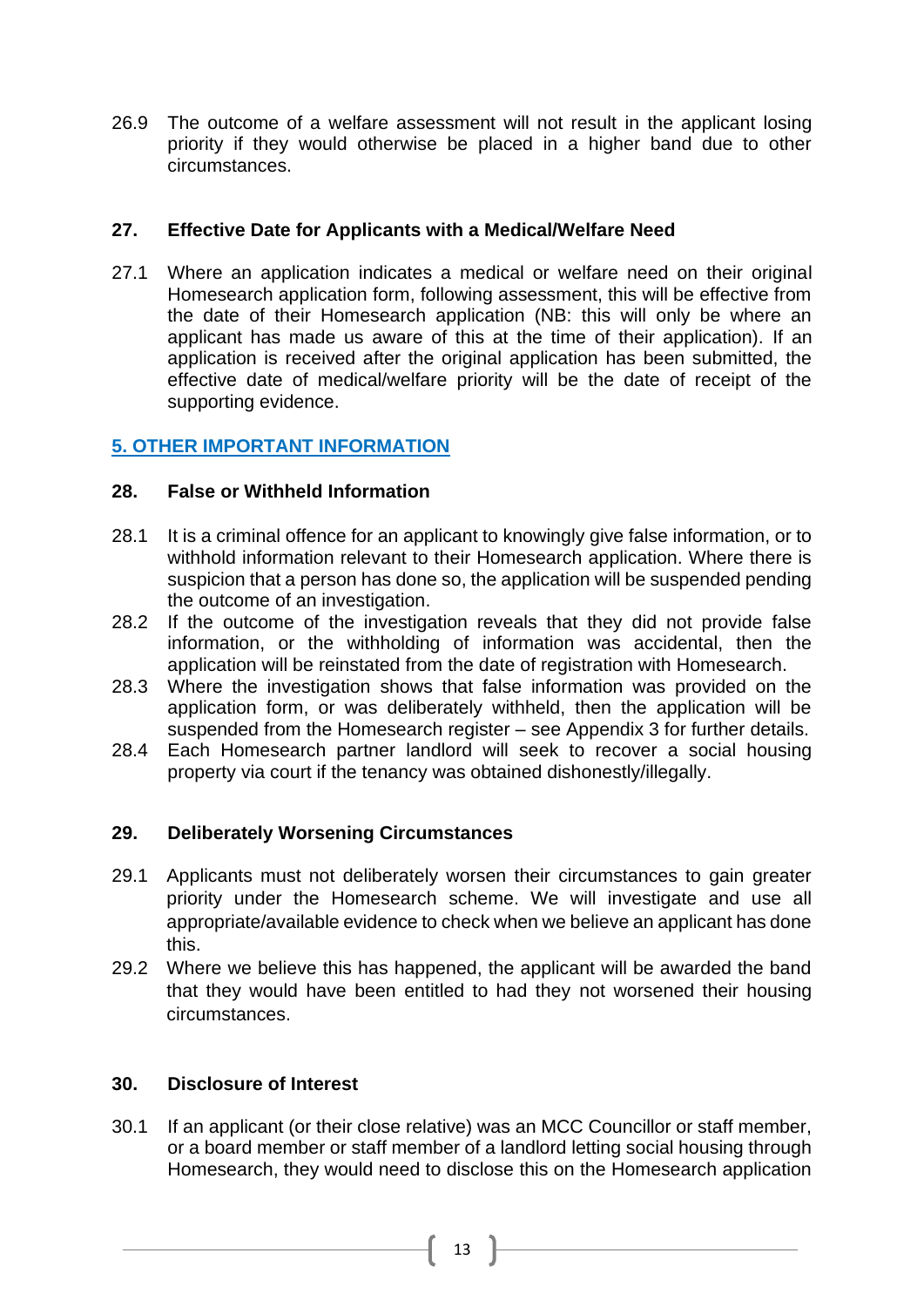form. This still applies if the person has left the post less than 12 month ago. Applicants will be neither advantaged nor disadvantaged following disclosure.

#### **31. Joint Tenancies**

31.1 It is for the Homesearch landlord who will be the applicant's landlord to decide whether to allow a joint tenancy – refer to their Joint Tenancy Policy/Procedure.

# **6. ADMINISTRATION**

#### **32. Incomplete Application Forms**

32.1 If an applicant makes an incomplete application Homesearch will not register the application until it's completed and won't make it 'live' (so an applicant can start bidding for a home) until all necessary information requested has been provided.

#### **33. Change in Circumstances, Following Initial Homesearch Application**

- 33.1 It is the responsibility of an applicant to notify us of any changes in their circumstances (relevant to their housing application), as soon as possible.
- 33.2 Where Banding priority increases we will back date any new banding decision to the date the change of circumstance form was received.
- 33.3 If an applicant receives a lesser band as a result of a change in their circumstances they will retain their original Homesearch registration date.

# **34. Cancelling Applications**

- 34.1 Applications will be cancelled where there is a viable reason and in line with the procedures that accompanies this Policy.
- 34.2 Decisions taken to cancel an application will be reviewed as requested by the applicant.

# **35. Reviews of the Register**

35.1 In order to keep the Homesearch Register up to date it will be reviewed periodically. Applicants will be contacted and those who fail to respond to a review will be removed from the register (as advised on the correspondence they are sent). An application can only be reinstated within a period of 3 months, following removal. After this time either a change of circumstances form or new application will need to be completed. Following a review applicants will also be informed about any changes to their band or status.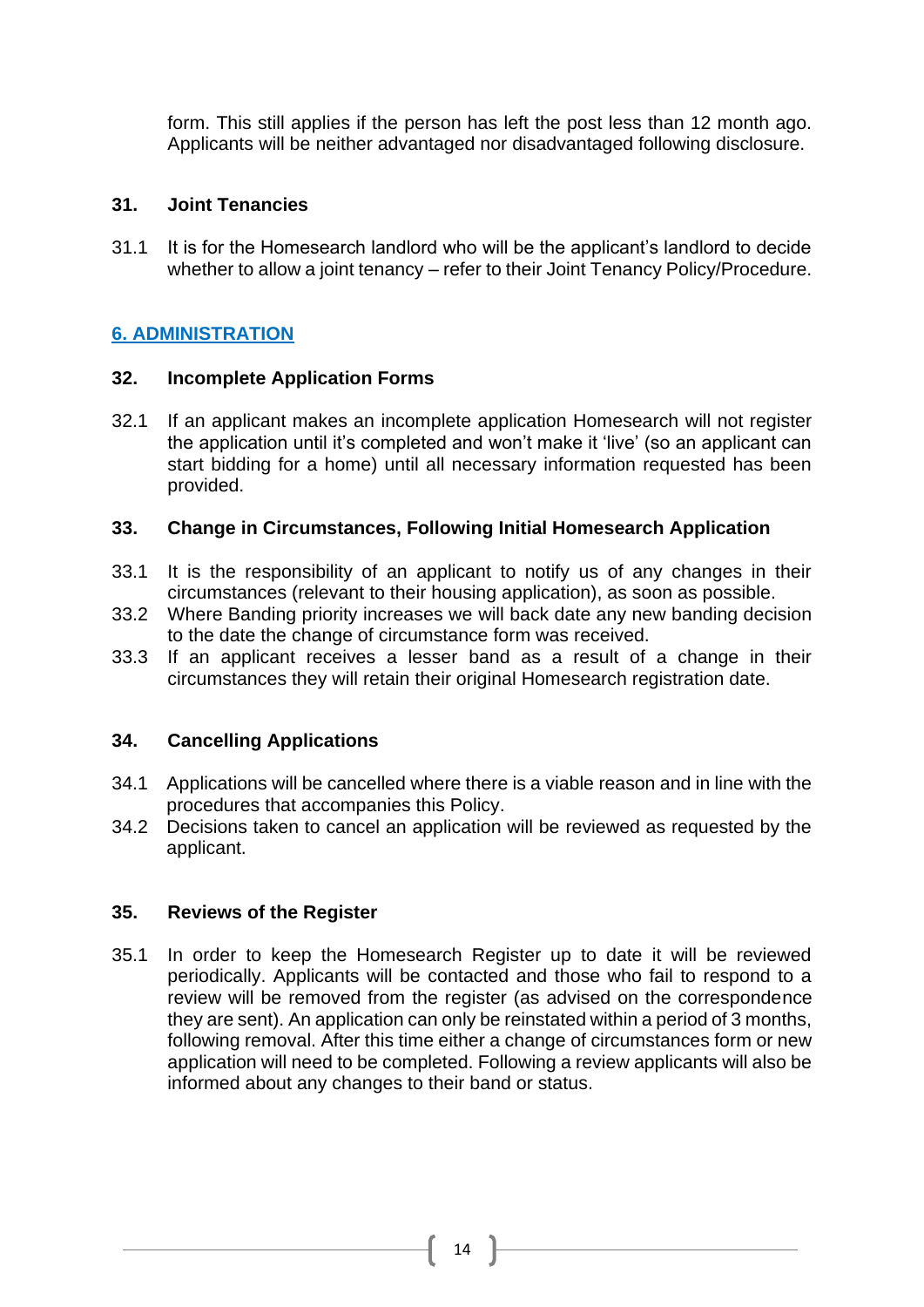# **7. ADVERTISING HOMES**

## **36. Advertising Social Housing Properties**

- 36.1 Properties will be listed on [www.monmouthshirehomesearch.co.uk](http://www.monmouthshirehomesearch.co.uk/) Monday to Friday. Properties will be advertised for a minimum of 8 days and a maximum of 16 days. Properties may be advertised outside of the Housing register e.g. in the local press or via other media. In exceptional circumstances, Homesearch reserves the right to withdraw an advert. This may be due to an error on a Homesearch advert; the current tenant(s) deciding to revoke their notice to end their tenancy (if a tenant wants to end their tenancy, we will advertise a property before they vacate to minimise any delay in re-letting the property), or because of an unavoidable delay with bringing the property up to a lettable standard (this list is not an exhaustive list).
- 36.2 Applicants must check property advert information before bidding. As this will give a description of the property and whether it meets their requirements e.g. adaptations or age or area restrictions, Local Lettings Plans etc.
- 36.3 Adapted properties will be advertised as suitable to applicants with matching mobility needs and adaptations (this is subject to an assessment from an Occupational Therapist).
- 36.4 Properties which are designated for Older Persons will be advertised as suitable for applicants who meet the age criteria set out in paragraph 38.2. An Older Person designated property (not including sheltered) which is a bungalow will be advertised as available for those who meet the age criteria and/or who are disabled (within the meaning of the Equality Act 2010) and who can show that only a bungalow (and no other property type) will meet their need (see 44.2).
- 36.5 Applicants who may struggle to participate in the Homesearch scheme will be provided with assistance from staff as appropriate e.g. assisted bidding service.

# **37. Property Adverts**

- 37.1 Property adverts will give applicable information about each available property that will be easy to understand.
- 37.2 Property adverts may also include details of how preference will be awarded e.g. if a lettings quota, a local lettings plan, sensitive let or the Rural Allocation Policy is applied.
- 37.3 Applicants viewing social housing properties online will only be able to view the properties that they are eligible to bid on.

# **38. Insufficient Demand and Re-advertising a Property**

38.1 Where a property does not attract any eligible bids from applicants, consideration may (at the discretion of the Homesearch partner the property belongs to) be given to applicants who would under-occupy the property. A

 $15$  }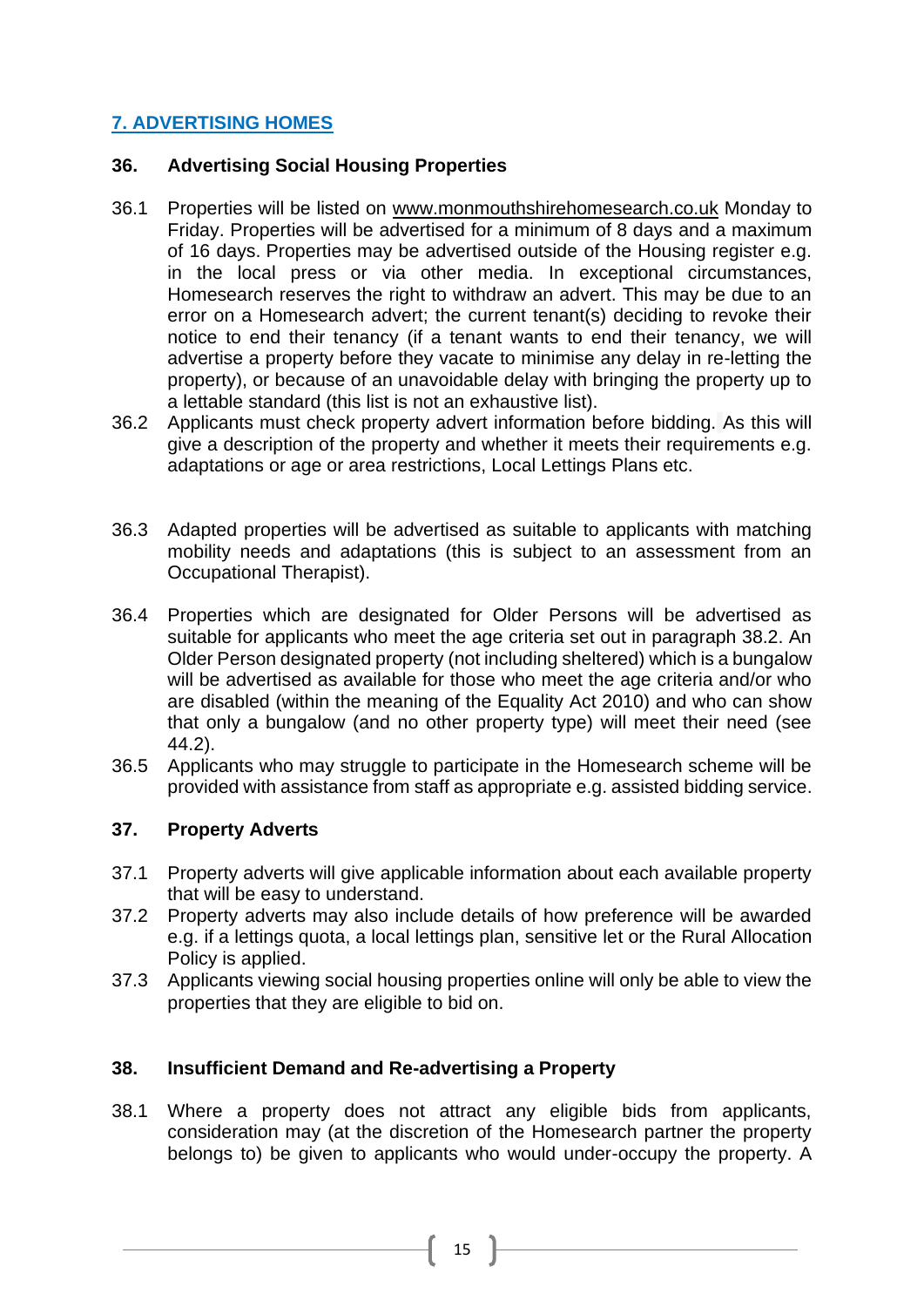successful applicant would also have to complete an affordability assessment to show they can afford to under-occupy the property.

- 38.2 Older Person's accommodation is for applicants aged 60+ years (for MHA schemes) or 55+ years (for Melin, Pobl and United Welsh schemes). Older person's designated property may be offered to younger applicants if there is insufficient demand (also see 44.2 below). However, age criteria will not be relaxed on 'sheltered' type housing schemes.
- 38.3 Where there is insufficient demand for a property and it is considered 'hard-tolet', a Homesearch partner may use discretion and advertise the property outside of the scheme through other appropriate methods.

# **8. BIDDING FOR A HOME**

#### **39. How Applicants Bid for a home**

- 39.1 Any live Homesearch applicant will be able to bid for a property they are eligible for, as soon as it is advertised. Bids will be accepted either online or by Homesearch Staff via assisted bidding. Important points to consider during bidding are:
	- a) Bids will need to be received during the period where the advert is open and before the closing date on the advert. The onus is on the applicant to ensure that they have placed a bid in time. Requests for late bids will not be considered.
	- b) Further information about bidding is available at [www.monmouthshirehomesearch.co.uk](http://www.monmouthshirehomesearch.co.uk/)
- 39.2 Applicants unable to bid themselves can be placed on the assisted bidding service and will be helped by Homesearch to place a bid.

#### **40. Applicants Who Fail to Bid for a Home**

40.1 Homesearch will regularly review all Emergency Band and Band 1 (high welfare need only) non-bidder applications. If an applicant with this banding fails to bid after 3 months and a suitable property has become available during that time, Homesearch may reduce an applicant's priority/banding – see Appendix 3. If any applicant no longer wishes to remain on the Homesearch register their application will be cancelled.

#### **41. Automatic Bid for Homeless Applicants**

41.1 Homeless applicants owed a full homeless duty (as per Section 75 of the Housing (Wales) Act 2014) will generally be expected to bid for advertised properties in the same way as other applicants. However, MCC reserves the right to bid on behalf of any Homesearch applicants with a full homelessness duty who do not express an interest in a suitable property when it becomes available.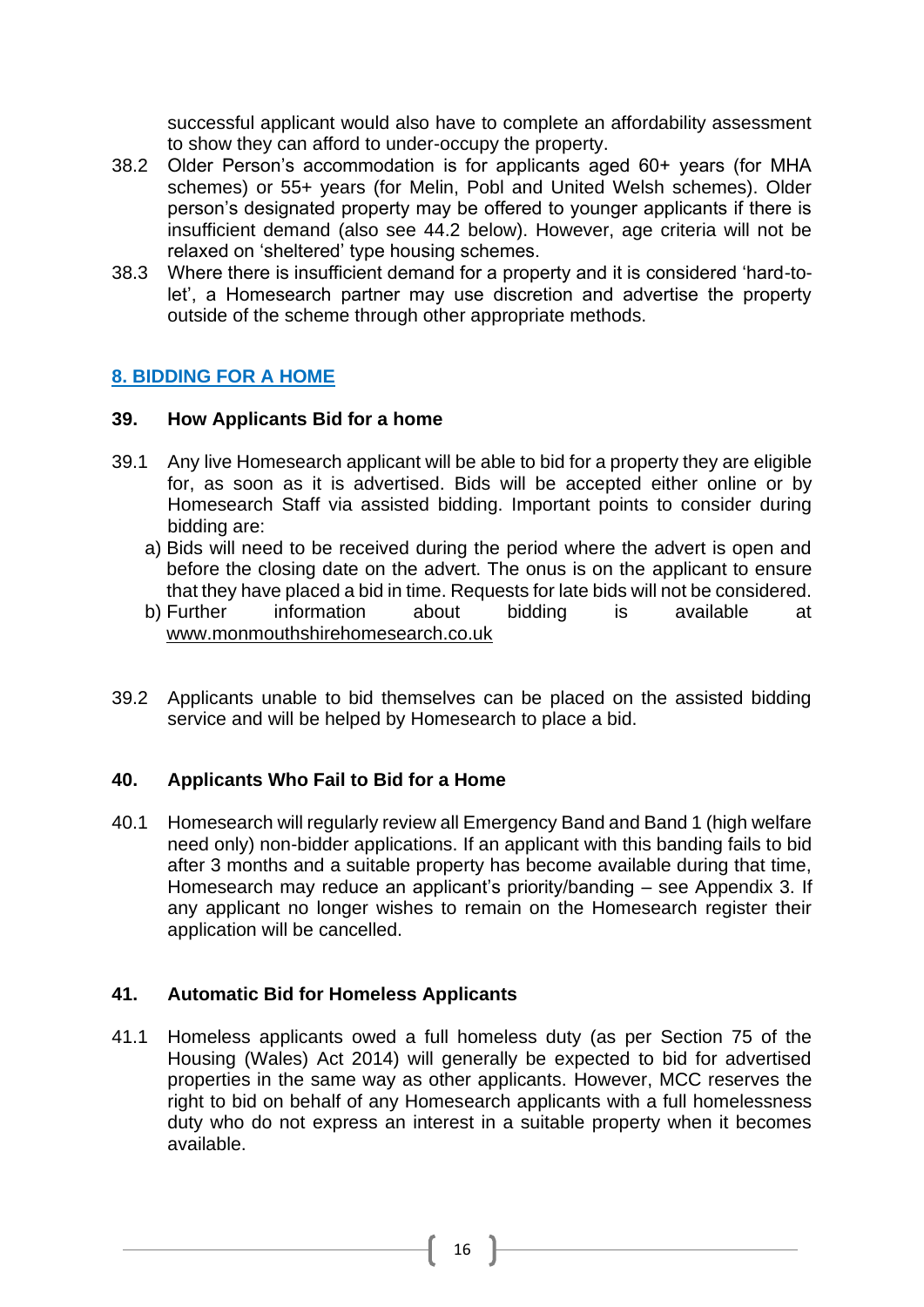# **9. SHORTLISTING FOR HOMES**

## **42. The Selection Process – Short-listing**

- 42.1 The Homesearch bidding system will arrange for a list to be created from all those who have bid for a property, which will be placed in priority order (the shortlist) according to:
	- a) Applicants' banding.
	- b) Applicable priority/criteria explained in Item number 3 of the Homesearch Policy.
	- b) An offer of a home will then be made to the applicant in the highest band who has waited the longest, who meets the criteria as per the advert (e.g. for age, adaptations or Local Lettings Plan criteria etc) and in accordance with lettings quotas (if any are applied).
- 42.2 In the unlikely event that two different Homesearch applicants are jointly at the top of the shortlist for a property, Homesearch landlords will use the following selection process to determine the successful applicant:
	- 1<sup>st</sup> choice The applicant has demonstrated cumulative (multiple) need
	- 2<sup>nd</sup> choice The applicant who can best use the property (i.e. size)
	- 3<sup>rd</sup> choice The applicant who applied to the register first
	- 4<sup>th</sup> choice The applicant who submitted their bid first

# **10. VERIFYING AN APLICANT'S INFORMATION**

#### **43. Verification**

- 43.1 Before making a full offer of accommodation to an applicant, the relevant Homesearch partner/landlord will verify an applicant's circumstances (which may include a home visit) to make sure that the property is suitable for the household.
- 43.2 If this visit identifies new information, a Homesearch application will be reassessed, which could affect an application e.g. it may result in an offer being withdrawn, an applicant changing bands or being suspended from the Homesearch register for a period of time (not an exhaustive list). A decision on an application will also be deferred until an applicant provides proof of their circumstances. If there is a delay, this may result in an offer being withdrawn.
- During void process the property will be inspected. Refer to Homesearch partner's Void Process. If not to satisfactory standard an offer can be withdrawn.
- Identify and address re-charges when applicant is transferring between Homesearch partners. Also see Section 3.1c above, transferring with rent arrears.
- Refer for support service(s) as appropriate e.g. support managing finances.
- 43.3 In response to changes in welfare benefits and legislation, all new tenants will be required to complete an affordability assessment to ensure a property is affordable. Where the property is considered to not be affordable an applicant may be bypassed for an allocation in line with the Bypass Policy - see Appendix 2 for further details.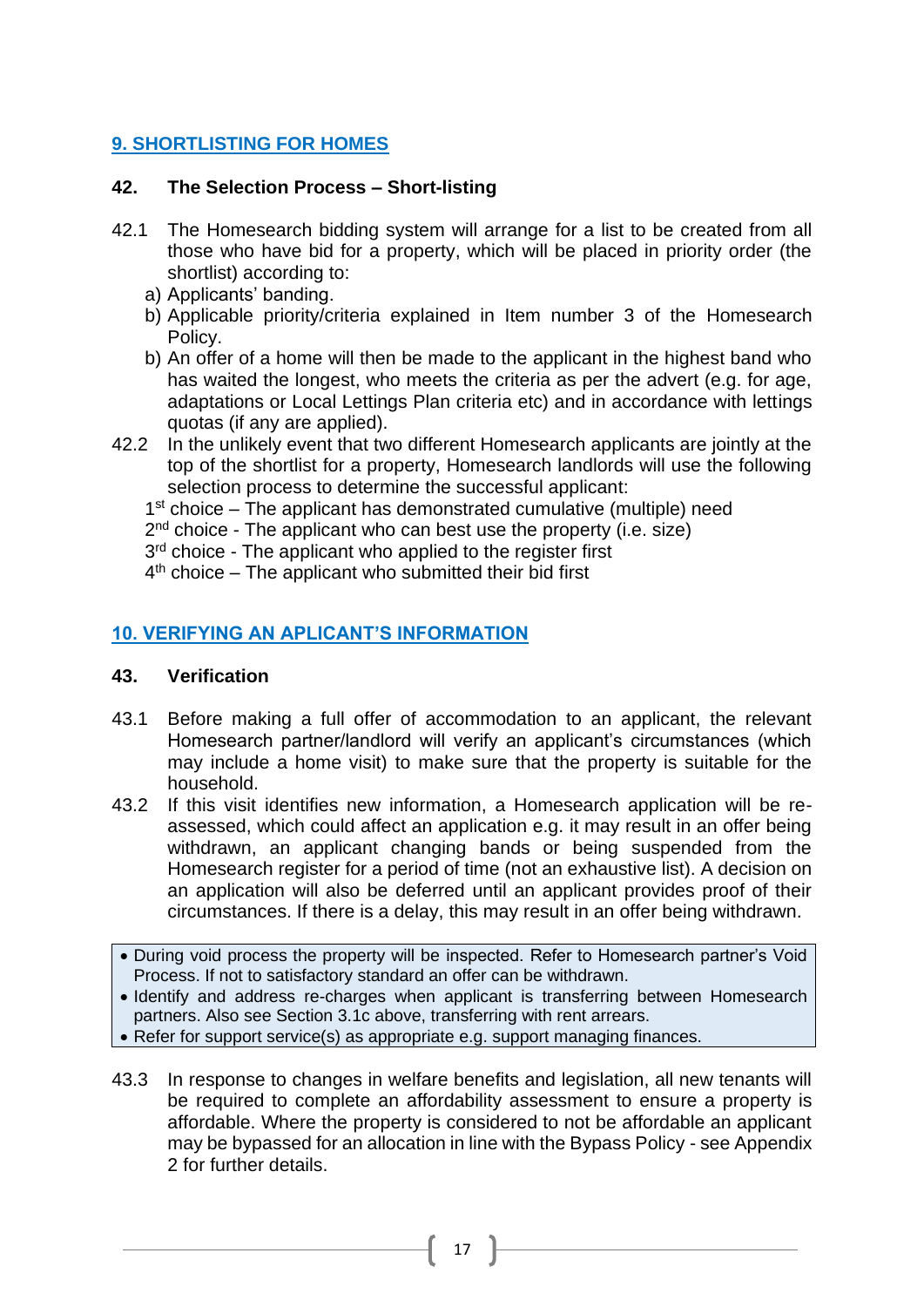## **44. Older Person's Housing**

- 44.1 Before being offered older person's housing applicants will be contacted and arrangements made to assess their support needs. NB: Further assessment may be required to check suitability, if the property being offered is specifically for an older person or has communal facilities.
- 44.2 Bungalows are in short supply and in high demand. They may be allocated either to older persons (see 38.2) or to people who are disabled within the meaning of section 6 of the Equality Act 2010, but in the latter case only where the following conditions are satisfied:
	- a) There is evidence that the applicant's needs resulting from the disability can be met only by the allocation of a bungalow and that the specific bungalow which the applicant has applied for meets the need. The evidence must clearly demonstrate that no other type of property will meet the applicant's need.
	- b) The evidence supplied must consider which property types might be suitable for the applicant and if the professional providing the evidence considers that no other type of property will meet the applicant's need, that conclusion must be fully explained.
	- c) Further information will be sought and investigations carried out into the questions above where necessary.
	- d) Each application will be assessed on a case by case basis.
- 44.3 The decision whether or not to allocate a bungalow to a person who does not meet the age criteria in 38.2 will also take into account the welfare of and the needs of the community within which the bungalow is situated and the individuals within it and we may exercise discretion not to allocate on that ground.

#### • See [over 55s checklist](file://///mhasvr05.mha.local/mha/Housing%20&%20Communities/Monmouthshire%20Homesearch/2016_Homesearch/User%20Guides/Checklist%20&%20procedures/Welfare%20Assessment%20Checklist%20-%20Older%20persons%20offer.docx)

- Applicants over 55 applying for Homesearch are automatically given a description of sheltered housing and asked if they would consider this type of accommodation. Individuals will be provided with a FAQs guide. A description of sheltered housing is also contained on the application form.
- Mixed aged joint applicants over and under 60 would both be treated as being over 60 for the purpose of allocating a bungalow.
- Each applicant that is identified as interested will receive a phone call from a Homesearch Officer to ask further questions to establish their suitability for sheltered housing.
- If eligible for social housing, more information will be taken about areas they would like to live and the type of property they would consider e.g. ground floor only and this information recorded on journal. Applicant will also be placed on assisted bidding – see process connected to section 39.2 above.
- For those with additional care needs that could not be met in sheltered, a referral to social services would be made. For those not suitable due to other reasons e.g. substance misuse issues, advice will be provided on other types of accommodation available to them.

# **11. OFFERING, VIEWING AND ACCEPTING OR REFUSING A HOME**

# **45. Offer of Accommodation**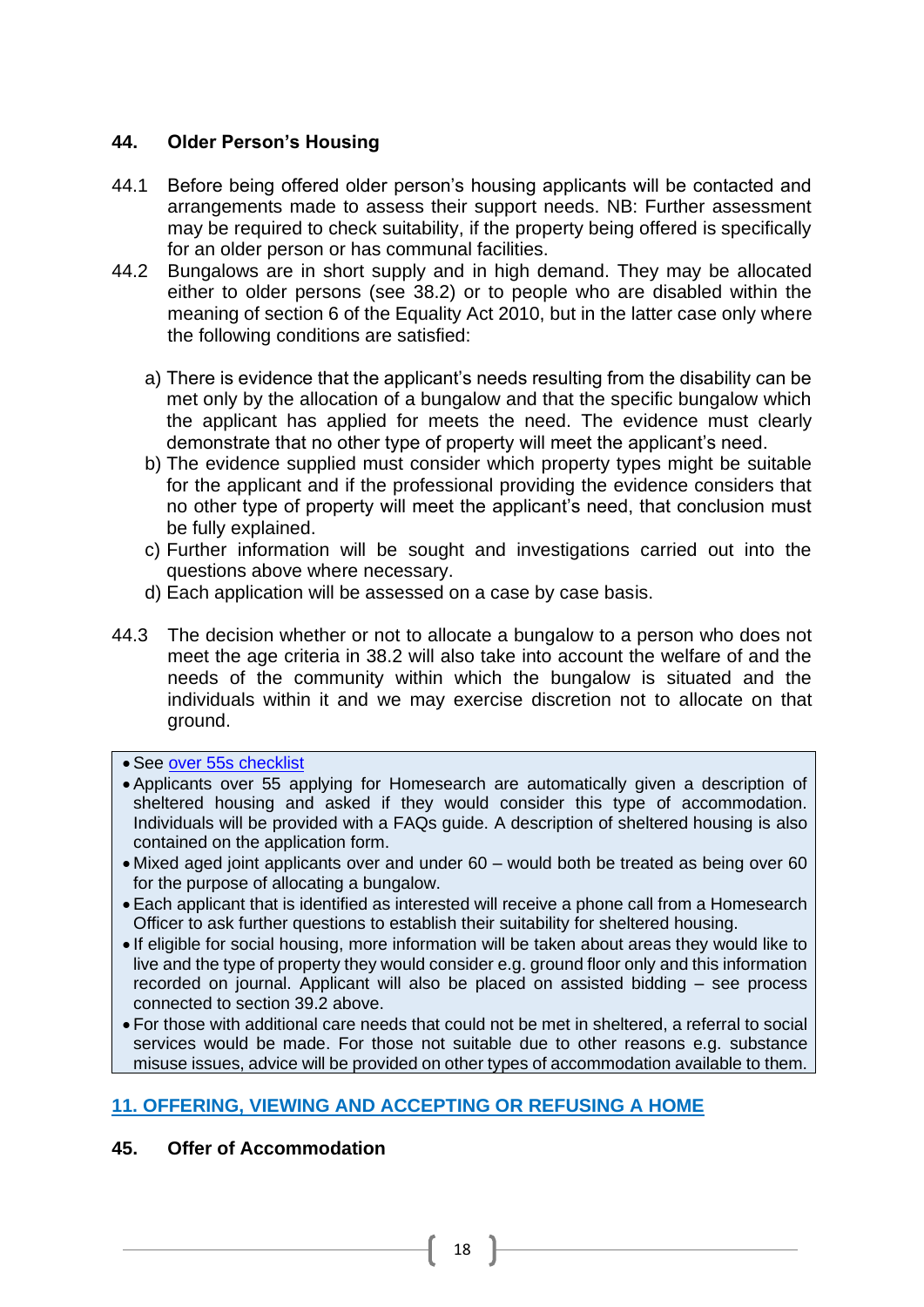45.1 The applicant who is at the top of the shortlist for a property (subject to any relevant criteria discussed in this Policy) will be provisionally offered the property either in writing or verbally, by the Homesearch partner that owns the property. If an applicant refuses a property or cannot be contacted the next highest ranking applicant on the shortlist will be offered the property once 3 working days has elapsed.

#### **46. Viewing and Signing for the Tenancy**

- 46.1 A successful applicant will be provided with the opportunity to view the property that they have been shortlisted for before accepting (or refusing) an offer. Viewings will be completed as soon as possible after the offer stage, once the property is ready to view. The Homesearch partner that owns the property will contact the applicant to arrange the viewing. Assuming an applicant wants the property, the same landlord will seek to sign the tenancy agreement as soon as possible.
- 46.2 In most circumstances a rental amount will be payable in advance before the tenancy agreement can be signed.

#### **47. Refusals of Offers or Missed Viewing Appointments**

- 47.1 If an applicant does not respond to an offer of accommodation Homesearch will cancel their application once 3 working days has elapsed, following the offer.
- 47.2 Where an applicant does not keep an appointment to view a property and a Homesearch landlord is unable to contact them, once 3 working days has elapsed their application will again be cancelled. If contact is made and there's no valid reason for missing the appointment and the property can't be re-offered at that point, then that will be treated as a refusal. Alternatively the offer may at the discretion of the same landlord be re-instated, provided the property has not already been re-offered.
- 47.3 Where an applicant has refused 2 suitable offers of accommodation within a 12 month period (or 1 offer if a full homeless duty applies), their priority for rehousing may, depending on the circumstances, be demoted. See Appendix 3 for further details.

#### **48. Withdrawing Offers of Accommodation**

- 48.1 Homesearch partners reserve the right to withdraw offers in the following circumstances:
	- a) Where we have evidence that the applicant has given false information.
	- b) Where the applicant's circumstances have changed, or new information comes to light and this changes their priority status for social housing or makes them ineligible for the property or makes them ineligible to appear on the Homesearch Register.
	- c) Where we require the property for another emergency reason.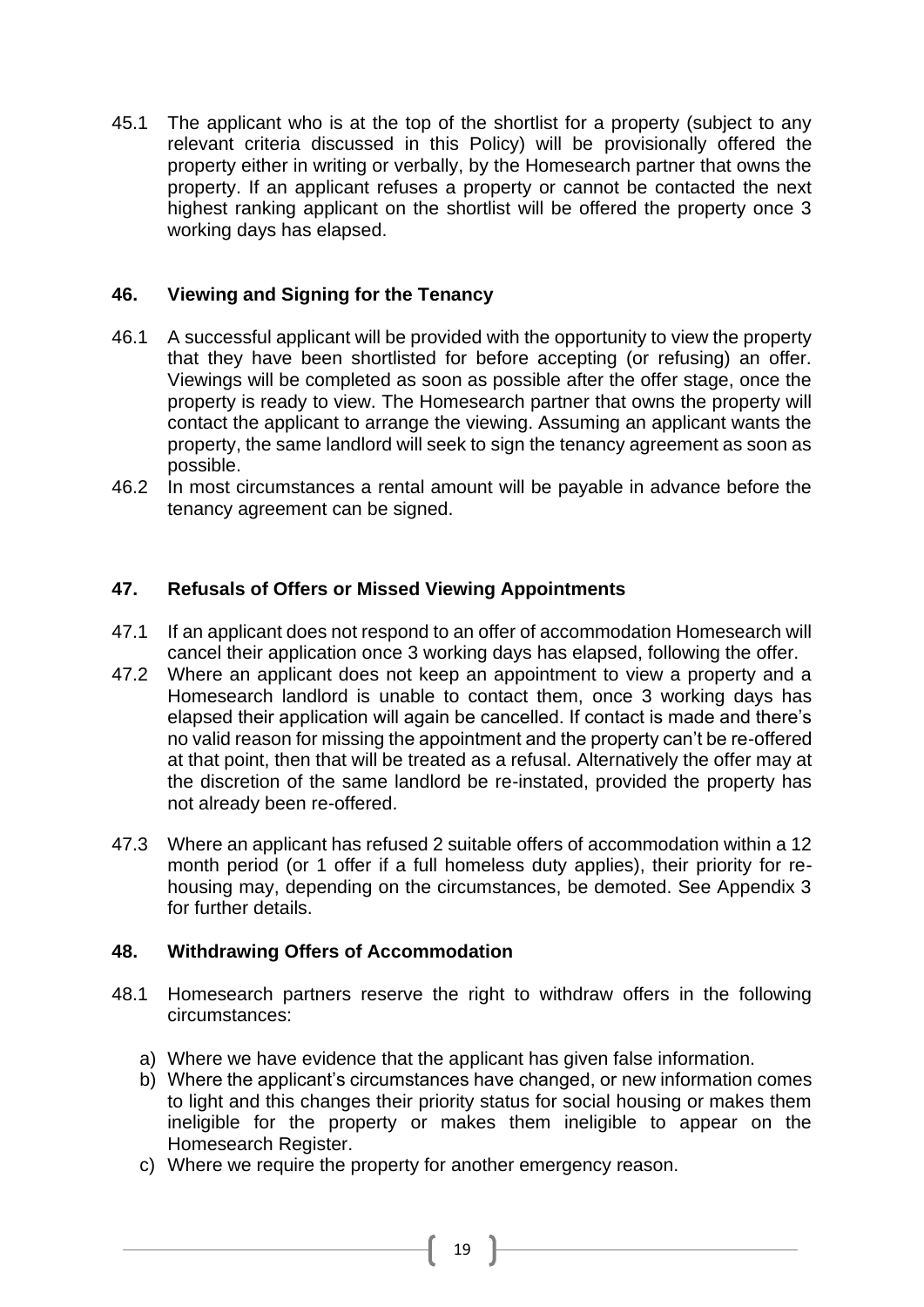- d) Where we have made the offer in error.
- e) Where the applicant has been asked to provide supporting documentation and fails to do so.
- f) Where the property fails to become vacant e.g. withdrawal of end of tenancy notice by the current tenant(s).
- g) Where an applicant is transferring from one Homesearch partner's tenancy to another Homesearch partner's tenancy and the property they are vacating fails a property inspection or debts are connected to the old tenancy and they are not properly addressed.

# **12. PRE-TENANCY SUPPORT**

#### **49. Pre-Tenancy**

- 49.1 Homesearch partners will ensure that appropriate advice on affordability is given to an applicant during the verification process. To inform advice, an assessment may be carried out in order to determine an applicant's ability to maintain their tenancy.
- 49.2 Homesearch partners will seek to operate a consistent approach to pre-tenancy services.

#### **13. REVIEWING DECISIONS AND RAISING CONCERNS**

#### **50. Key Principles**

- 50.1 Homesearch partners value issues raised as a way to help improve the services we provide.
- 50.2 We will work with an authorised advocate of an applicant to resolve an issue as requested.
- 50.3 We are committed to ensuring we have a straight-forward process in place and that issues/concerns are dealt with appropriately and as quickly as possible. Applicants will also be kept up to date during any review process
- 50.4 Homesearch Staff will be trained to understand complaint/review processes and their role in them.
- 50.5 Appeals, complaints, reviews and corresponding actions taken will be recorded, monitored and undertaken in line with the Homesearch Policy and accompanying Procedures.
- 50.6 Individuals will be notified in writing about decisions about Homesearch applications and advised of their statutory right to request a review along with details on how to do so. NB: decisions regarding homeless duties and statutory rights will be relayed by Monmouthshire County Council (MCC).
- 50.7 If an applicant disagrees with a decision they will initially be asked to speak to the Homesearch partner who made the decision.
- 50.8 Applicants can raise a concern/make a complaint or request a review of a decision in writing (including via email) or verbally to a staff member at any time.
- 50.9 Statutory based reviews (see section 167 (4A) the Housing Act 1996) of Homesearch decisions will be undertaken by a designated officer who was not involved in the original decision and who is senior to the original decision making officer.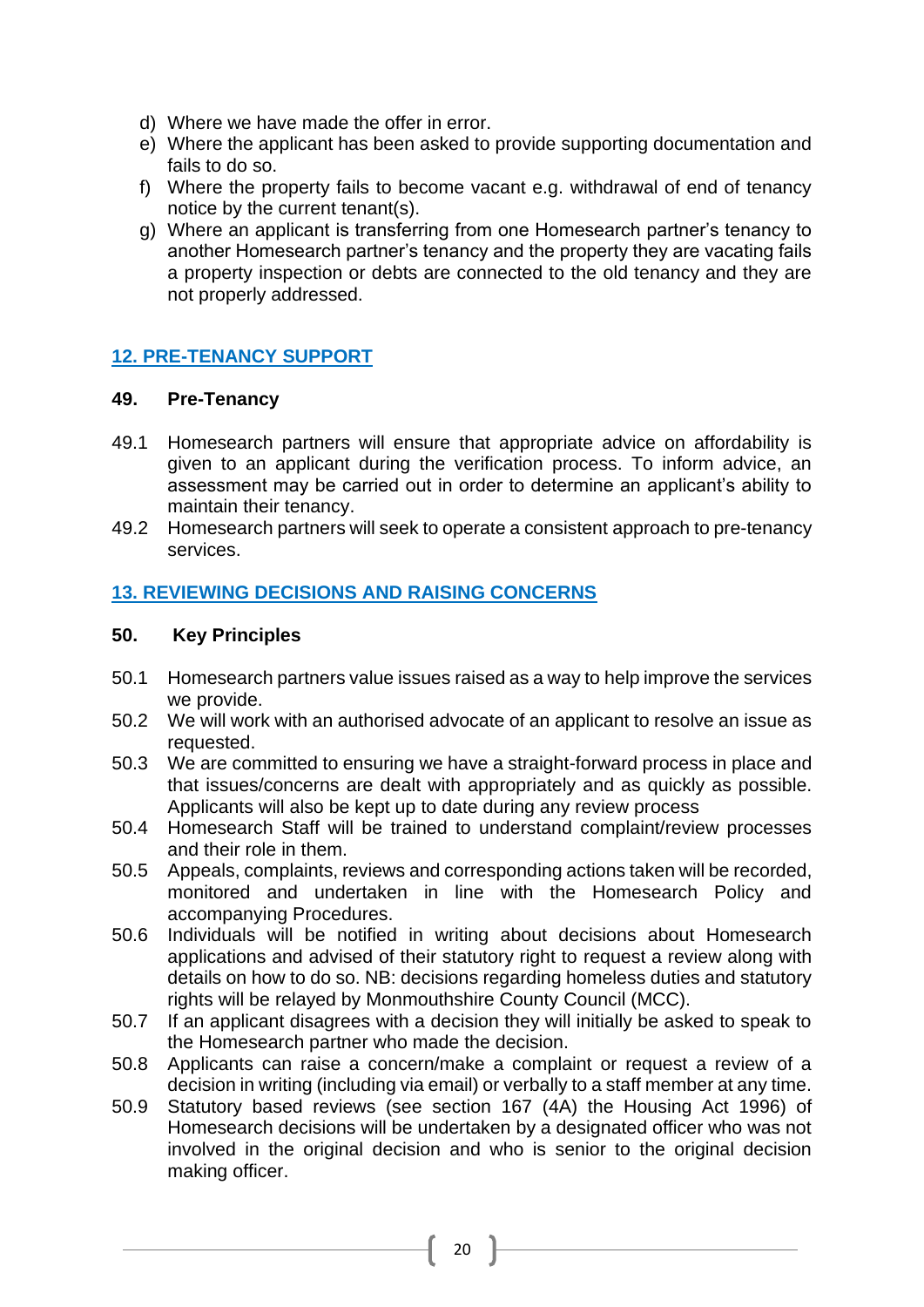- 50.10 An applicant will be informed in writing of any statutory review decision. The reply will contain the decision made, the reasons for the decision and the facts taken into account when making the decision.
- 50.11 Applicants can also contact the Public Service Ombudsman for Wales for further advice, if they remain dissatisfied with a decision following the review.
- 50.12 In the event that a legal challenge is brought or an Ombudsman claim made in connection with the Homesearch Policy/delivery of the Policy, MCC would be responsible for responding to this. If the challenge/claim related to the allocation of a specific property then the Homesearch partner that owns that property would support MCC to respond.

# **14. PROPERTY SIZE AND HOUSEHOLD SIZE – FURTHER CRITERIA**

#### **51. Eligibility**

- 51.1 This section provides important information on the size and type of social housing properties that Homesearch applicants may be considered for based on their household composition – also see Item number 15 below and Appendix 9 for further information.
- 51.2 All properties that are advertised through Monmouthshire Homesearch will be clearly labelled to identify the household type and size eligible to bid for each property.
- 51.3 Applicants are expected to bid for properties which suits their household size. Homesearch, however, reserves the right to relax size criteria in some instances e.g. on properties where the Rural Allocation Policy applies – see Appendix 1.

#### **52. Affordability Assessment**

52.1 An affordability assessment will be carried out prior to an offer of accommodation being made to ensure that the applicant can afford the rent (also see Appendix 2 for further information about the Bypassing Policy and Procedure and when it may be used in connection with affordability).

#### **53. Pregnancy**

53.1 It is the responsibility of the applicant to contact Monmouthshire Homesearch to update their application with this information. An expected child can be added to the application from week 20 of the pregnancy as soon as proof of pregnancy is provided.

#### **54. Households with Children**

54.1 Single applicants or couples, who do not have their child/children residing with them on a full time basis, will qualify for an extra bedroom providing they can supply sufficient evidence that they have an overnight stay and providing those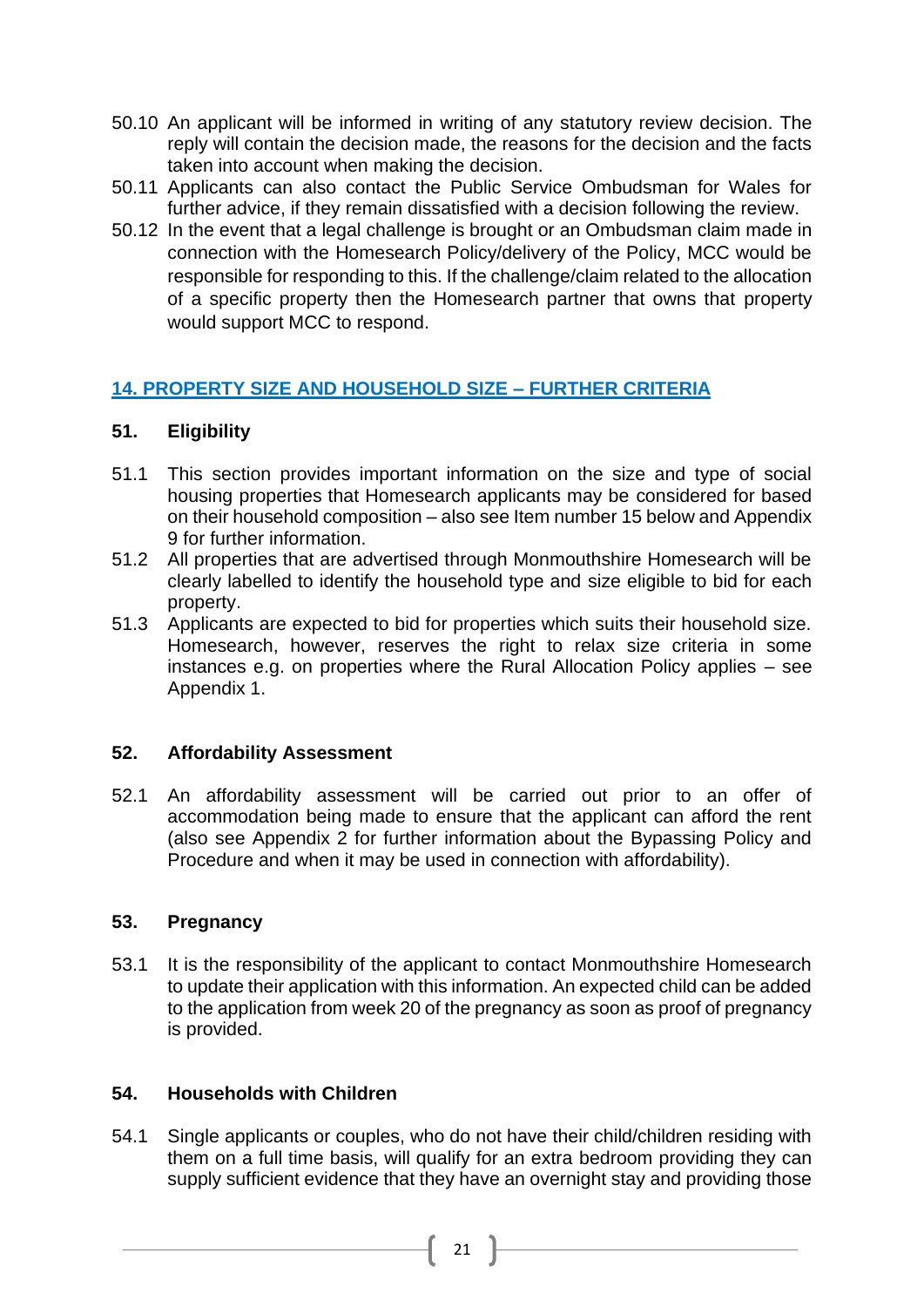child/children are unable to share a bedroom with any other child/children residing at the property. NB: an applicant would only be allocated a general needs flat and not a house and this would also be subject to the applicant(s) being able to afford the property.

54.2 Applicants applying with a household where they are responsible for a child/children on a shared 50/50 basis with an ex-partner will be placed into the household type and band they would be if the child(ren) lived with them on a full time basis.

#### **55. Three to Four Bed Transfers**

55.1 Where an applicant currently occupies a Homesearch partner's 3 bedroom 'non-parlour' type property (which means there are 3 bedrooms in the home but there isn't a separate living area/room such as a dining room or front room) and they are transferring on the grounds of overcrowding, they will generally only be eligible to bid on 3 bedroom parlour (which would have a separate living area/room as well as 3 bedrooms) or four bedroom property. A like for like transfer from non-parlour to non-parlour would only be allowed where the bedroom sizes are significantly larger.

#### **56. Monmouthshire RSL tenants transferring to OAP or Sheltered accommodation**

56.1 Homesearch partner's tenants that reside in Monmouthshire and are over pension credit qualifying age and under-occupying their current property by two or more bedrooms, will be eligible to under-occupy by one bedroom in the Homesearch partner's property that they transfer to.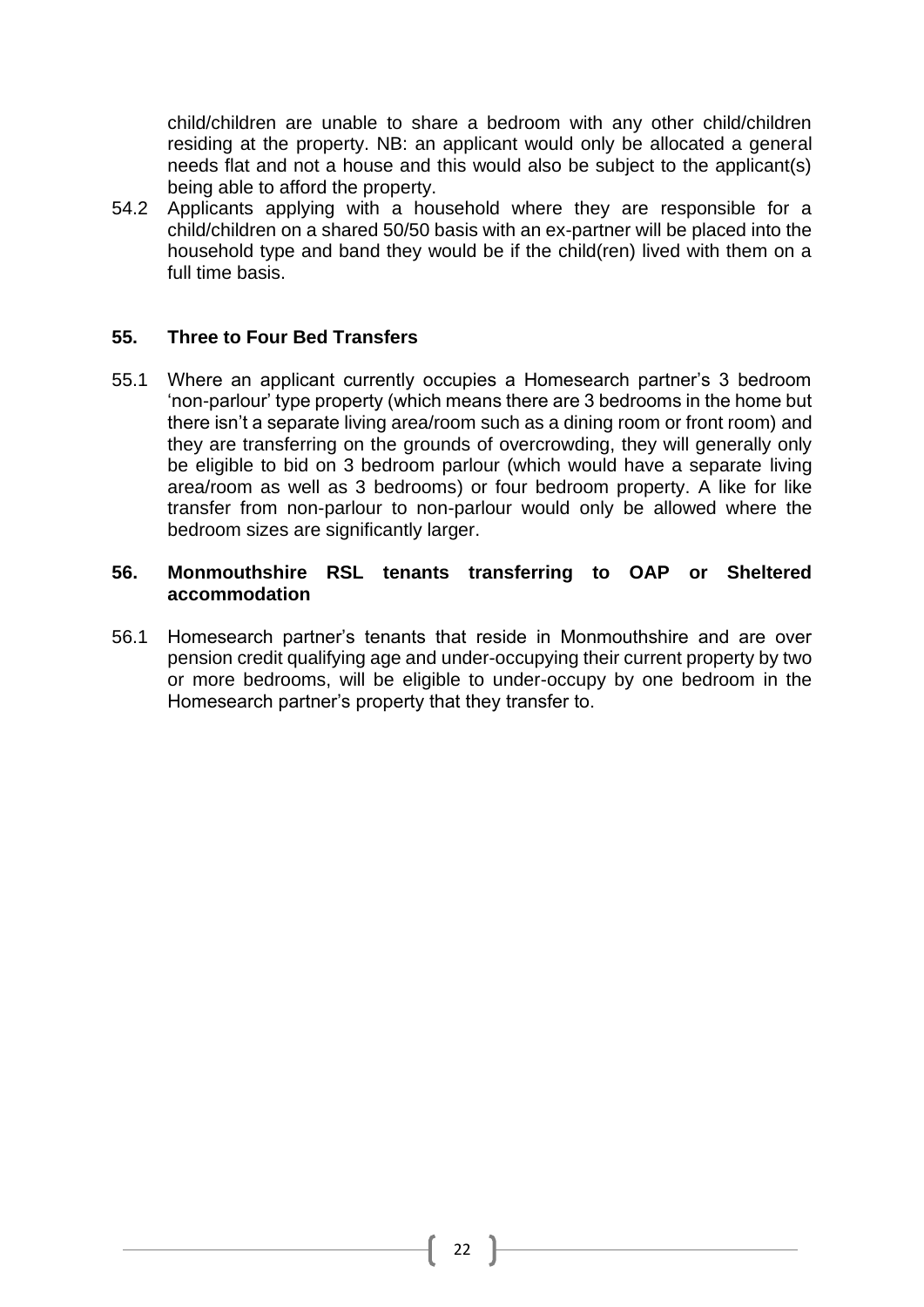# **15. Property Size and Type - Eligibility**

**57.1 Table 1** 

| Bedroom Size guidelines = single 6.5m2, double = 9.5m2                               |               |                                         |                                  |                                                 |                                                   |                                                               |              |                                                            | x doubles<br>$\sim$                                 | double, 2x singles<br>$\frac{1}{2}$                     | single<br>$\mathbf{\times}$<br>$\overline{ }$<br>doubles<br>$\overline{2}$ |                                                                                                                    |
|--------------------------------------------------------------------------------------|---------------|-----------------------------------------|----------------------------------|-------------------------------------------------|---------------------------------------------------|---------------------------------------------------------------|--------------|------------------------------------------------------------|-----------------------------------------------------|---------------------------------------------------------|----------------------------------------------------------------------------|--------------------------------------------------------------------------------------------------------------------|
| <b>Property Type</b><br><b>Household</b>                                             | <b>Bedsit</b> | Flat<br>Bed<br>$\overline{\phantom{0}}$ | Flat<br>Bed<br>$\mathbf{\Omega}$ | <b>Bed Bungalow</b><br>$\overline{\phantom{0}}$ | Bungalow<br>Bed <sup>1</sup><br>$\mathbf{\Omega}$ | <b>Flat/Maisonette</b><br><b>Bed</b><br>$\boldsymbol{\infty}$ | House<br>Bed | Person House<br>$2 - 3$<br><b>Bed</b><br>$\mathbf{\Omega}$ | Person House<br>$2 - 4$<br>bed<br>$\mathbf{\Omega}$ | Person House<br>$3 - 4$<br>bed<br>$\boldsymbol{\omega}$ | Person House<br>$3-5$<br><b>Bed</b><br>က                                   | arlour <sup>^</sup> )<br>$\mathbf{a}$<br>Bed<br>$\boldsymbol{\omega}$<br>(or<br><b>Bed</b><br>$\blacktriangleleft$ |
| Single Person                                                                        | $\checkmark$  | $\checkmark$                            |                                  | $\star$                                         |                                                   |                                                               | $\checkmark$ |                                                            |                                                     |                                                         |                                                                            |                                                                                                                    |
| Single/Couple with overnight access (subject to affordability assessment)            |               |                                         | $\checkmark$                     |                                                 |                                                   |                                                               | $\checkmark$ |                                                            |                                                     |                                                         |                                                                            |                                                                                                                    |
| Single/Couple who are pregnant 20+ weeks (no other children)                         |               |                                         | $\checkmark$                     |                                                 |                                                   |                                                               |              | $\checkmark$                                               | $\checkmark$                                        |                                                         |                                                                            |                                                                                                                    |
| Couple                                                                               |               | $\checkmark$                            | $\checkmark$                     | $\star$                                         |                                                   |                                                               | $\checkmark$ |                                                            |                                                     |                                                         |                                                                            |                                                                                                                    |
| Non co-habiting couple (2 single adults)                                             |               |                                         | ✓                                |                                                 |                                                   |                                                               |              |                                                            |                                                     |                                                         |                                                                            |                                                                                                                    |
| Single Adult/Couple + 1 Child                                                        |               |                                         | ✓                                |                                                 | $***$                                             |                                                               |              | ✓                                                          | $\checkmark$                                        |                                                         |                                                                            |                                                                                                                    |
| Single Adult/Couple + 2 Children (Different sex aged under 10)                       |               |                                         | $\checkmark$                     |                                                 | $***$                                             | $\checkmark$                                                  |              |                                                            | $\checkmark$                                        |                                                         |                                                                            |                                                                                                                    |
| Single Adult/Couple + 2 Children (Same Sex under 16)                                 |               |                                         | $\checkmark$                     |                                                 |                                                   | $\checkmark$                                                  |              |                                                            | $\checkmark$                                        |                                                         |                                                                            |                                                                                                                    |
| Single Adult/Couple + 2 Children (Different Sex, at least one child aged over<br>10) |               |                                         |                                  |                                                 |                                                   | $\checkmark$                                                  |              |                                                            |                                                     | ✓                                                       |                                                                            |                                                                                                                    |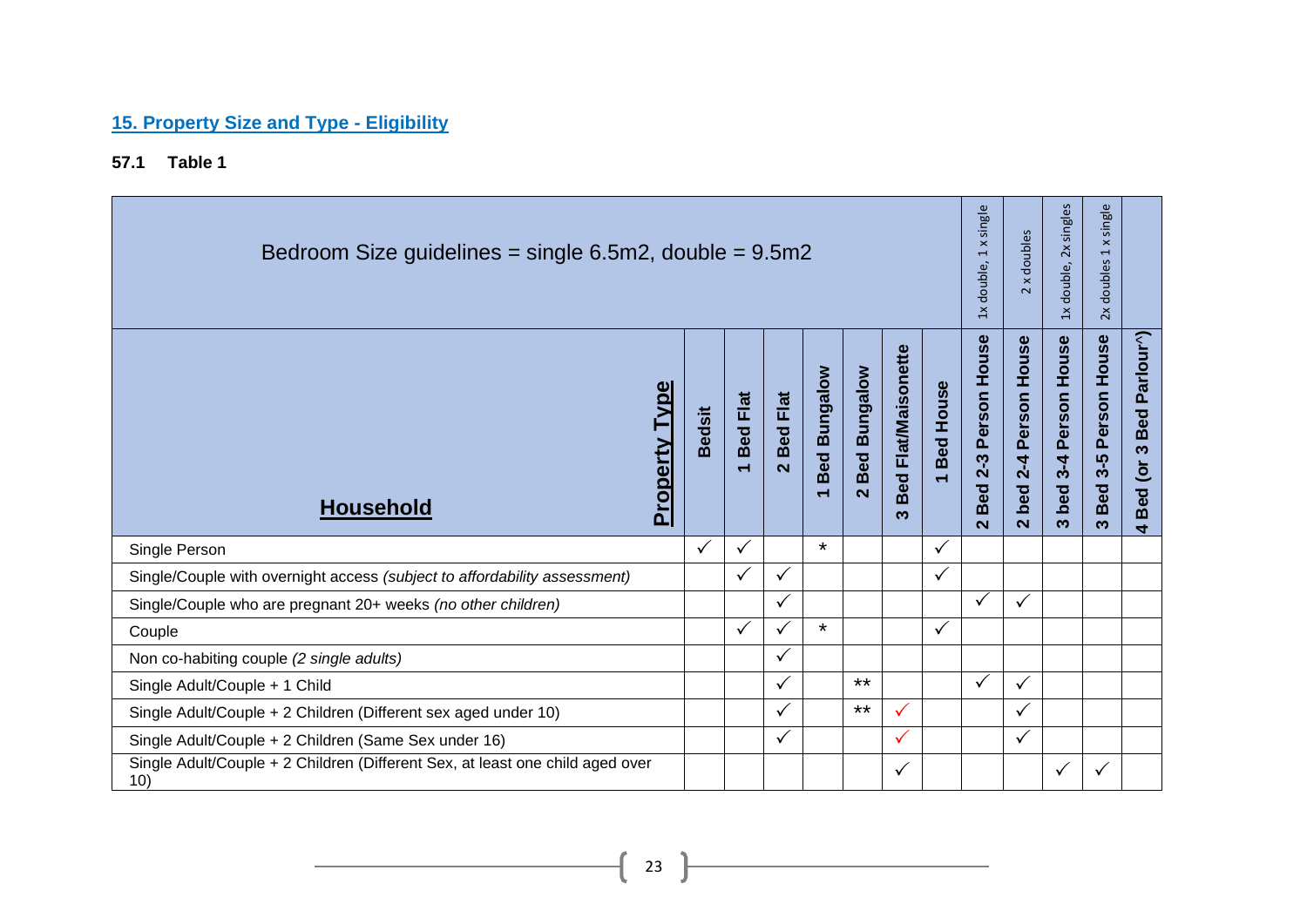| Single Adult/Couple + 2 Children (Different sex, at least one child aged over<br>16)                                                                             |  |   |  | ✓ |  |  |  |
|------------------------------------------------------------------------------------------------------------------------------------------------------------------|--|---|--|---|--|--|--|
| Single Adult/Couple + 3 Children (Under 16)                                                                                                                      |  |   |  | ✓ |  |  |  |
| Single Adult/Couple + 3 Children (Where at least 2 children are over<br>the age of 16)                                                                           |  |   |  |   |  |  |  |
| Single Adult/Couple +4 or more children                                                                                                                          |  |   |  |   |  |  |  |
| Single Person aged over 55 or 60#                                                                                                                                |  |   |  |   |  |  |  |
| Couple aged over 55 or 60#                                                                                                                                       |  |   |  |   |  |  |  |
| Non Co-habiting Couple aged over 55 or 60#                                                                                                                       |  | ✓ |  |   |  |  |  |
| Single tenant (partner RSL) aged over 55 or 60# wishing to downsize<br>& move to older persons accommodation                                                     |  |   |  |   |  |  |  |
| Single/Couple tenant (partner RSL) aged over 55 or 60# wishing to<br>downsize (from a General Needs property) & move to older persons /<br>smaller accommodation |  |   |  |   |  |  |  |

#### **Notes:**

•Households who have overnight access to children will be subject to an affordability assessment before an allocation of a 2 bedroom property.

•Under housing benefit/universal credit criteria households will be allocated one bedroom for two children of the same sex under the age of 16, or two children under the age of 10 regardless of their sex [further information is available at [www.gov.uk](http://www.gov.uk/) or [www.understandinguniversalcredit.gov.uk](http://www.understandinguniversalcredit.gov.uk/)

•Some bungalows are suitable for applicants under 60 with a disability (within the meaning of the Equality Act 2010) who can demonstrate that a bungalow (and no other type of property) meets their needs. These bungalows will be clearly identified on the property advert and further assessment of applicants for this property type will be required.

• Note: The Homesearch partners reserve the right to relax property size criteria in Table 1.

#### **Key:**

\* Single/Couple under 60 with a disability (within the meaning of the Equality Act 2010) are eligible to bid on selected bungalows. Further assessment will be required. Refer to 44.2 above.

\*\*An additional bedroom may be awarded to those with a disability subject to relevant proof e.g. carer's allowance or GP letter.

^ Parlour definition: see section 55.1 in the Homesearch Policy.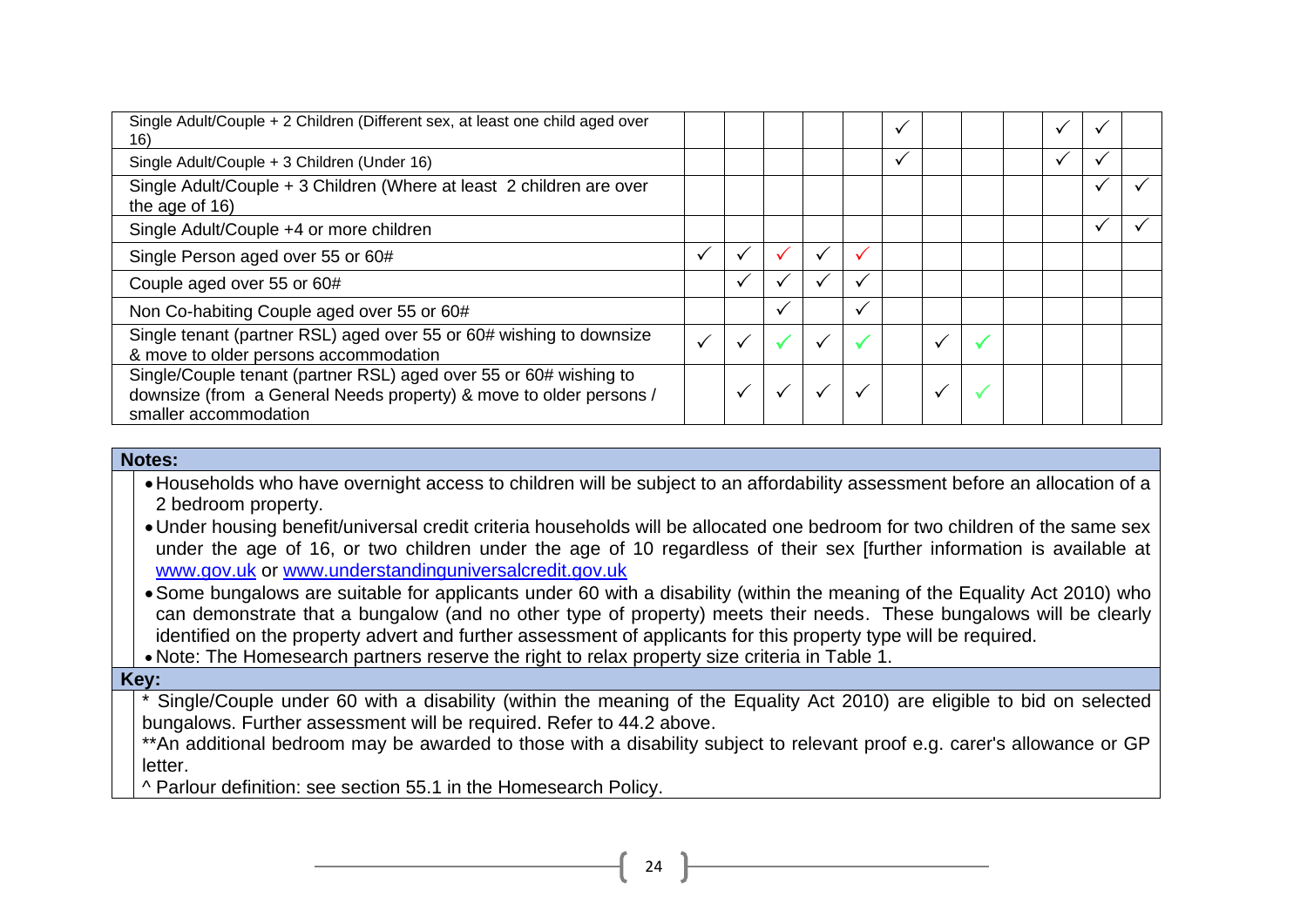# Age restrictions apply on older person's accommodation and these may be either 55 or 60 (also see Section 38.2 of the Homesearch Policy). Sheltered housing will only be allocated to applicants over the age of 55 or 60 (exact age criteria dependant on which Homesearch landlord rents the accommodation).

 $\checkmark$  Single applicants aged over 55 or 60 will only be considered for 2 bed accommodation after all couples in bands 1 to 3 have been considered.

 $\checkmark$ As long as the property they are moving to is of a smaller size than their current home, transfer applicants (see Section 3.1 (b) of the Homesearch Policy for a definition) are allowed to under-occupy by one bedroom in their new home.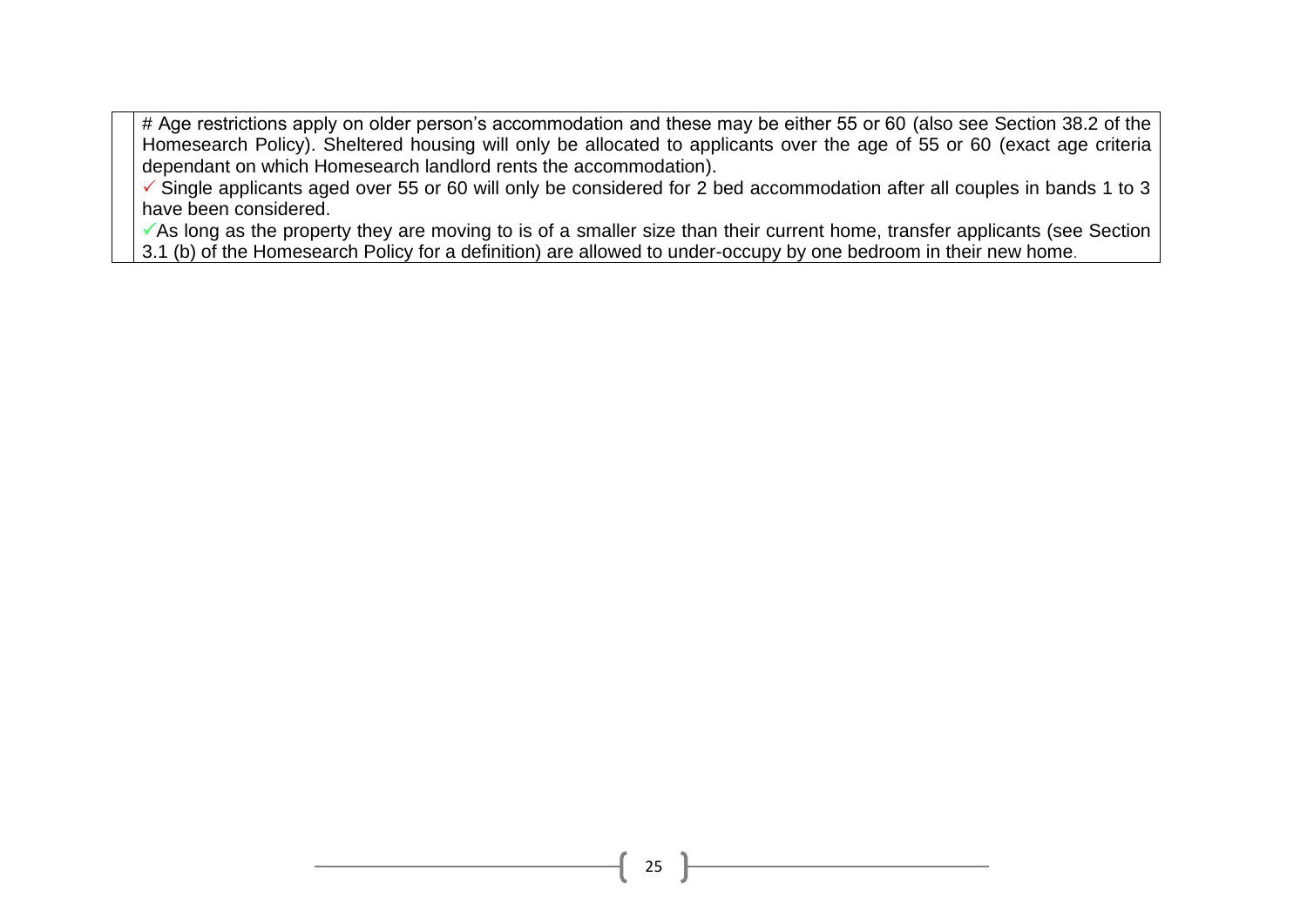# **16. BANDING SUMMARY**

#### **Emergency Band - Urgent Housing Need** ➢ Special Management Lettings ➢ People Occupying Unsanitary or Unfit Housing ➢ Exceptional Medical Need ➢ Exceptional Welfare Need ➢ RSL Tenants Requiring Decanting **Band 1 - High Housing Need** ➢ Lacking 2 or More Bedrooms ➢ Care Leavers / Child in Need ➢ Vacating Adapted or Disabled Property ➢ Transfers Under-Occupying by One or More Bedrooms ➢ Successors who are Under-occupying ➢ Move on from Supported or Shared Housing ➢ High Medical Need ➢ High Welfare Need ➢ Major Disrepair ➢ Foster Carers, Adoptive Parents, Adult Placement and Supported Lodging **Providers** ➢ Social Services Referral ➢ Displaced Agricultural Workers ➢ Owed Section 75 Homeless Duty ➢ 2 Children Under 5 Years Old, above a Ground Floor Flat and no Lift ➢ Leaving Armed Forces **BAND 2 - Medium Housing Need** ➢ Lacking One Bedroom ➢ Intentionally Homeless ➢ Medium Medical Need ➢ Medium Welfare Need ➢ Split Families ➢ 1 Child Under 12 Years Old, above a Ground Floor Flat and no Lift ➢ Caravan Dwellers ➢ Private renting & receiving Discretionary Housing Payment  $\triangleright$  Families sharing facilities ➢ Owed Section 66 or 73 Homeless Duties **BAND 3 - Low Housing Need** ➢ Low Medical Need ➢ Low Welfare Need  $\triangleright$  Sharing facilities ➢ Reduced Banding due to Refusals 1 ➢ Adequately Housed Private Tenants with a local connection ➢ Minor Disrepair **BAND 4 - No Housing Need** ➢ Home Owners ➢ Serving Armed Forces Personnel ➢ Serving Prisoners ➢ Sufficient Financial Resources

- ➢ Reduced Banding Due to Refusals 2
- ➢ No Local Connection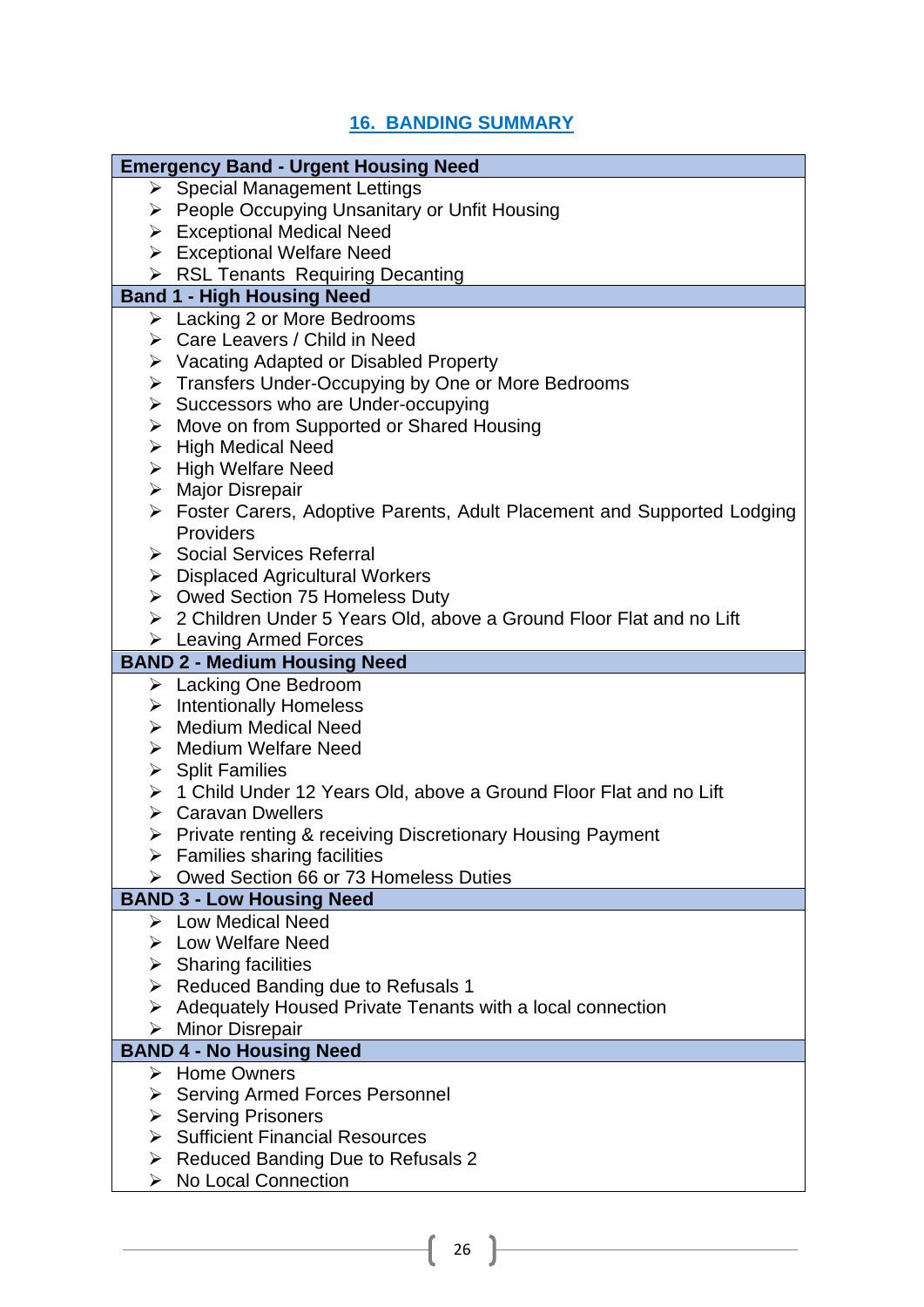➢ Adequately housed RSL tenants

#### **Notes:**

- •Band is awarded from date of entry into the band. Or alternatively from the date evidence is supplied, when a change of circumstances is received.
- If banding priority decreases, as a result of a change in circumstances, banding date goes from original Homesearch registration date.
- If priority increases following a change of circumstances and then later on decreases after another change of circumstances, the banding date goes from the date the initial increase in priority occurred.
- •See Appendix 9 for further information on banding criteria.
- •See Section 42 in the Homesearch Policy for shortlisting criteria.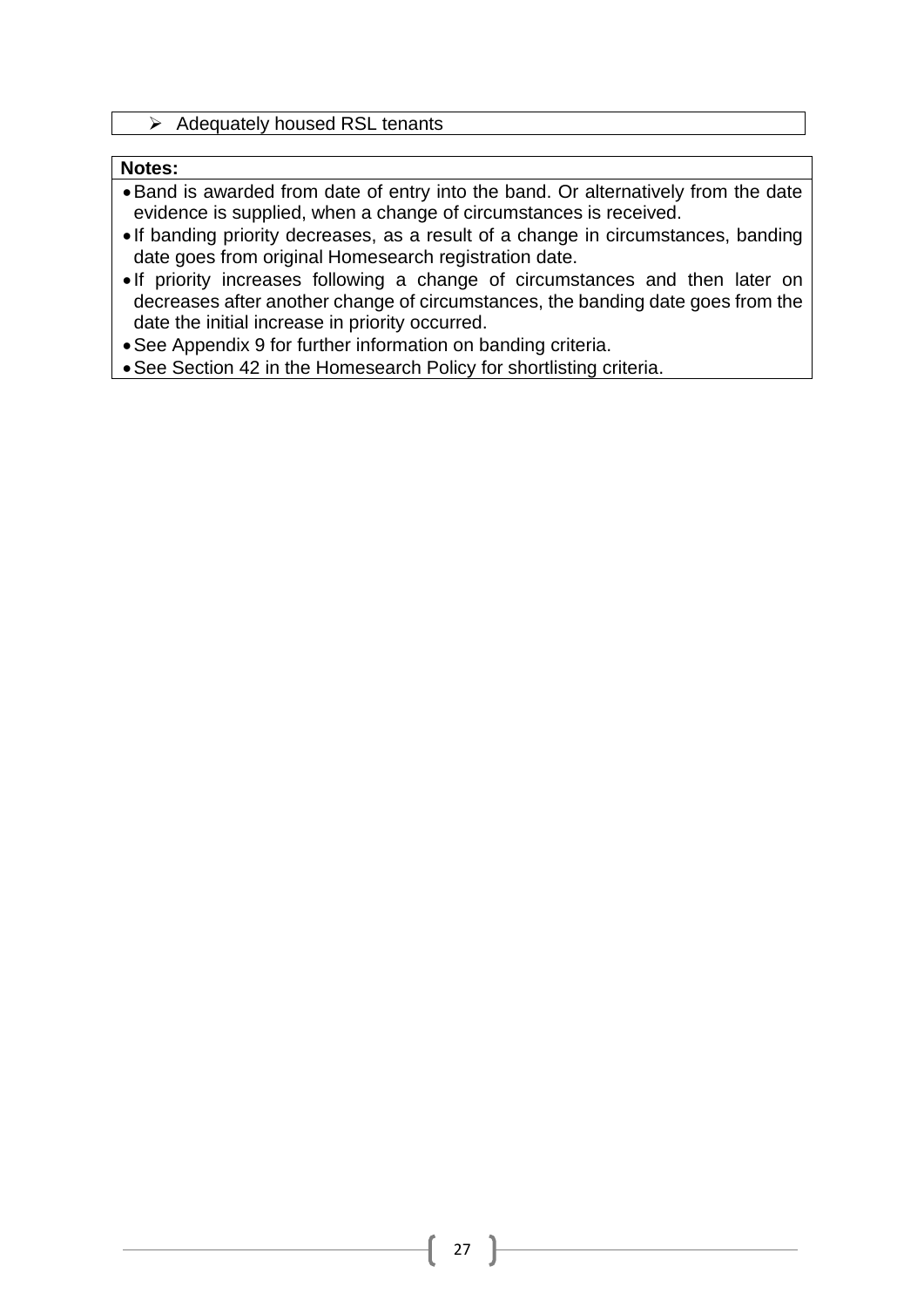# **Appendix 1 – Rural Allocations Policy and Affordable Housing**

The purpose of the policy is to ensure that homes developed for local people are allocated as intended. This policy is to be used in addition to both Monmouthshire County Council's Common Allocations Policy (Homesearch Policy) and any other or succeeding allocations policy for letting of affordable housing in Monmouthshire.

The Registered Social Landlord requires assurance for its future business security that the local connection policy will not be allowed to cause empty properties. There is flexibility built into this policy to allow a broadening of both occupancy levels and geographical connection in order to allow properties to be tenanted swiftly and therefore ensure that the affordable housing resource is utilised.

The Rural Allocations Policy will be used to allocate the first 10 homes or 80% of the available properties (whichever is greater) on all new housing sites and on all subsequent lettings of these properties (once identified via the first round of lettings) in rural areas of Monmouthshire other than:

- The main settlements of Abergavenny, Caldicot, Chepstow, Monmouth and Usk (Abergavenny includes the waiting list areas of Mardy, Croesonen and Llanfoist – but not Llanellen and Govilon. The settlement of Monmouth includes the waiting list area of Wyesham)
- The Severnside settlements of Magor, Undy and Rogiet.

In exceptional circumstances where the number of properties available exceeds those covered by the Rural Allocations Policy, the Local Authority reserves the right to choose which properties that will be eligible for the Rural Allocations Policy. This decision will be made having due regard to the housing need and preferred mix of available properties to meet that need.

# **Geographical Criteria**

The aim of this policy is to ensure that households with strong links to rural areas are given the opportunity to remain in these communities thus helping to maintain sustainability in the future. The local qualification will be based on villages within the Community Council boundary where the properties are located and then will cascade out to the immediately adjoining communities using community council boundaries.

As there are some rural areas in Monmouthshire where development is unlikely due to land supply and topography, the Council reserves the right to widen qualification to a neighbouring Community Council on occasions where there is a proven local need.

#### **Under Occupation**

Priority will be given to applicants who have a local connection and who fully occupy a property in line with local housing allowance size criteria. If there are no applicants meeting that criteria then one spare room may be accepted and two considered according to circumstances. Under occupation by two spare rooms will need to be approved by the Operational Sub Group or nominated by the Local Authority. In the case where there are more applications received that meet the rural housing lettings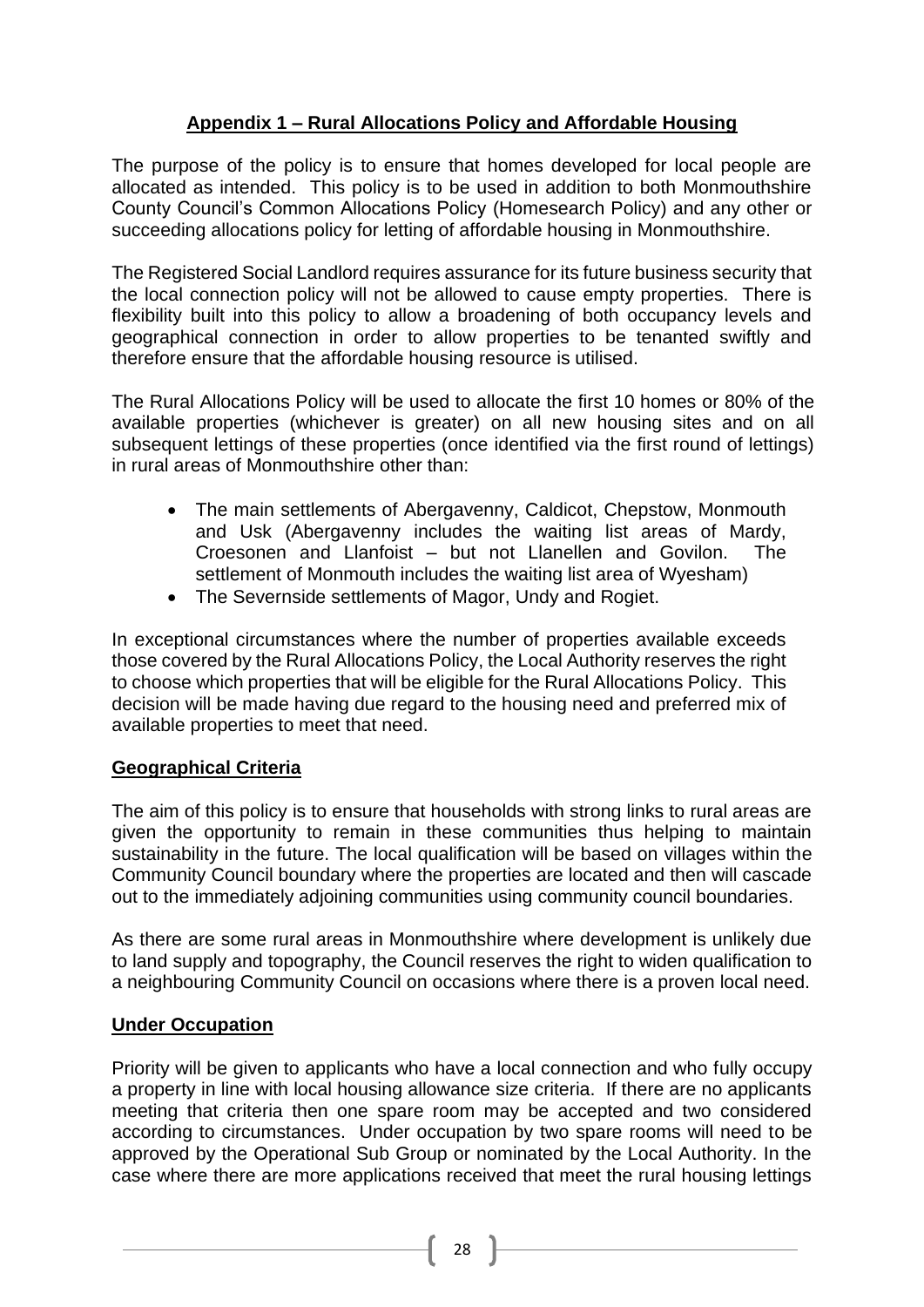criteria than there are properties to allocate, these applications will then be assessed to the current Monmouthshire Common Allocations Policy.

#### **Rural Housing Lettings Criteria**

Priority order: Priority will be given, in the first instance, to (a), with (b), (c) and (d) having equal priority.

- (a) Applicants with a housing need who have lived in the community (defined as the Community Council area) for a period of at least 5 years at the time of application, or in the past.
- (b) Applicants who need to live in the community in order to provide support to a dependent child or adult or to receive support from a principal carer.
- (c) Applicants who are principally (>20 hours per week) employed in the community (defined as the Community Council area).
- (d) Applicants who have left the rural area to access housing, but rely on immediate family members for child care (where family members have lived in the community (defined as a community council area) for a period of at least 5 years).

Applicants will be prioritised using the above criteria and will be shortlisted by housing need in accordance with the Monmouthshire County Council Joint Allocations Policy. If more than one applicant has the same priority, the applicant who has lived (or previously lived) in the Community Council area for the longest and will fully occupy the property, will be given priority.

#### **Households already living in affordable housing and considered to be adequately housed in the community council area where the homes are being built (or the neighbouring community council areas, should cascading out be necessary) will not be eligible to apply unless they are downsizing.**

In the event there is no suitable [insert Community Council] applicant, these criteria will then be applied in the same order to applicants from immediately adjoining communities as set out above. Should there be no suitable applicant from the Community Council area where the properties are located or from the immediately adjoining Community Council areas then the properties will be allocated to applicants with a connection to Monmouthshire in line with the Monmouthshire Homesearch Common Allocations Policy.

**It should be noted however that the Partnership reserves the right to nominate applicants for rural vacancies, who do not meet the above criteria, where it is considered that the circumstances of the individual case warrant special consideration. Such cases can only be considered for the offer once the decision has been agreed by the Common Housing Register Operational Sub Group and the Housing and Communities Manager.**

#### **Evidence of Local Connection**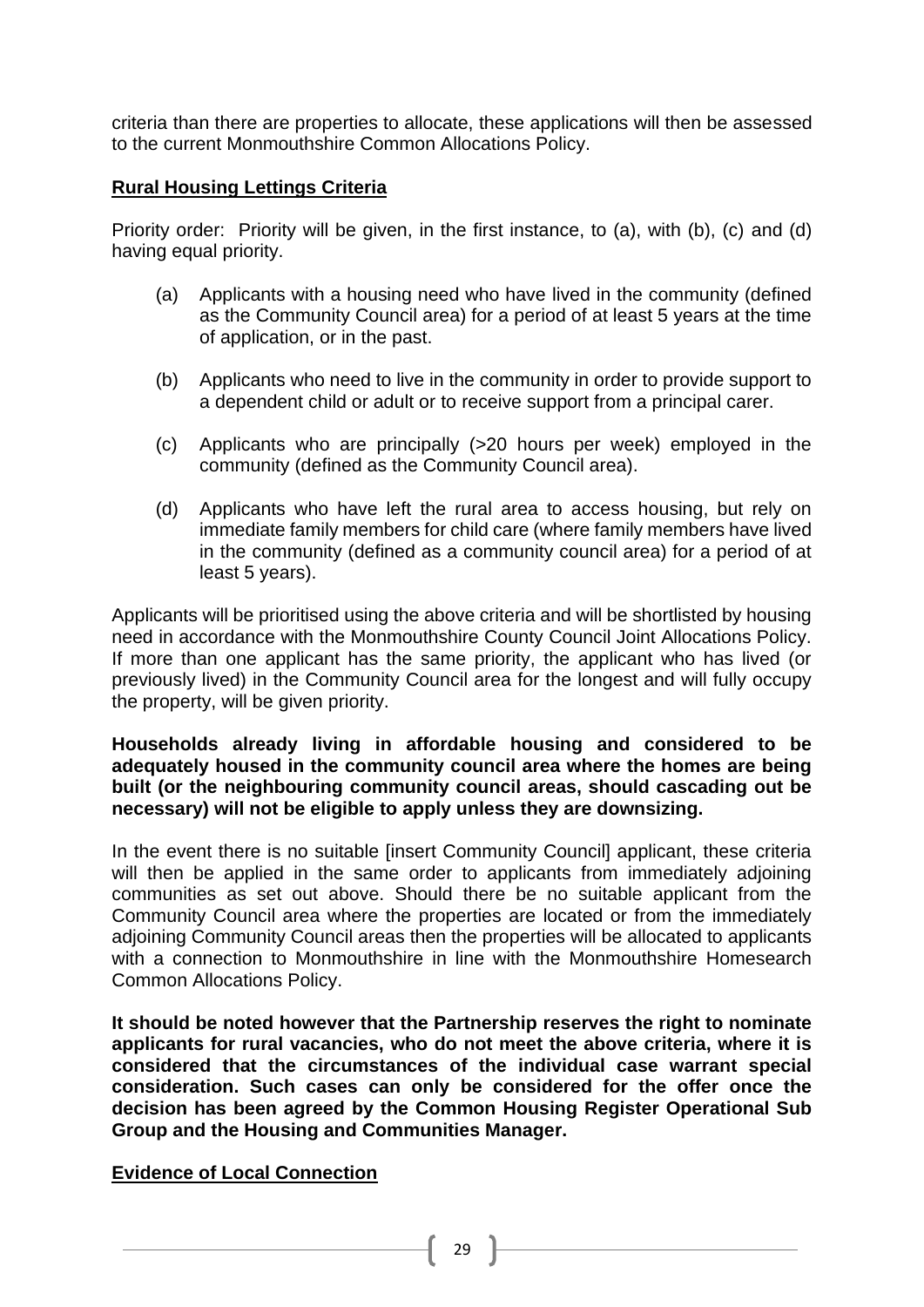In all cases, at the request of the Registered Social Landlord, the applicant will be expected to demonstrate their local connection **within 7 working days of an offer being made by the Registered Social Landlord.** If no verifiable evidence has been produced within that time period the applicant will be overlooked and the household next in line will be made an offer. Applicants living at home with parents and looking to leave home for the first time would be expected to provide evidence to show that they have a local connection. This may include evidence that their parents have achieved the local connection. Suitable supporting evidence – any of the following:

- Bank statements
- Service bills
- Medical registration documents
- Education records

If an applicant does not have any of the above forms of supporting evidence we may accept:

- Letter confirming the necessary local connection from the Clerk on behalf of the Community Council
- Letter confirming the necessary local connection from the Elected Member for the Ward in which the development is located

Applicants not living in the Community, but who are applying for reasons of employment must provide evidence to show that they are principally employed (working > 20 hours) within the area, including the date of commencement of employment and confirmation from their employer of employment status, and whether this is likely to continue for the foreseeable future.

Applicants not living in the Community, but who are applying for reasons of providing support to a dependent child or adult or receiving support from a principal carer must provide evidence such as:

- Social Services care package
- Carer's allowance/attendance allowance
- GP letter

Applicants will also be asked to consent to the landlord making enquiries of the electoral register, council tax records and Experian credit checks should it be necessary to confirm local connection.

An offence may be committed if an applicant knowingly gives false information or knowingly withholds information which has been reasonably requested. An offence is also committed if the applicant allows a third party to provide false information on his or her behalf, or at his or her instigation.

Where there is suspicion, or an allegation has been made, that a person has either provided false information or has withheld information, the application will be suspended pending the outcome of an investigation. If the outcome of any investigation shows that false information was provided or was deliberately withheld,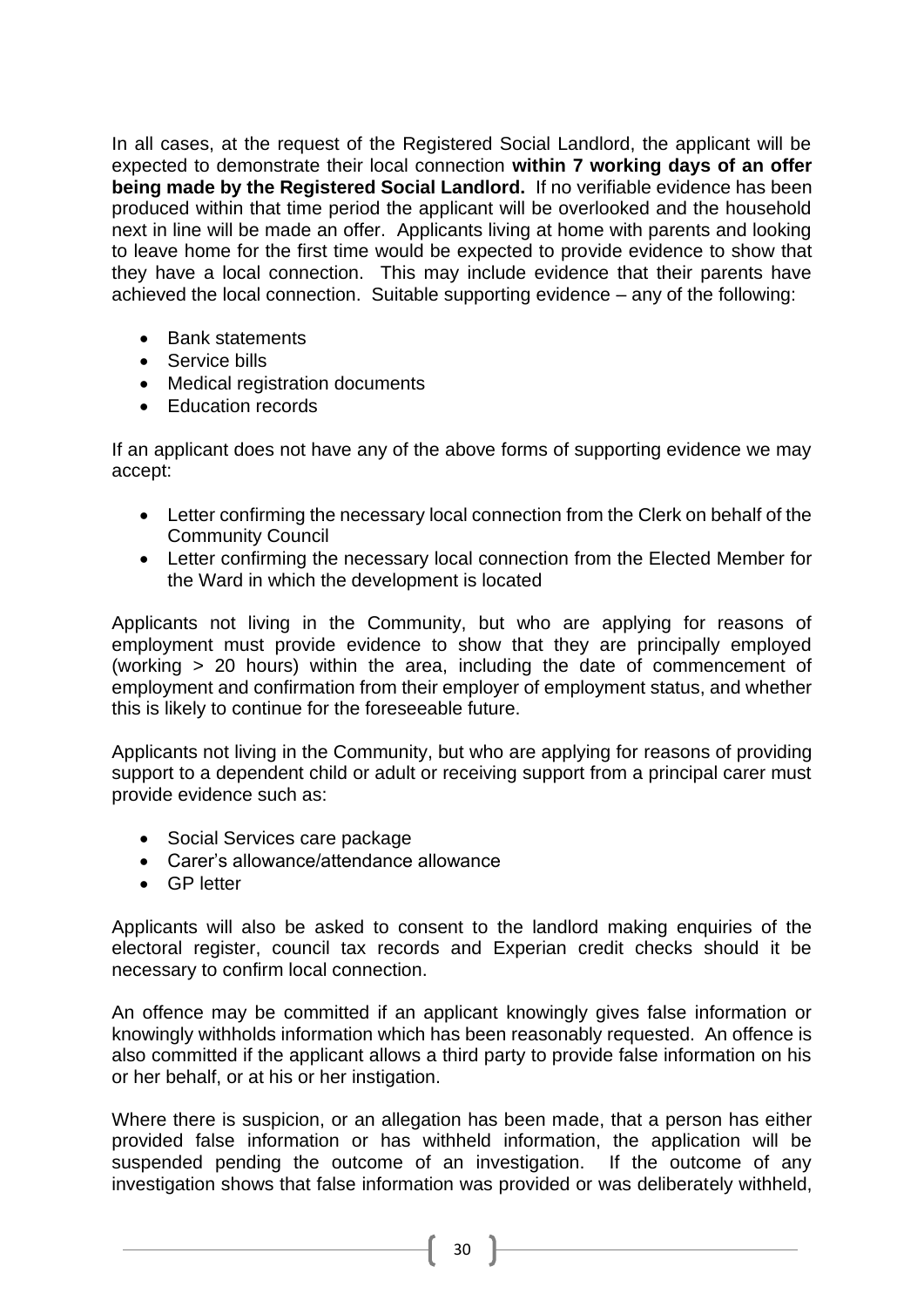then the application may be removed from the register and there will be no right to reregister for a period of 12 months. Applicants giving false information may be subject to investigation through the organisation's fraud processes.

## **Future Voids**

The properties identified for each site will remain ear marked for all future lettings. Therefore, all future lettings for these properties will also be carried out as per this policy.

#### **Monitoring**

The Council will ensure that lettings through this policy will not dominate the main allocation scheme. The Rural Allocations Policy will be monitored on an ongoing basis to ensure that overall reasonable preference for allocation in Monmouthshire is given to applicants in the reasonable preference groups.

The policy will also be monitored in order to assess its impact, the outcome of which will be regularly reported.

The policy will also be monitored to ensure that void properties are re-let to qualifying households who satisfy the Rural Allocations Policy.

#### **Rural Allocations Policy - Cascading Process\***

\*How rural properties are offered in instances where there are no eligible applicants in the community council area.

| <b>Community Council</b>   | <b>Neighbouring Community Councils</b>                                            |  |  |  |  |  |  |
|----------------------------|-----------------------------------------------------------------------------------|--|--|--|--|--|--|
| Crucorney*                 | Grosmont, Llanfoist Fawr                                                          |  |  |  |  |  |  |
| Grosmont                   | Crucorney, Llangattock-Vibon-Avel, Llantilio<br>Crossenny, Llanarth, Llanover     |  |  |  |  |  |  |
| Llangattock-Vibon-Avel     | Grosmont, Llantilio Crossenny, Mitchel Troy                                       |  |  |  |  |  |  |
| <b>Llantilio Crossenny</b> | Grosmont, Llangattock-Vibon-Avel, Mitchel Troy,<br>Llanarth                       |  |  |  |  |  |  |
| <b>Mitchel Troy</b>        | Llangattock-Vibon-Avel, Llantilio Crossenny, Llanarth,<br>Raglan, Trellech United |  |  |  |  |  |  |
| <b>Trellech United</b>     | Mitchel Troy, Raglan, Devauden, Tintern                                           |  |  |  |  |  |  |
| Tintern                    | Trellech United, Devauden, St. Arvans                                             |  |  |  |  |  |  |
| St. Arvans                 | Mathern, Shirenewton, Devauden, Tintern                                           |  |  |  |  |  |  |
| Mathern                    | St. Arvans, Devauden, Shirenewton, Caerwent,<br>Portskewett                       |  |  |  |  |  |  |
| Portskewett                | Caerwent, Mathern                                                                 |  |  |  |  |  |  |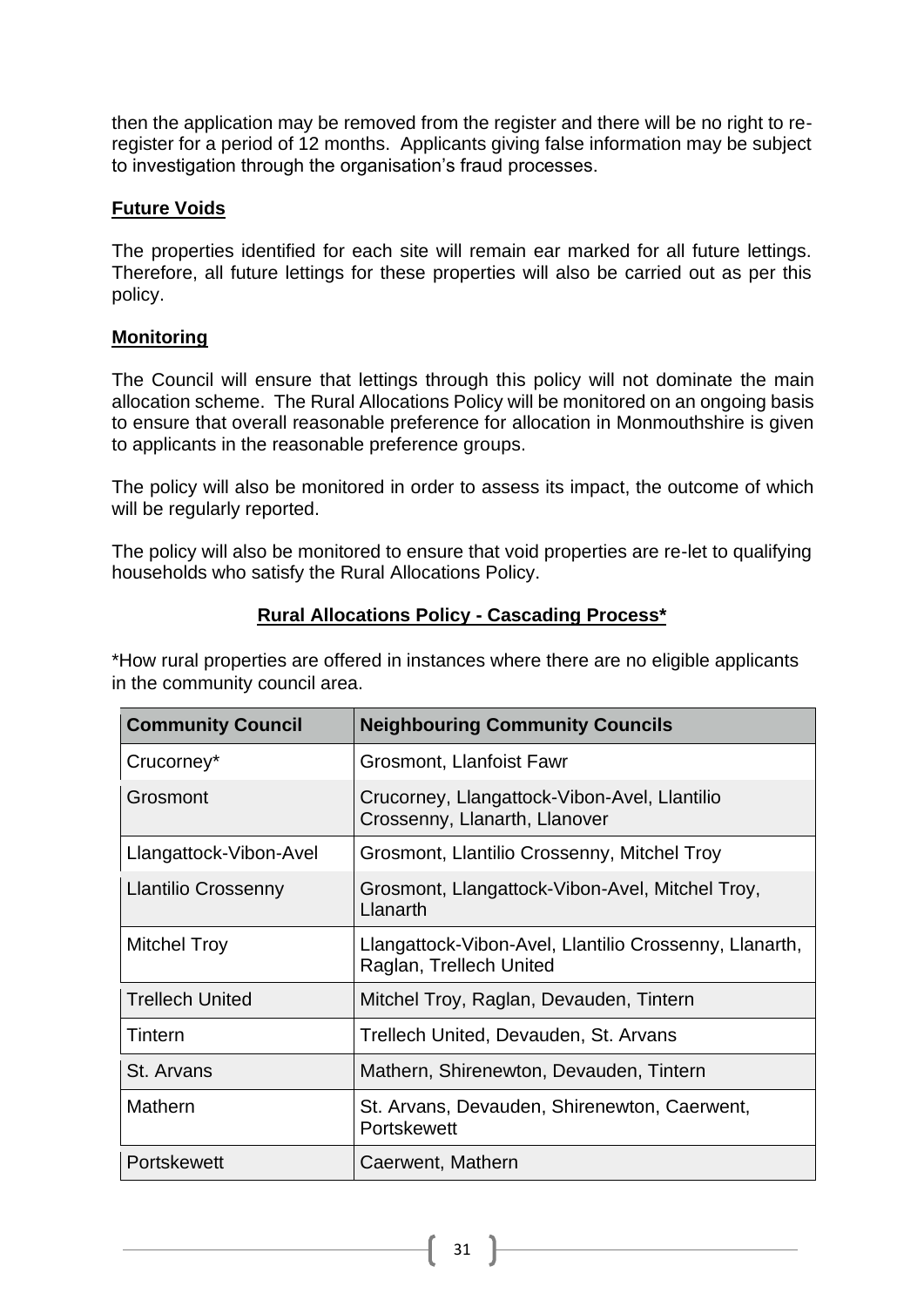| <b>Community Council</b> | <b>Neighbouring Community Councils</b>                                                          |  |  |  |  |  |  |
|--------------------------|-------------------------------------------------------------------------------------------------|--|--|--|--|--|--|
| Caerwent                 | Mathern, Shirenewton                                                                            |  |  |  |  |  |  |
| Shirenewton              | Caerwent, Mathern, St. Arvans, Devauden, Llangwm,<br><b>Llantrisant Fawr</b>                    |  |  |  |  |  |  |
| Devauden                 | Trellech United, Tintern, St. Arvans, Shirenewton,<br>Llangwm, Raglan                           |  |  |  |  |  |  |
| Llangwm                  | Shirenewton, Devauden, Trellech United, Raglan,<br><b>Llantrissant Fawr</b>                     |  |  |  |  |  |  |
| <b>Llantrissant Fawr</b> | Shirenewton, Llangwm, Raglan, Gwehelog Fawr,<br>Llanbadoc, Llangybi, Llanhennock                |  |  |  |  |  |  |
| Llanhennock              | Llantrissant Fawr, Llangybi                                                                     |  |  |  |  |  |  |
| Llangybi                 | Llanhennock, Llantrissant Fawr, Llanbadoc                                                       |  |  |  |  |  |  |
| Llanbadoc                | Llangybi, Llantrissant Fawr, Gwehelog Fawr, Goetre<br>Fawr                                      |  |  |  |  |  |  |
| <b>Gwehelog Fawr</b>     | Goetre Fawr, Llanbadoc, Llantrissant Fawr, Raglan,<br>Llanarth, Llanover                        |  |  |  |  |  |  |
| Raglan                   | Llanarth, Mitchel Troy, Trellech United, Devuaden,<br>Llangwm, Llantrissant Fawr, Gwehelog Fawr |  |  |  |  |  |  |
| Llanarth                 | Grosmont, Llantilio Crossenny, Mitchel Troy, Raglan,<br>Gwehelog Fawr, Llanover                 |  |  |  |  |  |  |
| Llanover                 | Grosmont, Llanarth, Gwehelog Fawr, Goetre Fawr,<br><b>Llanfoist Fawr</b>                        |  |  |  |  |  |  |
| <b>Goetre Fawr</b>       | Llanbadoc, Gwehelog Fawr, Llanover                                                              |  |  |  |  |  |  |
| Llanfoist Fawr*          | Llanover, Crucorney, Llanelly                                                                   |  |  |  |  |  |  |

#### Notes:

\* Crucorney and Llanfoist Fawr - this only applies to areas outside of the Brecon Beacons National Park. Inside of the National Park there is usually a lettings policy specific to each development.

Llanelly Hill is entirely within the Brecon Beacons National Park so although it neighbour's Llanfoist Fawr, the Rural Allocations Policy will never be applied here.

A number of the community councils listed development of affordable housing will never take place, because there are no designated settlements within them. This may change with the new Local Development Plan. If an affordable housing development takes place in a community council area which is adjacent to one of these areas, applicants from these community council areas should be given equal priority to a local resident.

*N.b. Community Council areas are subject to review in Monmouthshire in Spring/Summer 2022*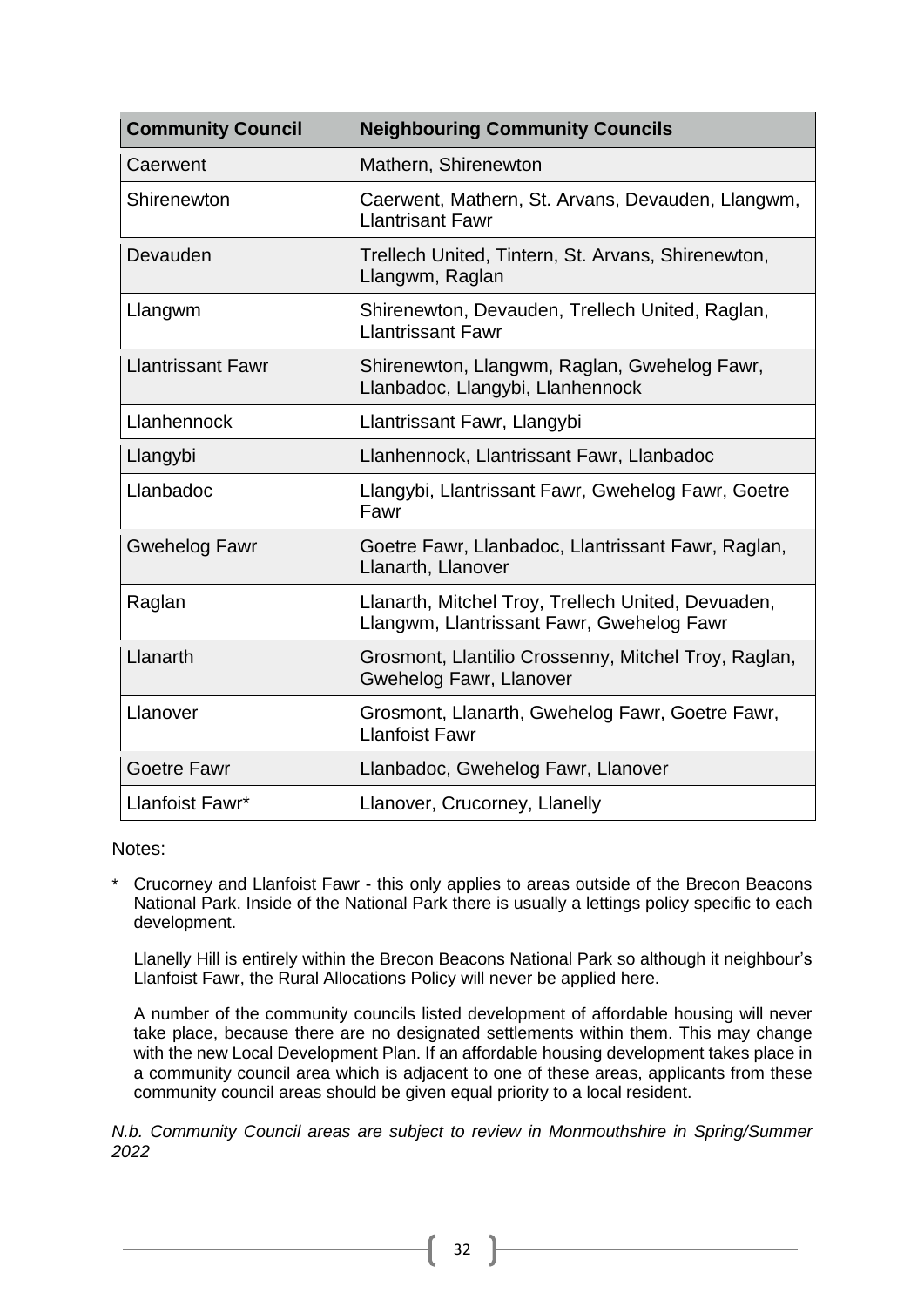# **Appendix 2- Bypassing Policy and Procedure**

# **1. Introduction**

1.1 Bypassing means that (in some limited situations) a Homesearch partner landlord can 'bypass' the highest banded applicant who has bid on a property; so they won't make an offer to let that one particular property to that person (when they would otherwise have received the offer). The reasons than can happen are explained in this document.

# **2. Policy Principles**

2.1 All of the landlords that let properties via Homesearch follow this Policy and Procedure. If there were any exceptions to this, it will be recorded and reviewed and the Bypassing Policy and Procedure would be updated as appropriate. We are committed to minimising the number of bypasses made.

2.2 This document applies to all Homesearch applicants.

2.3 Other key principles include: supporting equal treatment for all applicants; being sensitive to applicants' individual needs and acute housing need and tailoring our approach where reasonable do so; keeping a record of bypasses and the reason for them; monitoring and reviewing them regularly and having a fair appeals process.

2.4 We will not routinely notify the applicant that they have been bypassed for a property unless they raise a specific query.

2.5 Applicants will not end up being bypassed because of a lack of pre-offer planning, resulting in an offer not being made because of a lack of information (excluding where an applicant does not supply requested information). Nor because an appropriate support package hasn't been offered/facilitated by the Homesearch landlord who owns the bypassed property.

2.6 Each bypass will be assessed on a case by case basis with the relevant and available information taken into account.

2.7 Joint applicants will be bypassed, where only one applicant or member of their household causes the bypass. If the applicants decide the person causing a bypass will no longer form part of a household, a Homesearch landlord has discretion to proceed with an offer on a case by case basis (providing supporting evidence is sufficient).

2.8 Bypassing of rapid rehousing applicants (see Appendix 12): bypasses and the reasons why will be reported to the Council at the time of bypass.

#### **3. Bypassing Reasons**

3.1 **Ineligible for the Property:** A household doesn't meet the criteria outlined in the property advert such as the household size not matching the property size; not meeting an age restriction requirement to live in the property or not requiring disabled adaptations present in the property. We may also bypass because there are reasonable grounds for believing that false information has been given to try and obtain a tenancy.

3.2 **Rural Allocation Policy/Local Letting Plans (see Appendix 1 and Appendix 10:** Applicants may be bypassed where they do not match specific criteria set out via either of these. Both can be adopted for specific areas/homes to ensure social housing is accessible to those who need it in the local community and that communities are as balanced and sustainable as possible. Properties subject to the Rural Allocation Policy/local letting plans will be clearly advertised and priority will be given to those that meet the criteria set out within those.

3.3 **Change in Applicant's Circumstances:** There has been a recent change in their circumstances which makes someone unsuitable or ineligible e.g. banding has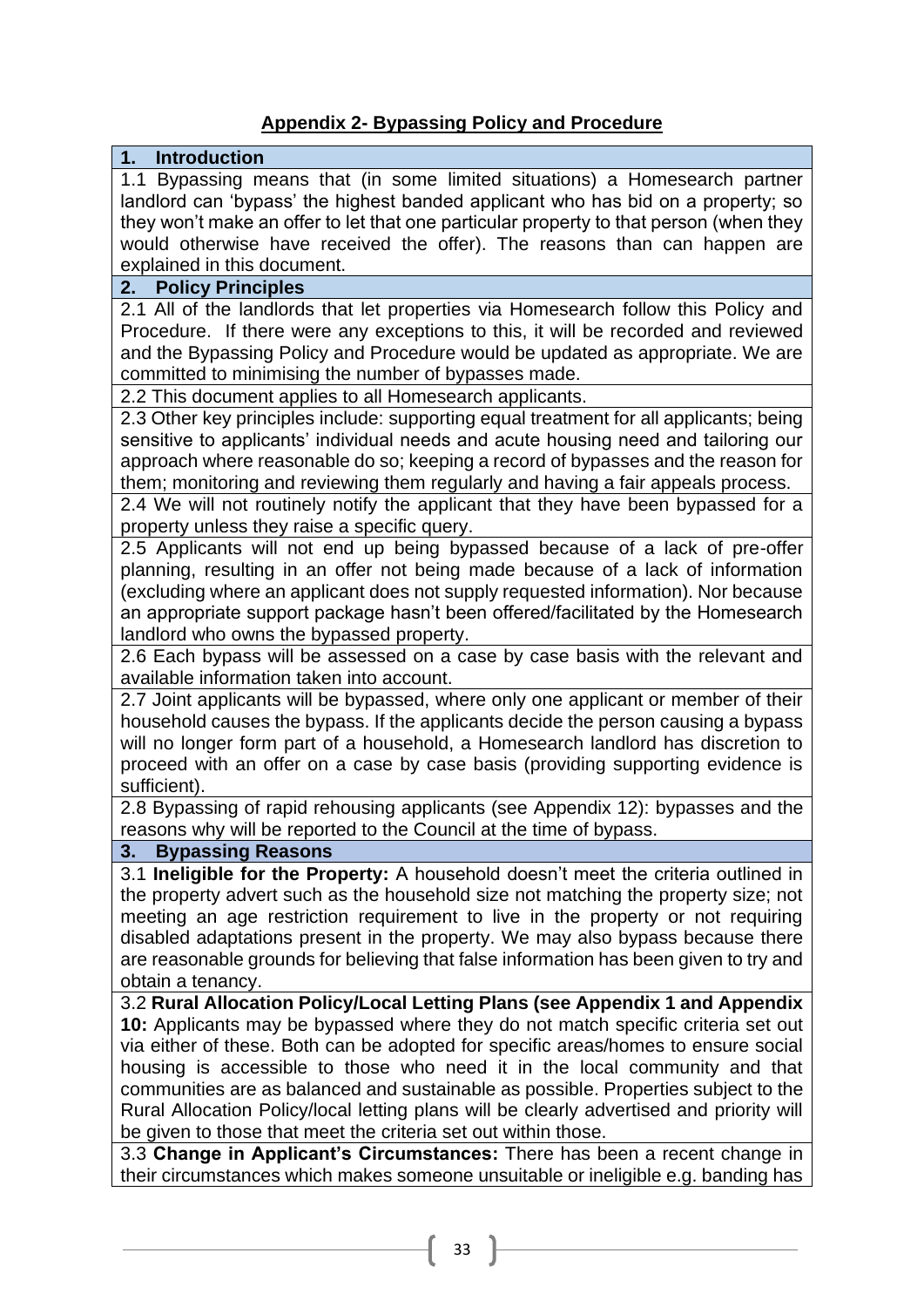changed, change in medical situation, financial situation or a change in the number of bedrooms needed.

3.4 **Property Unsuitable:** An applicant is considered not ready to move or to live independently due to social or medical reasons (the support available will also be considered). Or the Homesearch landlord/Occupational Therapist recognises the property is not suitable for their support/medical/mobility needs (including longerterm needs) e.g. the property they have bid for cannot be adapted to meet their needs or it has unsuitable communal facilities or they are likely be too vulnerable (e.g. lack mental capacity) or pose a risk to themselves or others (e.g. MAPPA case). Another reason could be a recent history of significant anti-social behaviour (from the applicant or their household members) which would make them unsuitable for the property.

3.5 **Rent Arrears/Debt:** Applicants can be bypassed where they have current or recoverable (non-statue barred) former debt with a Homesearch partner (which they can't pay in full). This would be where the arrears/recoverable debt are above £500. We would exclude arrears included in a Debt Recovery Order as applicable. NB: also see Appendix 3 – if arrears are above £1000 the applicant could be suspended and so won't be able to bid for a property; £500 to £999 they should be demoted. An applicant won't be bypassed if they've kept to the actions given to them as part of their suspension/demotion – see Appendix 3 (or we consider there's exceptional circumstances – as agreed by the Suspensions Panel). Applicants with a housing related debt of less than £500 rent should have agreed to a repayment plan (where they can't pay the debt in full) and there should be evidence that they are actively following the plan. Statutory homeless applicants will generally not be bypassed (although we reserve the right to do this on a case by case basis i.e. if there is another bypass reason/reasons considered serious enough). Where information of pending or outstanding chargeable debt with a total value of over £500 only emerges after an offer has been made, that offer may be withdrawn by the relevant Homesearch partner. This could be applicable, for example, to charges for repairs works/court costs. The case would first be referred to the Suspension Panel (see Appendix 3) to agree the withdrawal.

3.6 **Affordability:** Where it cannot be proved that welfare benefits will be paid to an applicant to sustain a tenancy or a person hasn't been employed for a minimum of three months (with an income sufficient to sustain a tenancy) or does not have sufficient enough savings to sustain a tenancy for at least 12 months, an applicant will be bypassed.

3.7 **Information is Pending:** Homesearch partners have not received information requested from an applicant in conjunction with the Homesearch Allocation Procedures.

3.8 **Property Advert Withdrawn:** Some properties advertised for letting may need to be withdrawn for example because it is urgently needed for an emergency (e.g. a tenant has lost their home due to fire) or because the previous tenant has decided not to leave their tenancy and retracted their notice to end their tenancy.

3.9 **Condition of Tenancy:** Where an applicant is transferring home and an inspection is carried out and the current property they are leaving has been damaged/neglected.

3.10 **Applicant Leaving the Armed Forces –** an applicant would be bypassed (if they bid on a property) up to 2 months prior to discharge from the army. Homesearch will notify applicants leaving the armed forces when they are able to bid.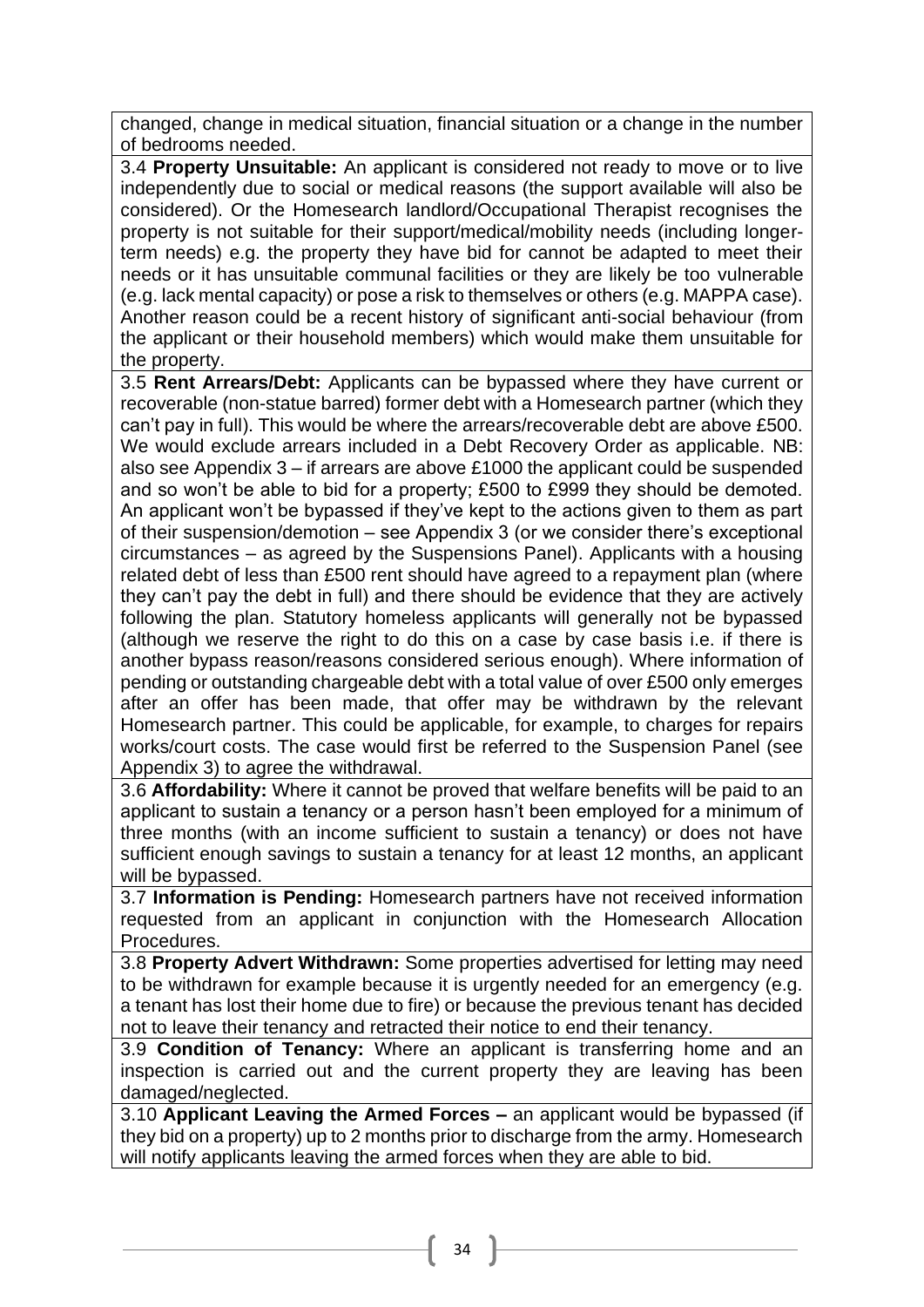3.11 **Exceptional circumstances/Discretionary Decision:** Cases that fall outside the above criteria will need to be discussed by the Suspension Panel; discussions may have to be conducted via email as the panel only meets once a month. The application of a discretionary decision for exceptional circumstances will need to be approved by all partners (via email).

# **4. Sharing Information**

4.1 We will work collaboratively with other partners e.g. the police and probation services and other agencies to share information as appropriate. Also see Appendix 6.

# **5. Information We'll Consider Before Bypassing**

5.1 The type of information to be considered (not exhaustive):

- Details of any long-term illness, health problems or disability that requires specific or specialist housing, care or support.
- Details of other care and support needs, for example because of vulnerability due to learning difficulties.
- Details of proposed, existing and previous packages of care provision provided by statutory or other bodies where known.
- Relevant and reasonable information with regard to previous history of anti-social behaviour that might impact on the safety of the community.
- Any other criminal history.
- Any mental capacity assessment (e.g. by social services). Where a person is going to be bypassed for an allocation because there is evidence an applicant lacks mental capacity, social services will be approached to discuss a capacity assessment urgently, to inform the bypass decision. An allocation will be held until a decision is reached.
- Type of accommodation moving from and any additional available accommodation history.

5.2 Where a 'high risk' assessment is carried out and there are serious risks which relate to the applicant being placed in a particular property or area. For example the police advise the move to the property should not take place (due to criteria in Section 22 of the main Homesearch Policy). Each Homesearch partner should operate their own internal risk assessment controls (to reduce the risk) – which will address which staff need to be included in the risk assessment and the deadlines given to external agencies to respond. Both the property and person will be risk assessed together.

# **6. Appeals Against a Bypass**

6.1 An applicant can appeal against the decision to the Homesearch partner that made the bypass decision. A successful appeal will not result in the applicant being made an offer of that property, owing to the short timescales within which properties have to be let. It could, however, enable the applicant to bid in the future and not be bypassed under the same circumstances (assuming the appeal is upheld and there is no change in circumstances).

6.2 Homesearch partners will liaise with any advocate/support professional on behalf of an applicant to resolve an appeal (with the relevant permission in place).

# **7. Responsibilities**

7.1The overall responsibility for this policy lies with Monmouthshire County Council's Housing & Communities Manager, and the Operational Sub-group leads of the respective partner Homesearch landlords.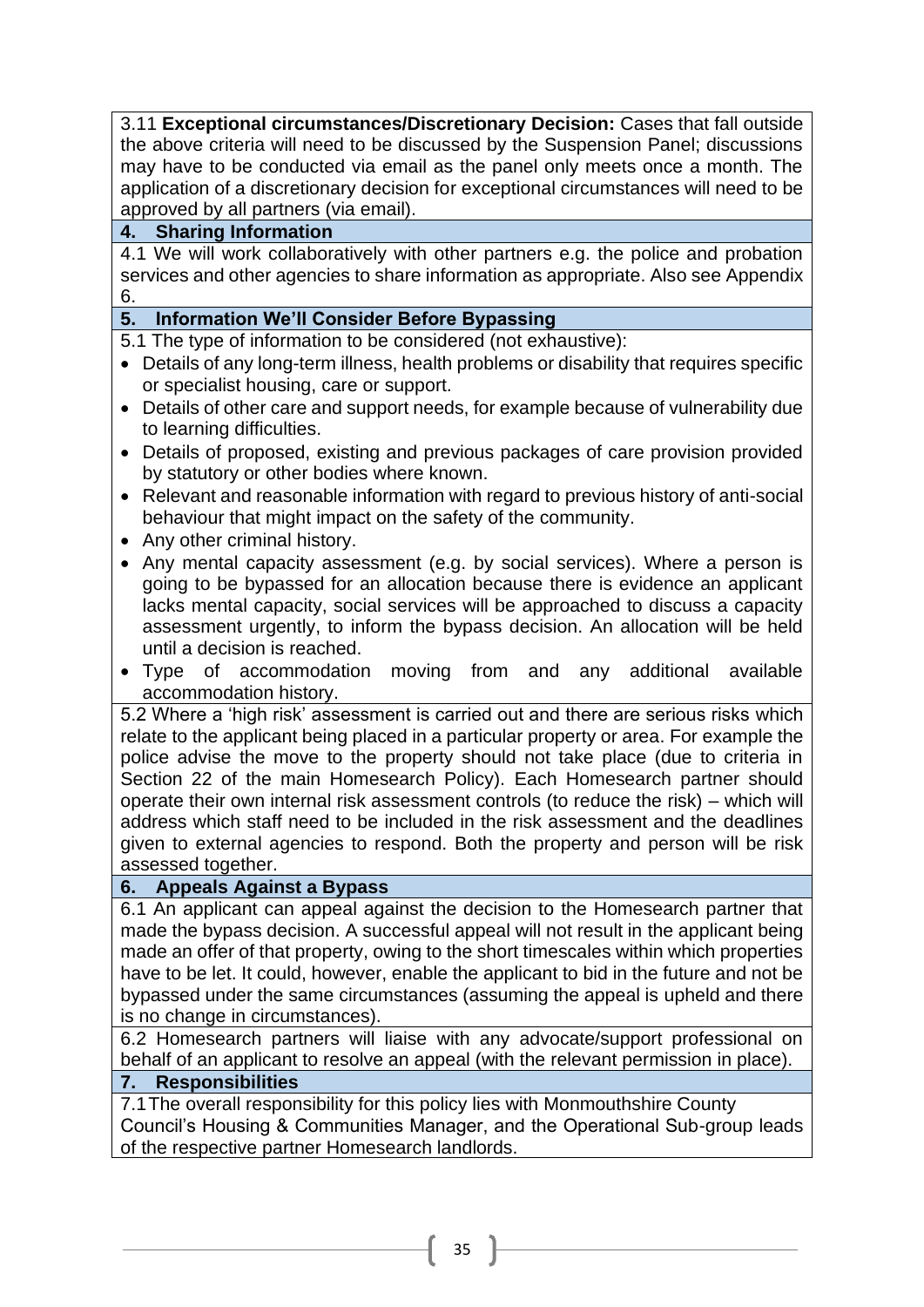7.2It is down to each Homesearch partner to decide when to bypass the applicant for their property, liaise with the Suspension Panel (see Appendix 3) if needed and also resolve Bypass issues. The Homesearch landlord bypassing an applicant would seek to deal with any complaint informally before escalating to Monmouthshire County Council.

7.3Each partner landlord should notify Homesearch partners of bypasses via the Homesearch Operational Subgroup.

7.4Monmouthshire County Council/Homesearch will provide sufficient training for staff of the partner landlords who implement this policy and procedure.

# **8. Monitoring and Reporting**

8.1 Monitoring will be performed by staff representing each partner landlord that forms a part of the Monmouthshire Homesearch Register - via the Operational Subgroup.

8.2 We will monitor the number of bypasses, any deviation from this document, the reasons for bypassing and any appeals and their outcome.

#### **9. Review**

9.1 This document will be reviewed every three years, or earlier if required in light of changes in the law or good practice guidance.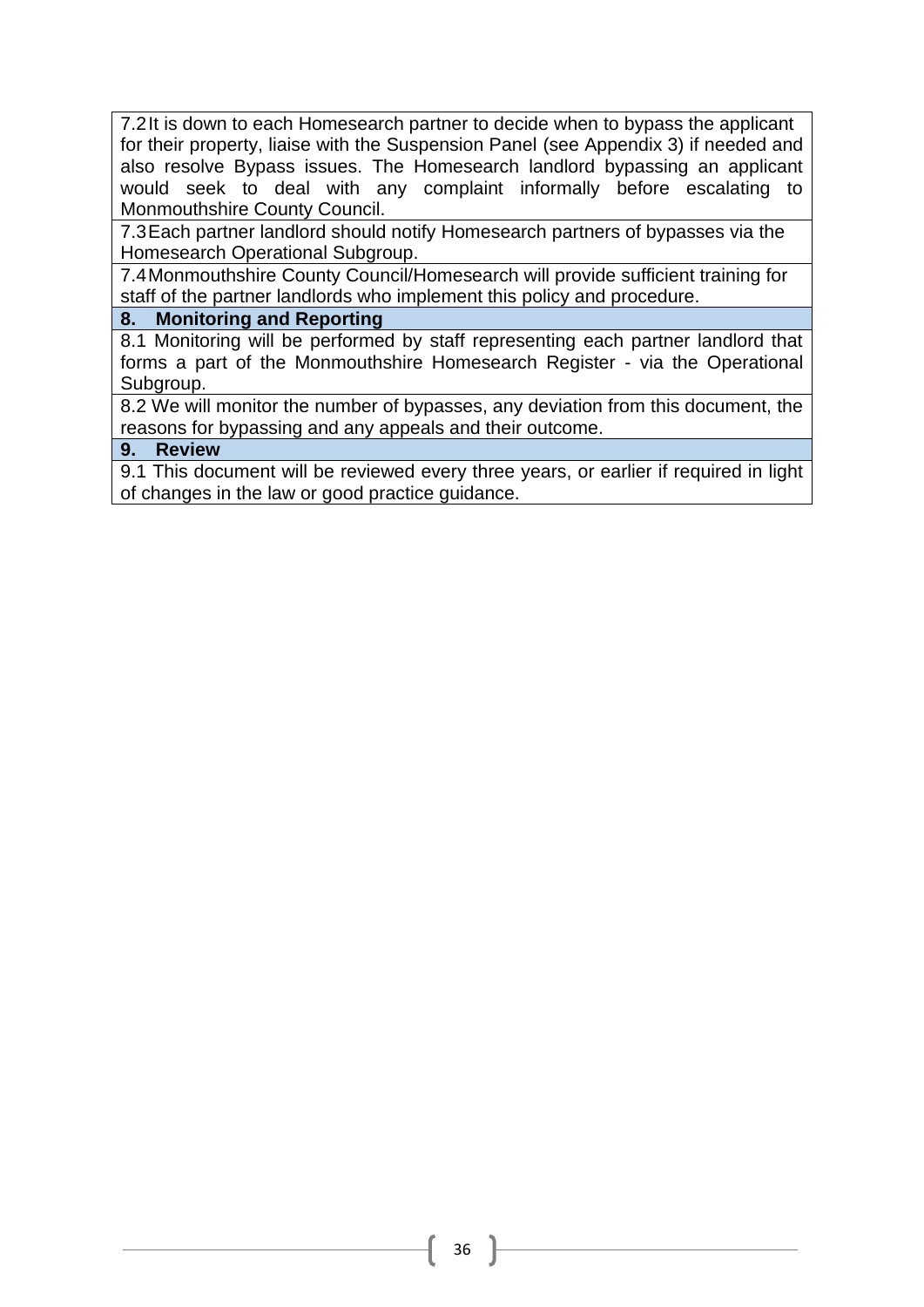# **Appendix 3 – Suspensions and Demotions Policy and Procedure**

#### **1. Introduction**

1.1 This document describes the circumstances in which an applicant can be **suspended** from the Homesearch register (can't bid for a home) or have their banding **demoted** (lower banding, so much less likely to get a home). All of the landlords that let properties via Homesearch follow this Policy and Procedure. It means that all Homesearch partners have a common approach to dealing with suspensions and demotions that also aligns with the Welsh Government's Code of Guidance for Local Authorities on the Allocation of Accommodation and Homelessness.

1.2 This document also describes how long Homesearch will suspend/demote and what a housing applicant needs to do to have the suspension/demotion removed – as well as the entire process that Homesearch follows to suspend/demote.

#### **2. Policy Principles**

2.1 We are committed to minimising the number of suspensions/demotions we make; ensuring fair and equal treatment for all applicants; supporting sustainable lettings/tenancies and avoiding evictions; ensuring applicants are aware as soon as possible how they need to address their behaviour; avoiding using 'prescribed' actions (the actions that need to be undertaken to remove a suspension/demotion) that are unreasonable for an applicant to meet; having an open and transparent appeals process; being sensitive to applicants' individual needs and acute housing need and tailoring our approach where reasonable do so. We will also unsuspend applicants/remove their demotion at the earliest opportunity, once issue(s) have been properly addressed.

2.2 Each application will be assessed on a case by case basis, with the relevant and available information taken into account.

2.3 A **joint** letting will not be agreed where one applicant or someone in their household is suspended.

#### **3. Scope**

3.1 Applicants subject to Multi Agency Public Protection Arrangements - MAPPA (Level 3) are exempt from this Policy and Procedure due to the need to manage these applicants and the statutory duty placed on MCC as a partner to MAPPA and other Homesearch partners' duty to co-operate. This document applies to all other Homesearch applicants, including existing tenants who wish to transfer, as well as other applicants who are not currently our tenants.

3.2 For information on when applicants are **ineligible** to go onto the Homesearch register (e.g. no recourse to public funds) refer to Section 6 of the main Homesearch Policy and Appendix 7).

#### **4. Reason for Suspension/Demotion**

4.1 An applicant can be treated as ineligible for an allocation of housing (be suspend from bidding) if it's in line with the 'three stage test below. They would be suspended due to a household's unacceptable behaviour (e.g. serious debt, ASB, crime/violence, tenancy fraud e.g. obtaining a tenancy by deception or allowing the condition of a rented property to deteriorate beyond a level deemed reasonable – not an exhaustive list).

4.2 **Demoted banding** can be applied for the same reasons, where the circumstances aren't serious enough to meet the three-stage test below. Alternatively, demotion can also take place where an applicant refuses a certain numbers of offers – see Section 5.6 below.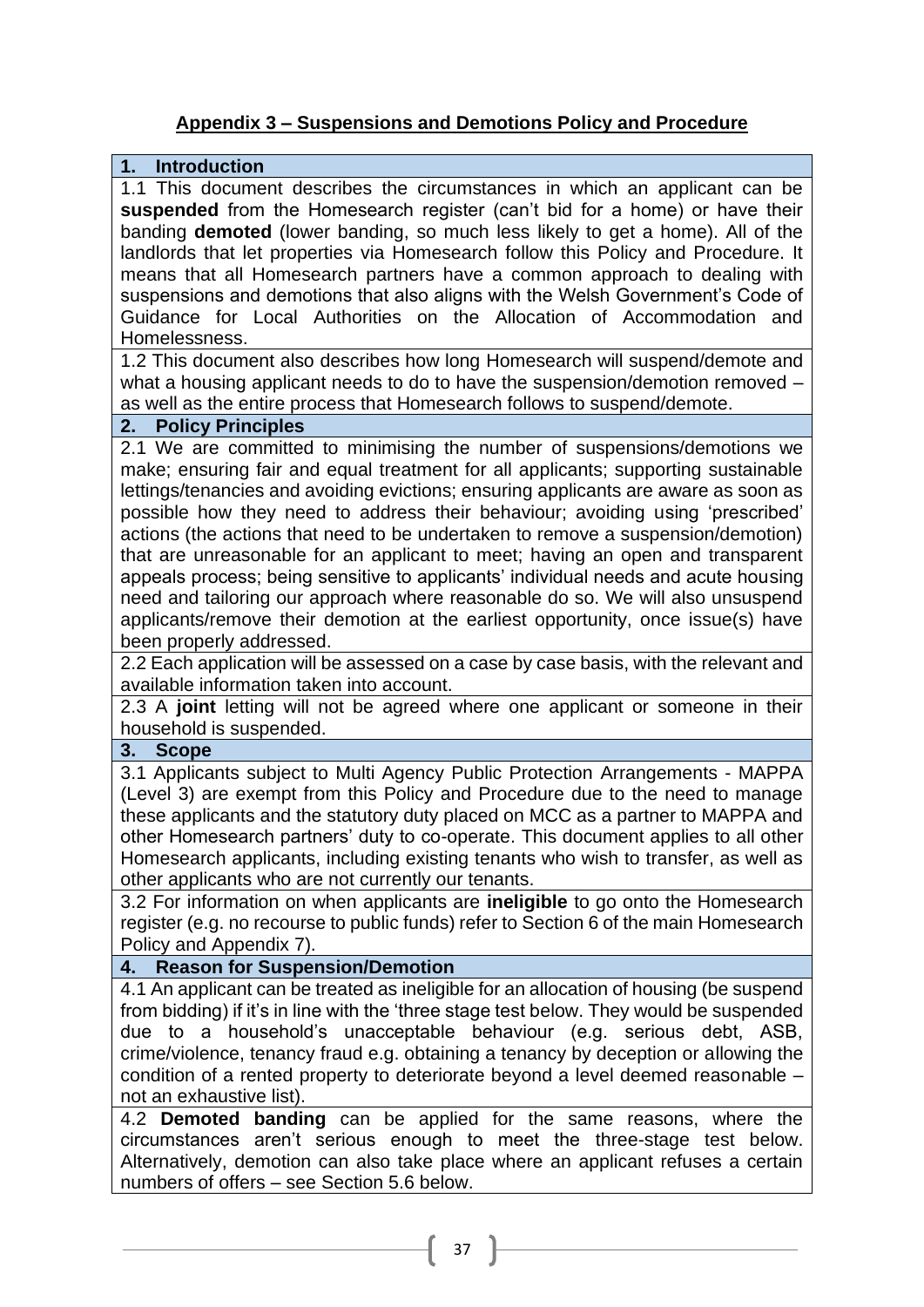#### **5. Applying a Suspension and Demotion**

5.1 The applicant will be notified in writing and it will be explained why they have been suspended/demoted, how long it is for, what they need to do to address the behaviour e.g. engage with support services or sustain a tenancy without any issue for 6 or 12 months (not an exhaustive list), and how to inform the Homesearch Team that their behaviour has been sufficiently addressed to remove the suspension/demotion. They will also be advised of the appeals procedure. If considered necessary (e.g. literacy issues) this information will also be given verbally and/or translated. This will be done within 48 hours of a decision being made. At the point of suspension Homesearch will offer a support referral to each applicant and provide other bespoke advice e.g. if domestic abuse is suspected, applicants will receive signposting information. For independent advice, applicants will be advised to contact their local Citizen's Advice Bureau, a solicitor or Shelter Cymru at the same time.

5.2 Suspension/demotion will be implemented at the point the application is registered unless any further information has come to light during the course of a 'live' application. NB: it will be for the required Homesearch partner to show that this information was not available at the time of registration or would not have come to light under normal investigative procedures. Failure to show this may result in the applicant not being suspend/demoted.

5.3 Suspension – the 'three stage test': This test will be applied by the Suspension Panel (a panel of Homesearch landlord's representatives) to determine if the unacceptable behaviour warrants suspension (all answers must be yes):

- •Was the applicant's (or household member's) behaviour serious enough to entitle a local authority to obtain a possession order on a secure tenancy in the same circumstances? Normally an outright order should be expected.
- •Was the behaviour serious enough to render the applicant or a household member unsuitable to be a tenant?
- Is the behaviour still relevant/unacceptable at the time of application (meaning the applicant is still unsuitable)?

NB: It is not necessary for an applicant to have actually been a tenant of one of the Homesearch partners when the unacceptable behaviour occurred to warrant suspension.

5.4 Each **suspension** case will be confirmed by the 'Suspension Panel'. Each **demotion** will be decided on a case by case basis by a Homesearch Officer – see Section 4 above. Also see Section 11 below for appeal process. Sanctions/or appeals/reviews of sanctions should be deferred for the appropriate amount of time, if the Suspension Panel/Homesearch Officer requires further information.

5.5 Demotions will be applied until an applicant has taken the required/prescribed actions stated by Homesearch. A suspension will be for 3, 6 or 12 months or possibly for another period of time, as decided by the Suspension Panel (who will take into consideration current and past behaviour to decide the timeframe, as well as the prescribed action(s).

5.6 Where an applicant with a Band 1 homeless duty is made one reasonable offer of suitable accommodation, which they then refuse, their banding can be demoted. All other applicants can make two refusals (in a twelve month period) before demotion is considered/applied. Applicants that come under 'reasonable preference' criteria (under section 167 of the Housing Act 1996), may be demoted to Band 3 These would be: homeless applicants; those occupying insanitary, overcrowded or unsatisfactory housing; people who need to move on medical or welfare grounds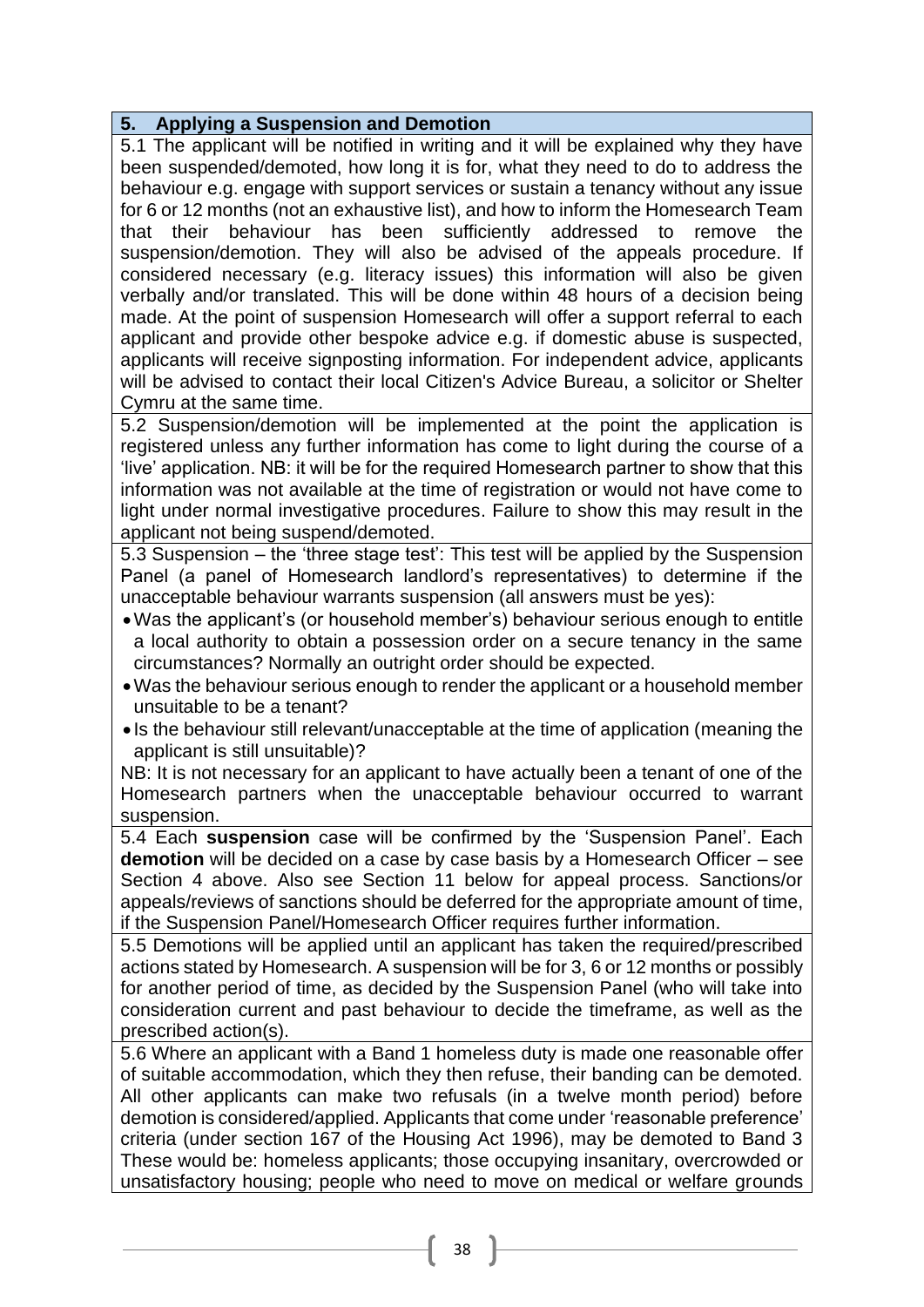(including disability) and people who need to move to a particular locality within Monmouthshire where failure to meet that need would cause hardship (to themselves or others). Any other applicants can be demoted to Band 4.

5.7 If an applicant with Emergency Band and Band 1 (high welfare need only) fails to bid after 3 months and a suitable property has become available during that time, Homesearch reserves the right to reduce an applicant's priority/banding. This will be decided case by case, as taking this action may be counter-productive e.g. the applicant in the emergency band needs to be permanently moved out of their social housing property into a new home.

5.8 1.2 See [Suspension procedure checklist](file://///mhasvr05.mha.local/mha/Housing%20&%20Communities/Monmouthshire%20Homesearch/2016_Homesearch/User%20Guides/Checklist%20&%20procedures/Exclusions%20Checklist_Oct2021.docx)

# **6. Applying a Demotion/Suspension for Debt**

6.1 Suspension and Demotion: Private and Social housing related debt to consider: rent arrears/fees and charges/court costs and bed and breakfast charge arrears (all former or current). Consideration should also be given to arrears caused by welfare benefit reforms. Debt also has to be non-statute barred (less than 6 years old) to warrant suspension/demotion. We would exclude debt included in a Debt Recovery Order.

6.2 For arrears/debt of £1000 or above an applicant will be suspended and unable to bid unless they have: entered into a repayment plan with the former and current landlord; made a minimum of 13 consecutive weekly payments at an agreed level and repaid a minimum of 25% of the debt (although the Homesearch partners reserve the right to relax this criteria in exceptional circumstances) e.g. questions to consider may be is the person homeless? What are their current circumstances? Can they realistically be expected to meet this criteria? What was happening in the person's live when the debt was accrued? Were they a vulnerable young person? Had they been in the care system? Were they experiencing domestic abuse? (not an exhaustive list). The repayment plan and payments should have begun no later than 14 days of the letter/email Homesearch send explaining that the applicant is being suspended from the register.

6.3 Rent arrears/debt: We will **demote** an applicant for arrears/debt above £500 and below £1000. The same criteria as in Section 6.2 will apply i.e. generally if there's 13 consecutive weekly payments at an agreed level and repaid a minimum of 25% of the debt then demotion won't apply.

6.4 Regular agreed payments should be maintained up to the point of an offer of accommodation. If this is not the case, the applicant will be given 48 hours to make up the missed payments otherwise the offer of a property will likely be withdrawn and the demotion/suspension re-applied.

6.5 Only debts that are both recoverable and not statute barred (less than 6 years old) will be taken into consideration. Property related debts apply to both the applicant, spouse, joint applicant and partner of their prospective household.

6.6 Clearing the debt circumvents the payment plan criteria, including where Monmouthshire Council's Housing Options Team uses funds to settle the debt.

# **7. Further Criteria to Consider**

7.1 A range of factors may be considered, which could affect a suspension/demotion being applied (not exhaustive): the circumstances of the applicant and their household; reasons for the behaviour; whether there are unmet support needs; what advice and assistance had been offered to the applicant and what action they could have taken to amend their behaviour and the nature of the behaviour. We'll also consider: The length of time that has elapsed since the unacceptable behaviour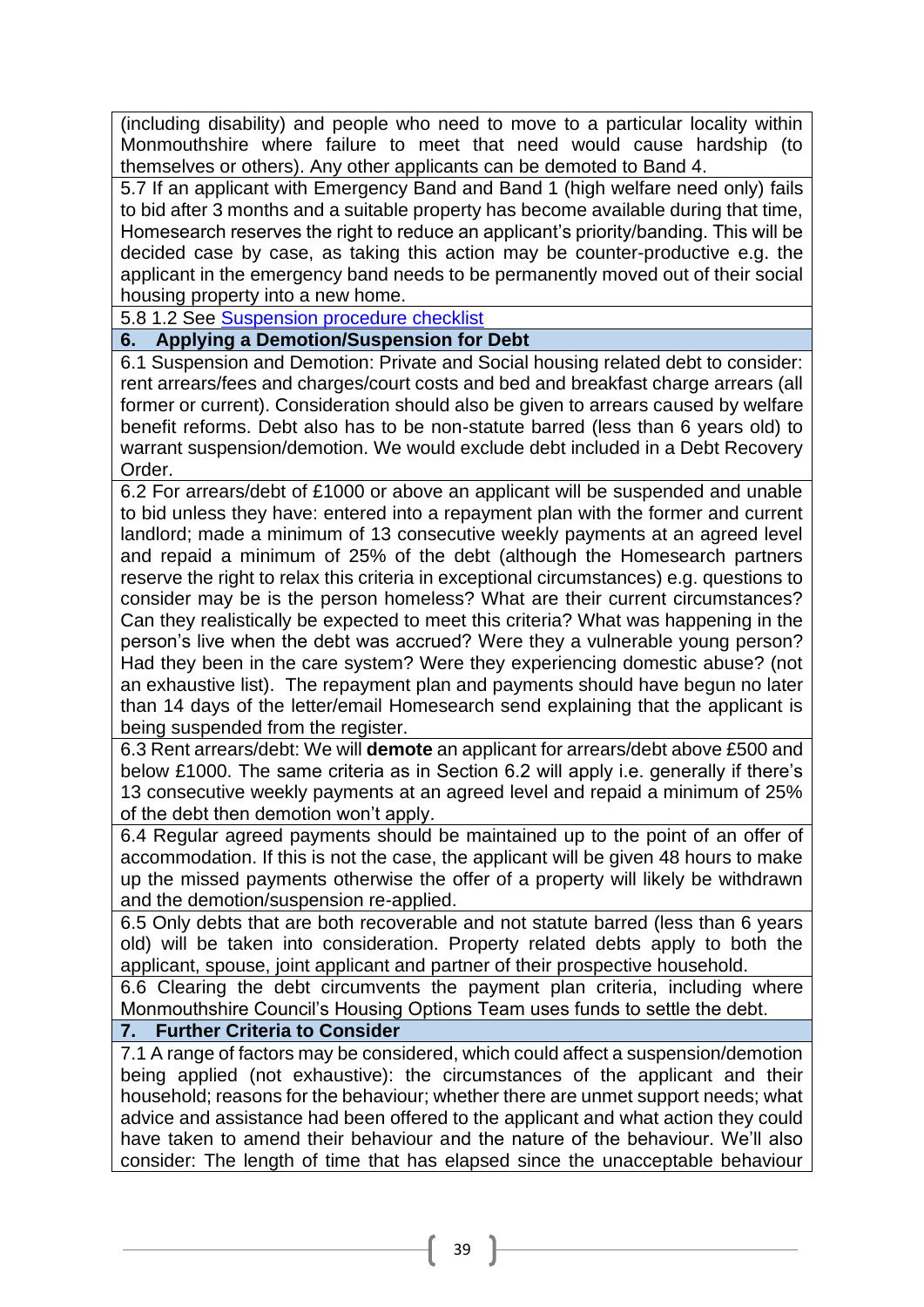occurred; whether there has been an improvement in the behaviour and whether there are any mitigating circumstances.

7.2 We reserve the right to give homelessness/vulnerable households more leeway – on a case by case basis e.g. Housing (Wales) Act 2014 and commencement of section 75(3) i.e. local authorities are required to secure accommodation for households with children and certain young people, who are in priority need and found 'intentionally homeless'.

7.3 It may also support a better outcome to help a transferring tenant to downsize (to support affordability) and decide to hold off on demotion/suspension on a case by case basis.

# **8. Removal of the Demotion/Suspension**

**8.1 Prescribed actions to remove the demotion/suspension:** a bespoke suite of support will be used for different groups of applicants, depending on their housing need, current property tenure and local connection. The onus is on the applicant to inform Homesearch that the prescribed action(s) have been resolved (although in some instances Homesearch partners will also undertake some activities to check/confirm this, as further detailed in Appendix 3). Applicants that are considered vulnerable (using the same criteria as assisted bidding) will be contacted by Homesearch periodically to discuss their prescribed actions.

8.2 Once the suspension/demotion has been established if an applicant considers their behaviour no longer warrants the demotion/suspension, then they can request a review anytime. Homesearch will consider removing the suspension/demotion if prescribed action(s) are resolved before the set timeframe has elapsed. Again the onus will generally be on the applicant to request a review and prove that their behaviour has improved sufficiently and been sustained.

8.3 Current tenants seeking to transfer (see Section 3.1 (b) in the Homesearch Policy for a definition of transferring tenants) - the applicant's current Homesearch landlord will undertake 6 monthly rent account/debt checks to consider if the suspension can be lifted.

**8.4 Demotion:** After demotion ends an applicant will be returned to the appropriate band (based on current housing need). Applicants who were demoted to a lower band will retain their original registration date whilst demoted. However, when the demotion is lifted they will be returned to the correct band from the date that the demotion was lifted. All time previously accrued will be lost.

**8.5 Suspension:** Applicants will not be allowed to bid until their suspension has been removed. The effective date on the Housing Register will be the date that the suspension was lifted.

#### **9. Cancelled Application**

9.1 If the application of a suspend/demoted applicant is cancelled then their suspension/demotion will still remain in force for the remainder of the time after they reapply - unless there has been a significant change in circumstances. Homesearch would investigate and consider whether prescribed actions had been met at the point of re-application, or if a change of circumstances form was received.

9.2 Homesearch/Suspension Panel would investigate at the time of a reapplication to consider whether prescribed actions have been met.

#### **10. Hibernated Cases**

10.1 After 12 months, if the prescribed actions have not been met or the applicant doesn't contact Homesearch to update, suspended applications will be 'hibernated' i.e. they will become inactive and Homesearch will no longer do anything with the application. Homesearch will make further checks at this time and contact the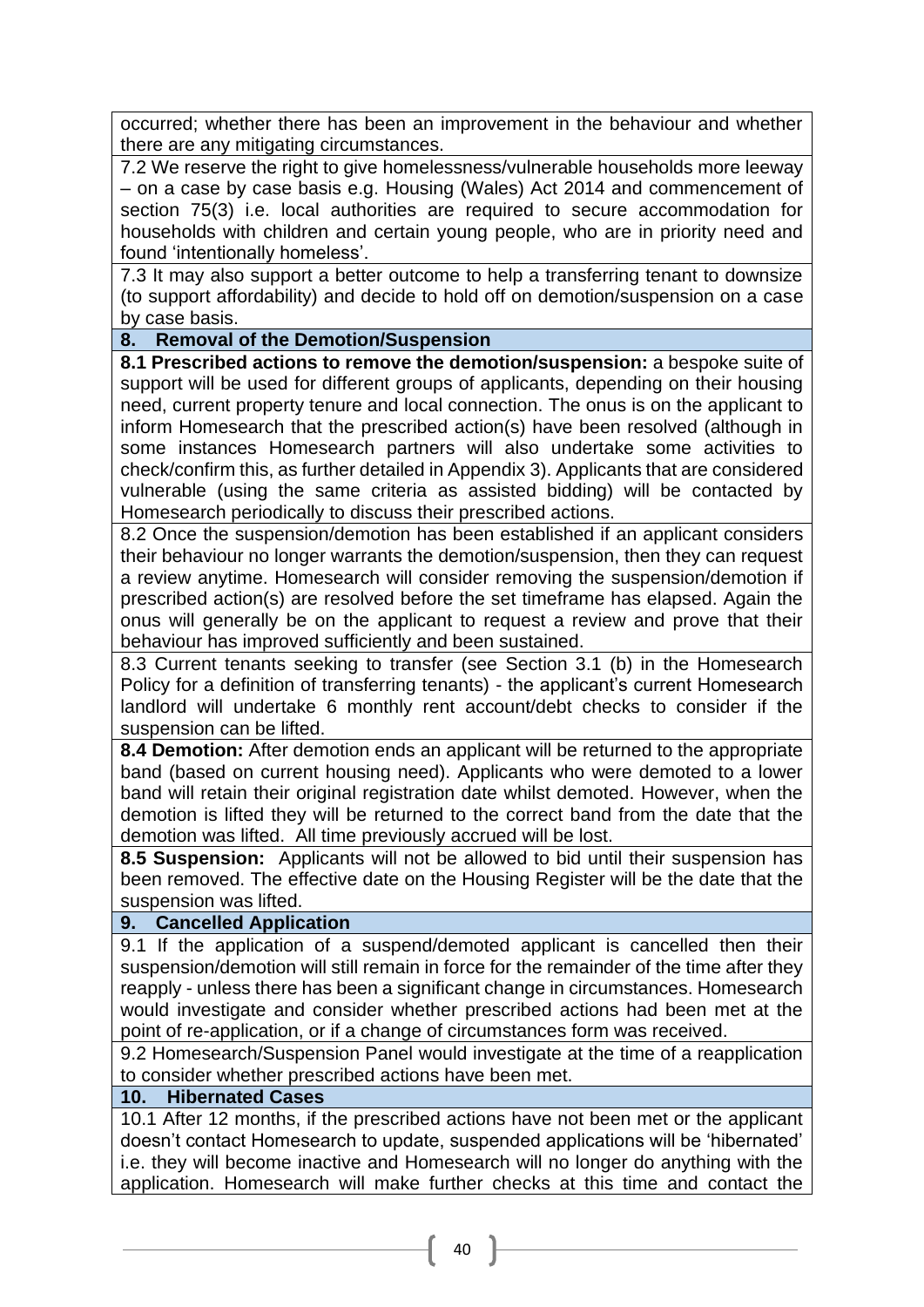applicant by text/phone to discuss progress and check whether further help can be provided (and also ask if the applicant wants to remain on the register). Also see Section 8.1 above.

10.2 Current tenants seeking to transfer (see Section 3.1 (b) in the Homesearch Policy for a definition of transferring tenants) - the applicant's current Homesearch landlord will need to confirm the level of debt still outstanding at the point of hibernation.

10.3 MCC's Housing Options Team will provide 6 monthly updates to Homesearch about hibernated homeless applicants.

10.4 See [Hibernated / Suspension guide review](file://///mhasvr05.mha.local/mha/Housing%20&%20Communities/Monmouthshire%20Homesearch/2016_Homesearch/User%20Guides/Checklist%20&%20procedures/Exclusion%20Review%20Checklist.docx)

#### **11. Appealing a Suspension/Demotion**

11.1 Applicants can exercise their right to an appeal/review verbally or in writing. The applicant must request this within 21 days of the decision letter/email being sent. Homesearch will offer/facilitate support for vulnerable adults as appropriate.

11.2 The appeal/circumstances when the suspension/demotion will be removed are to be decided on a case by case basis. In the first instance any additional information should be sent to Homesearch to enable them to informally reassess the decision. Known circumstances at the time of the review will be taken into consideration. Applicants will be given at least 5 working days to provide further information. If the demotion/suspension stands and the applicant is still dissatisfied, the appeal will be heard by the Suspension Panel (cases will also be brought back to the panel when new information is supplied). If the decision is upheld at panel and there's no new information available/pending and an applicant is still dissatisfied, it will be passed to MCC to make a final decision within 28 days (MCC will investigate and obtain further information if needed).

11.3 As a General Guide: There should have been no cause for complaint against the applicant (or members of their prospective household) for a continuous period (also factoring in the severity of the behaviour) from the point where action has been agreed with the applicant to address their behaviour or other identified problems.

#### **12. Sharing Information**

12.1 We will work collaboratively with other partners e.g. the police and probation services and other agencies to share information as appropriate. Also see the Sharing Information Section in the Homesearch Policy and Procedure.

#### **13. Responsibilities**

13.1 The overall responsibility for this policy lies with Monmouthshire County Council's Housing & Communities Manager, and the Operational Sub-group leads of the respective partner Homesearch landlords. Decisions will be ratified by the Manager of the Monmouthshire Homesearch Team.

13.2 Monmouthshire Homesearch Team co-ordinates the Suspension panel. All Homesearch partners are responsible for submitting information relating to their tenants unacceptable behaviour and also to provide evidence of extenuating circumstances. If a Homesearch Officer suspends for arrears/debt and sends to Panel to agree, where the debt relates to a former tenancy at a Homesearch landlord, it would be down to that landlord to check and submit any information about mitigating circumstances that might influence a decision.

13.3 Each partner will nominate a person to attend the Suspension Panel.

13.4 The role of the Panel is to scrutinise/change decisions. They meet on a quarterly basis (or more frequently if agreed).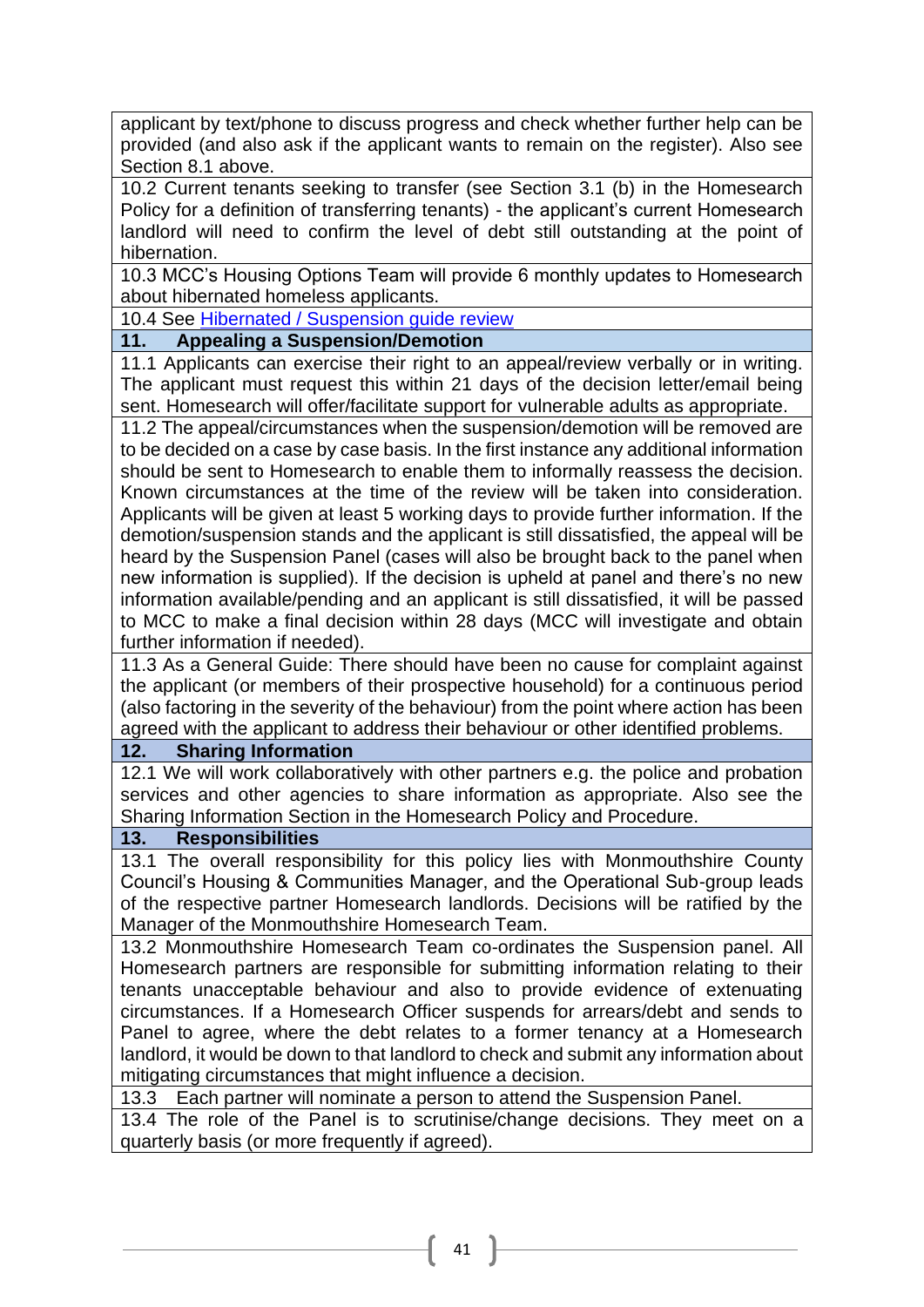13.5 Suspension decisions will be made on the information available to the Panel. Insufficient information will result in the case being deferred and reconsidered via email when information is available. For a decision to be upheld, it has to be agreed by the majority of the Suspension Panel.

13.6 MCC/Homesearch will provide sufficient training for staff of the MHR landlords who implement this policy and procedures.

# **14. Monitoring and Reporting**

14.1 Monitoring will be performed by the Operational Subgroup.

14.2 MCC and Homesearch will monitor: the number of suspensions/demotions and a breakdown of the reasons; the average length of time applicants are suspend/demoted by reason; the number of suspend/demoted applicants as a percentage of the total number of applicants on the MHR; the number of appeals of suspension/demotions; the number of appeals upheld and decisions over-turned by reason; the length of time between receipt of the appeal letter and notification of the appeal outcome.

14.3 Emails from the panel members will be used as evidence of a decision being made and maintained on files to provide an appropriate audit trail.

#### **15. Review**

15.1 The Council will review this policy 3 years, or earlier if required in light of changes in the law or good practice guidance.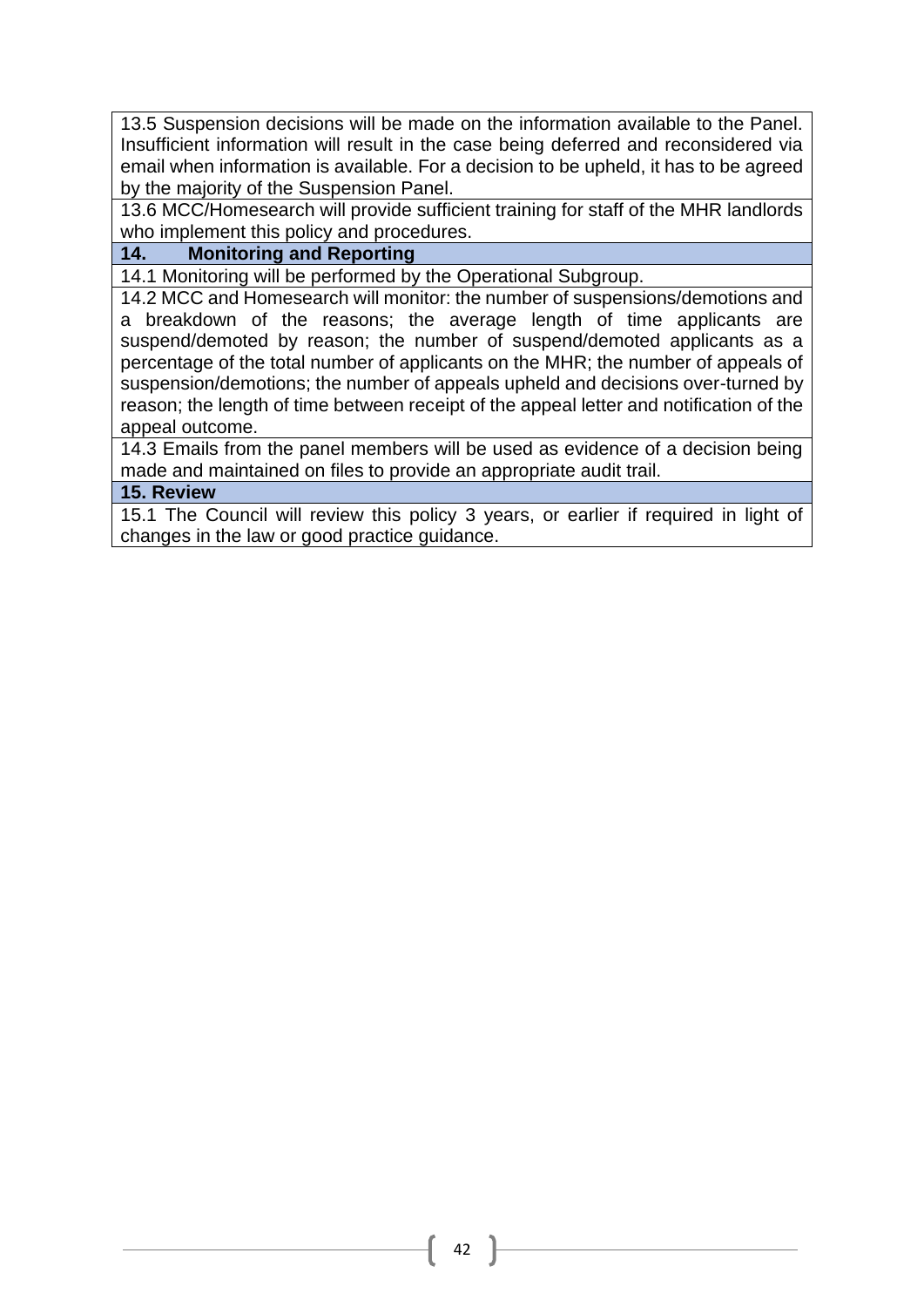# **Appendix 4 – Lettings Quotas**

- **1.1 NB: These letting quotas are predominantly used when new affordable housing is built in Monmouthshire to ensure a cohesive and sustainable community:**
- 1.2 When new affordable housing is built in rural areas/villages in Monmouthshire, the Rural Allocation Policy will be used to influence the allocation of social housing, intermediate rent housing and low cost home ownership housing. See Appendix 1 and Appendix 11 for further details.
- 1.3 When developing new affordable housing in non-rural areas and over 4 units the Homesearch partners will use quotas to determine the distribution of allocations by application type, to help support sustainable communities. Once all Emergency Band applicants are exhausted from the shortlist, 50% of properties will be allocated to Band 1, and 25% to Bands 2 and 3 respectively. NB: If more than 25% is allocated to Emergency Band applicants, this will result in a corresponding reduction to the 50% Band 2 quota.
- **2.1 NB: the below quotas are not applied at the moment. This is reviewed at quarterly operational Homesearch subgroup meetings. If reintroduced the percentage to each group would be reconsidered (below is for general guidance only).**
- 2.2 Section 24 in the main Homesearch Policy explains what Lettings Quotas are. Categories of Homesearch applicants that quotas may be applied to as a proportion of lettings are:

a) Applicants seeking new social housing in Monmouthshire who are in housing need (Excluding homeless households)

b) Homeless applicants owed a full duty by MCC under Section 75 of the Housing (Wales) Act 2014 (Band 1), including those owed a duty under Section 66 or 73 of the Housing (Wales) Act 2014 (Band 2)

c) Tenants transferring between social housing tenancies in **Monmouthshire**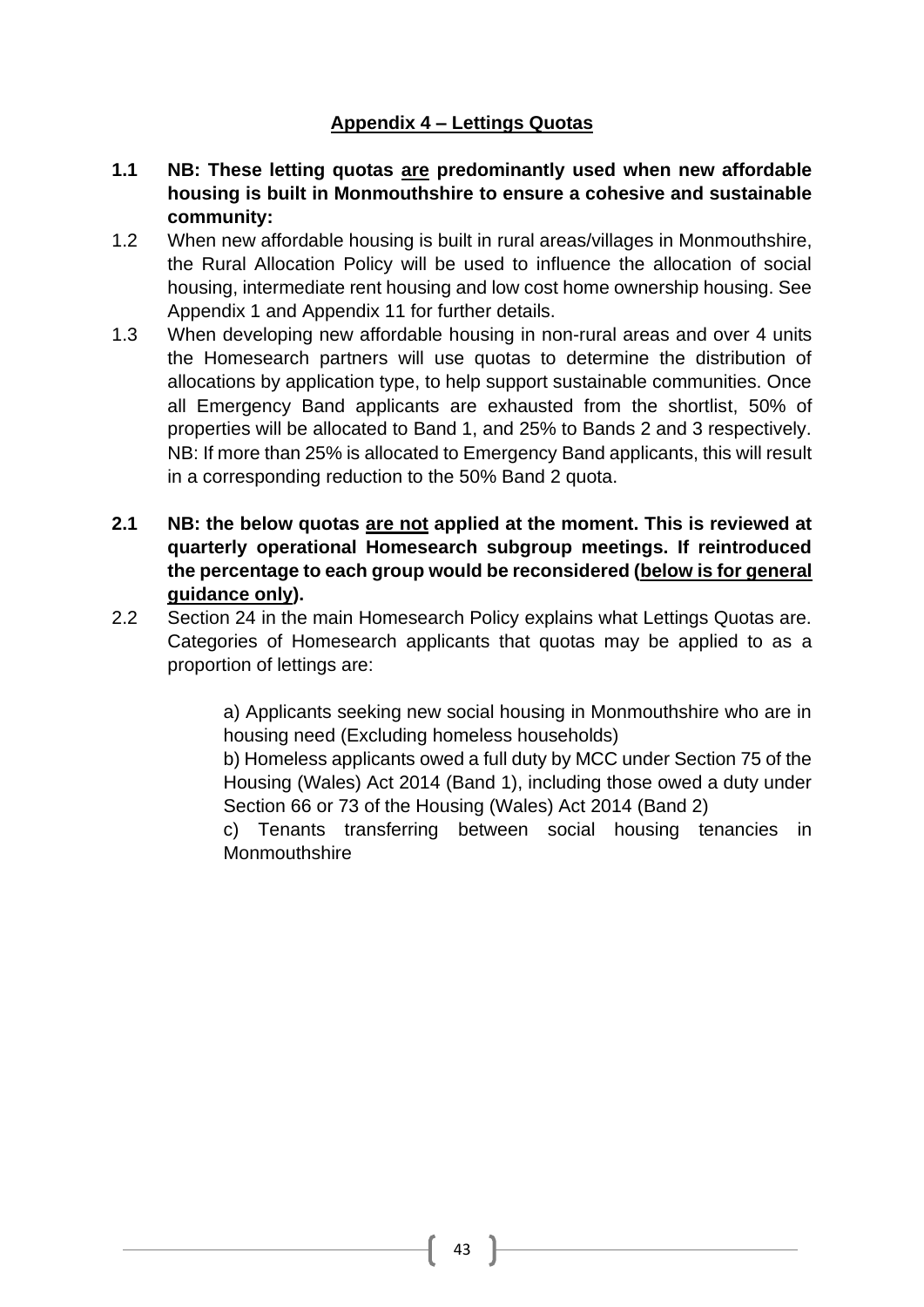# **Appendix 5 - Customer Commitments**

- $\checkmark$  Consider every application received.
- $\checkmark$  Homesearch is committed to promoting equality of opportunity and making sure all applicants are treated fairly and without unlawful discrimination.
- $\checkmark$  Make sure the Partnership meets its legal obligations for the allocation of social housing.
- $\checkmark$  Provide free advice and information about the right to apply for accommodation.
- $\checkmark$  Provide free assistance to applicants who may have difficulty when making an application, for example help completing the application for accommodation form.
- $\checkmark$  Make sure any information we provide is easy to understand and is readily accessible.
- $\checkmark$  Provide information to all applicants on what types of accommodation are available throughout the County.
- $\checkmark$  Supply information to the applicant to enable them to ascertain how long they are likely to have to wait before being offered accommodation.
- $\checkmark$  Advise those applicants with low housing need that they are extremely unlikely to be offered social housing through this scheme.
- $\checkmark$  Make the Homesearch Policy available at [www.monmouthshirehomesearch.co.uk](http://www.monmouthshirehomesearch.co.uk/) and provide a copy to any household that requests one.
- ✓ We will be sensitive to individual needs and tailor our services and approach accordingly.
- $\checkmark$  To re-let all vacant homes that are ready to let as quickly as possible.
- $\checkmark$  Ensure that all information provided by applicants will be treated in strictest confidence, adhering to the Data Protection Act 2018 and associated legislation and guidance.
- $\checkmark$  Provide services in Welsh, or direct applicants to where they can access the service in Welsh.
- $\checkmark$  Assess the language need of applicants and respond appropriately.
- $\checkmark$  Homesearch will respond to all emails and letters sent by applicants within 10 working days; assess and register all housing applications within 10 days of receiving all necessary information.
- $\checkmark$  Senior Officers at either the Council or the Homesearch partner organisations will undertake statutory reviews of decisions made in accordance with regulations and aim to complete the review within 56 working days.
- $\checkmark$  Homesearch will undertake an initial assessment of medical and welfare cases within 20 working days of receiving all necessary information, including any supporting information from third parties.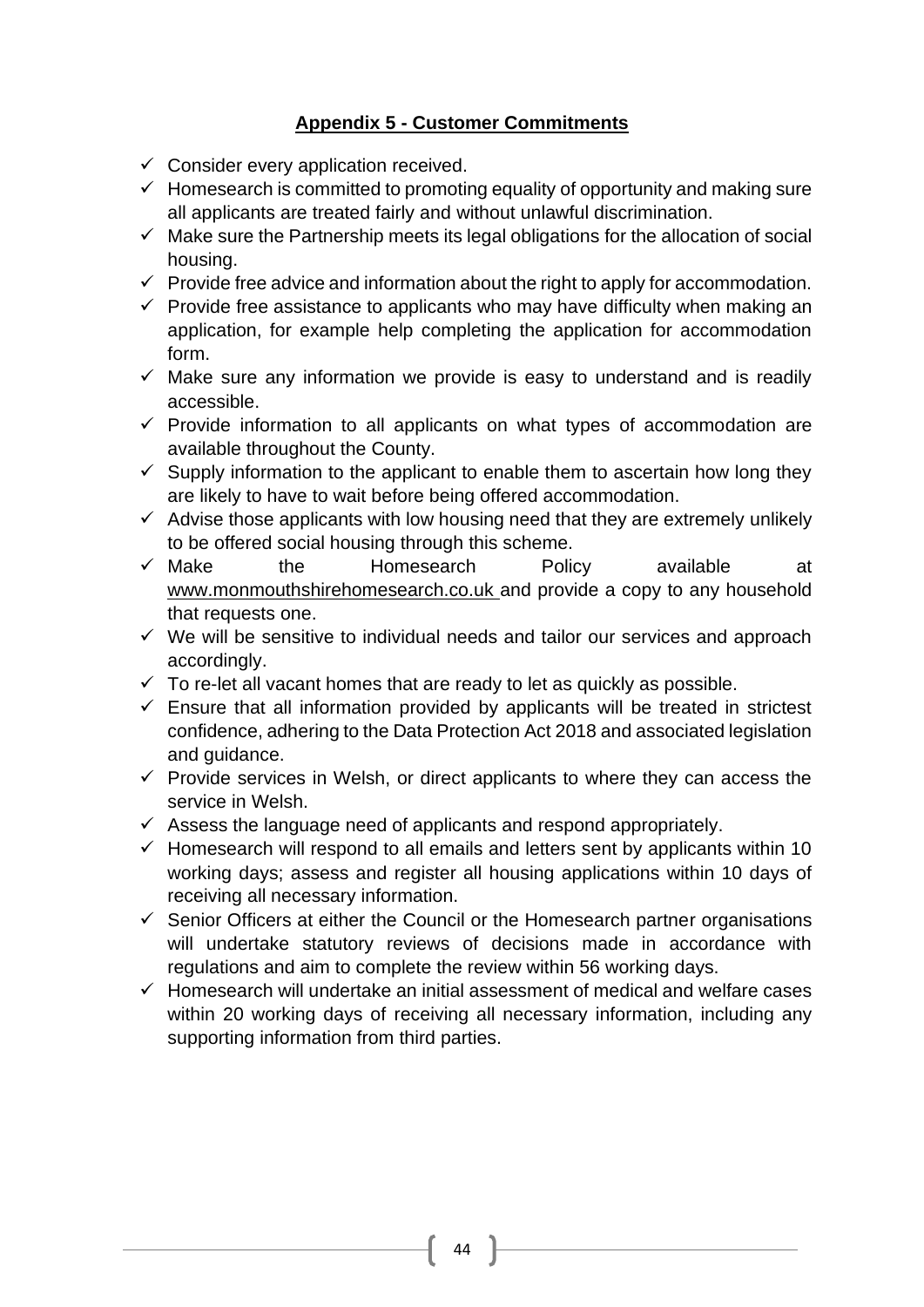# **Appendix 6 – Sharing Information**

## **1. Data Protection**

- 1.1 All identifiable personal information held on a living person is subject to the General Data Protection Regulations and Data Protection Act 2018 (and the associated legislation and guidance).
- 1.2 Further information on the legal basis that Homesearch uses to manage and share personal information and the legal rights of data subjects can be found in the declaration that an applicant signs when they compete a Homesearch application form; in the privacy statement available at [www.monmouthshirehomesearch.co.uk](http://www.monmouthshirehomesearch.co.uk/) and also in the [privacy notice](https://www.sectortest.co.uk/PublicSite/Monmouthshire/Choice/content.aspx?pageid=84) and Welsh Accord for Sharing Personal Information, which are available at [www.monmouthshire.gov.uk](http://www.monmouthshire.gov.uk/) or by emailing [dataprotection@monmouthshire.gov.uk](mailto:dataprotection@monmouthshire.gov.uk) All Homesearch partners adhere to these documents.
- 1.3 Information may be shared about individuals and their history irrespective of whether their consent has been obtained in certain circumstances which will include:
	- a) For the purposes of the prevention or detection of crime.
	- b) In accordance with the provisions of the Crime and Disorder Act 1998 (Section 115).
	- c) Where there is a serious threat to the applicant or a third-party including staff or contractors.
	- d) Where information is relevant to the management or support duties of the proposed landlord or support organisation to ensure the health and safety of the applicant, a member of his or her household, or a member of staff.
	- e) To safe-guard children and adults at risk and address child or vulnerable adult protection issues.
- 1.4 When a data subject seeks to exercise their legal rights under the General Data Protection Regulations and Data Protection Act 2018 all Homesearch partners will cooperate as required.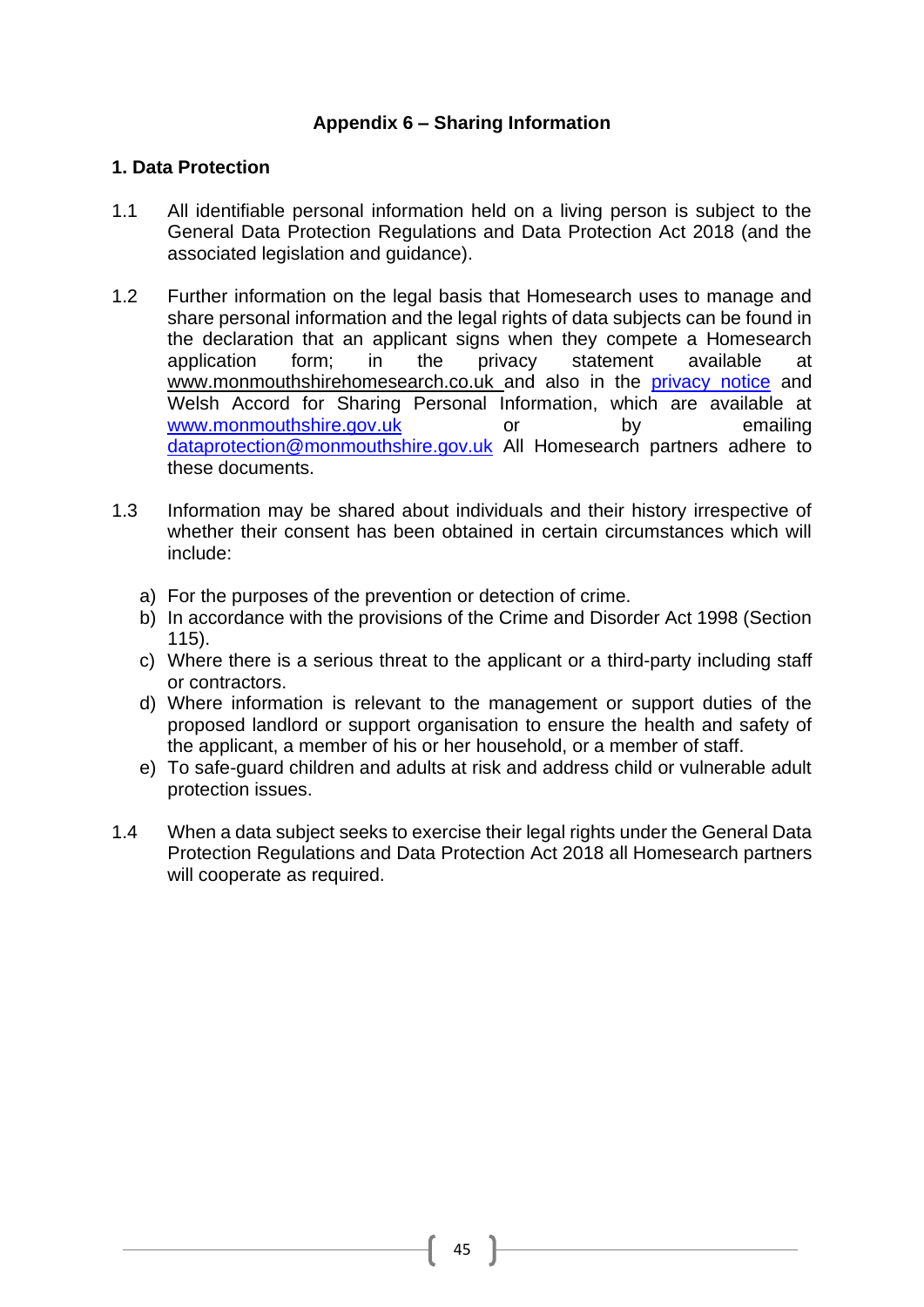# **Appendix 7- Eligibility and Social Housing**

- 1.1 A Local Authority can't allocate housing to a person from abroad who is not eligible. This is covered in [The Allocation of Housing and Homelessness](http://www.legislation.gov.uk/wsi/2014/2603/made)  [\(Eligibility\) \(Wales\) Regulations](http://www.legislation.gov.uk/wsi/2014/2603/made) 2014, [updated 2017 regulations](http://www.legislation.gov.uk/wsi/2017/698/contents/made) and [2019](http://www.legislation.gov.uk/wsi/2019/1041/contents/made)  [update](http://www.legislation.gov.uk/wsi/2019/1041/contents/made) (note legislation on immigration and related case law is subject to frequent change). Also refer to pages 22 to 30 of the Code of Guidance for Local Authorities on the Allocation of Accommodation and Homelessness and Annex 4 and 6. **NB: these documents are awaiting updating by the Welsh Government.**
- 1.2 At the moment, any EU nationals living in the UK will not have their rights to live and claim welfare benefits in the UK altered, until after 31 December 2020. [EU](https://www.gov.uk/settled-status-eu-citizens-families)  [nationals staying in the UK beyond that timeframe should apply to the UK's EU](https://www.gov.uk/settled-status-eu-citizens-families)  [Settlement Scheme,](https://www.gov.uk/settled-status-eu-citizens-families) which closes on 30 June 2021. For further immigration on immigration services and advice – refer to:

**[https://home.oisc.gov.uk/adviser\\_finder/finder.aspx](https://home.oisc.gov.uk/adviser_finder/finder.aspx)**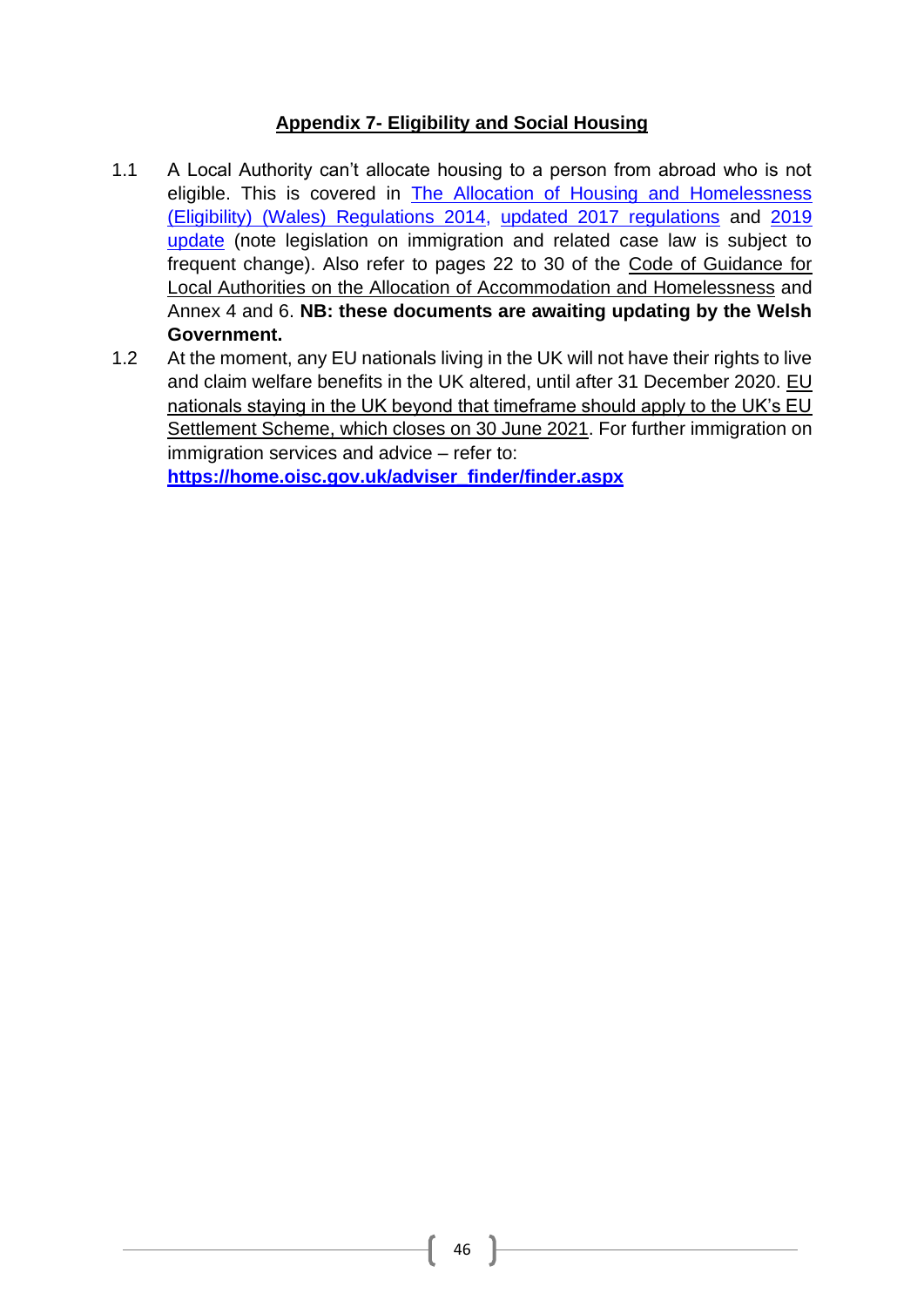# **Appendix 8 - Translation Services**

There is likely to be limited need for translation and interpretation services in Monmouthshire for the foreseeable future.

Services should be secured on an ad-hoc basis, by either Homesearch or the Homesearch Partners as appropriate – depending who is assisting the applicant.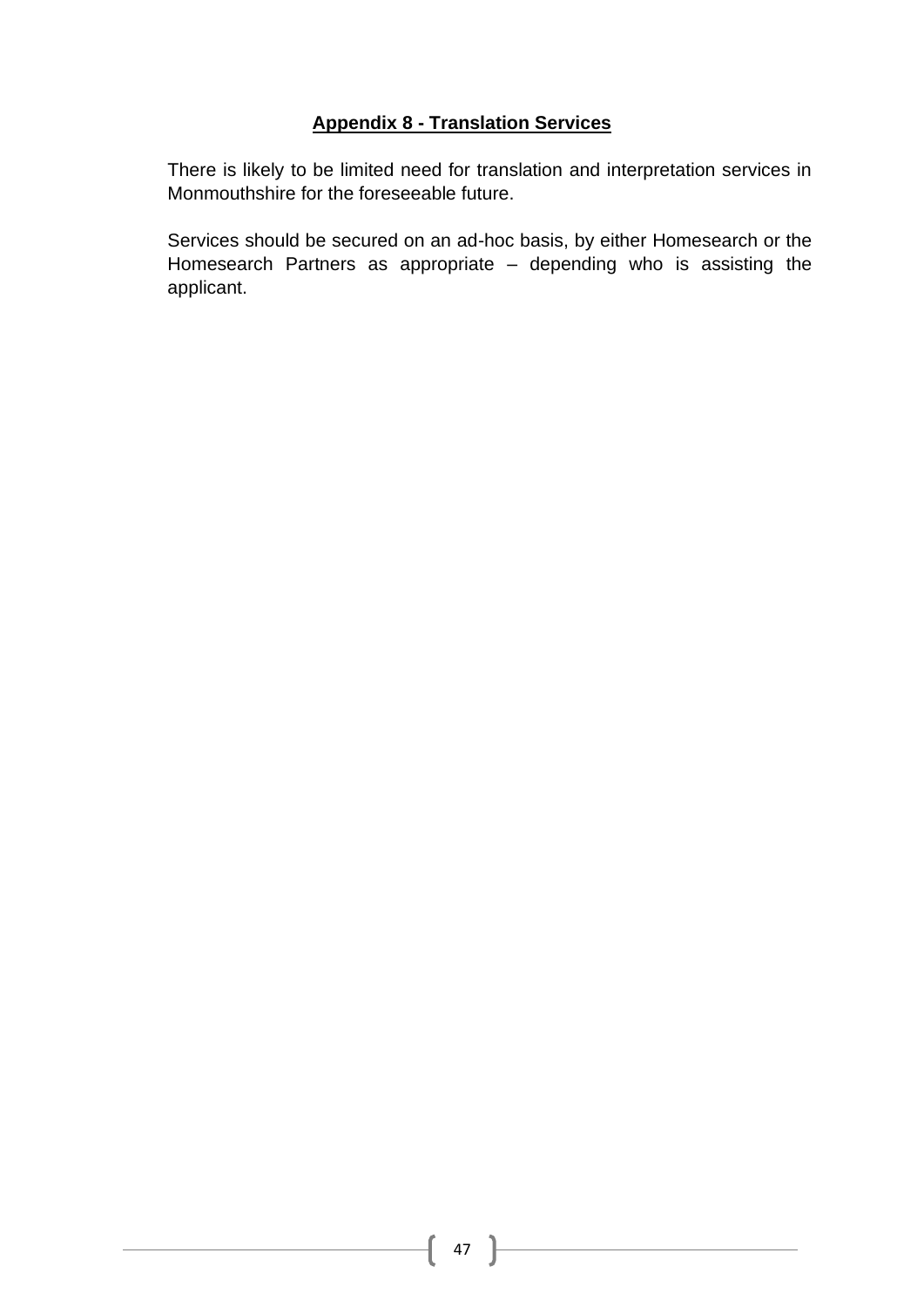# **Appendix 9 – Housing Band Guidance**

#### **1. Emergency Band – Urgent Housing Need**

- 1.1 This band is for people who have an urgent housing need, who need immediate rehousing and who are unable to resolve their own housing need. We arrange priority within the Emergency Band in the first instance in date order of entry into the Emergency Band and not by the original application date.
- 1.2 Applicants placed into the Emergency Band will have their circumstances and bidding history reviewed after 3 months to ensure that they are actively bidding for suitable available properties and their situation remains unchanged. Applicants may be downgraded as an outcome of the review.

#### **Special Management Lettings**

- 1.3 There may be exceptional circumstances where the only way an exceptionally urgent housing need can be resolved is through the use of management discretion. There is ability in very urgent cases for the Homesearch Operational Sub Group to exercise discretion. In the interests of fairness to all applicants these circumstances are kept to an absolute minimum. Such cases will usually involve the following circumstances (not an exhaustive list):
	- a) Residents of Monmouthshire who are RSL tenants whose homes are damaged by flood, fire or other disaster may be provided with another tenancy immediately if it is not possible to repair their existing accommodation.
	- b) Households who on Police advice must be moved as a matter of urgency, e.g. continued harassment, racial harassment, hate crimes, and domestic abuse.
	- c) An applicant has an exceptional need that is not covered by the allocation scheme. For example, where Child or Public Protection issues require urgent rehousing.
	- d) To support humanitarian protection/vulnerable persons and resettlement schemes.

# **People Occupying Unsanitary or Unfit Housing**

- 1.4 A private sector property either owned or rented where a statutory notice has been issued by the Environmental Health Department that an unfit property is to be demolished under the Housing Act 2004.
- 1.5 A private sector tenant where the Council's Public Health Team have served a Prohibition of Use Notice on the property or part of the property and the tenant cannot continue to occupy.

#### **Exceptional Medical Need**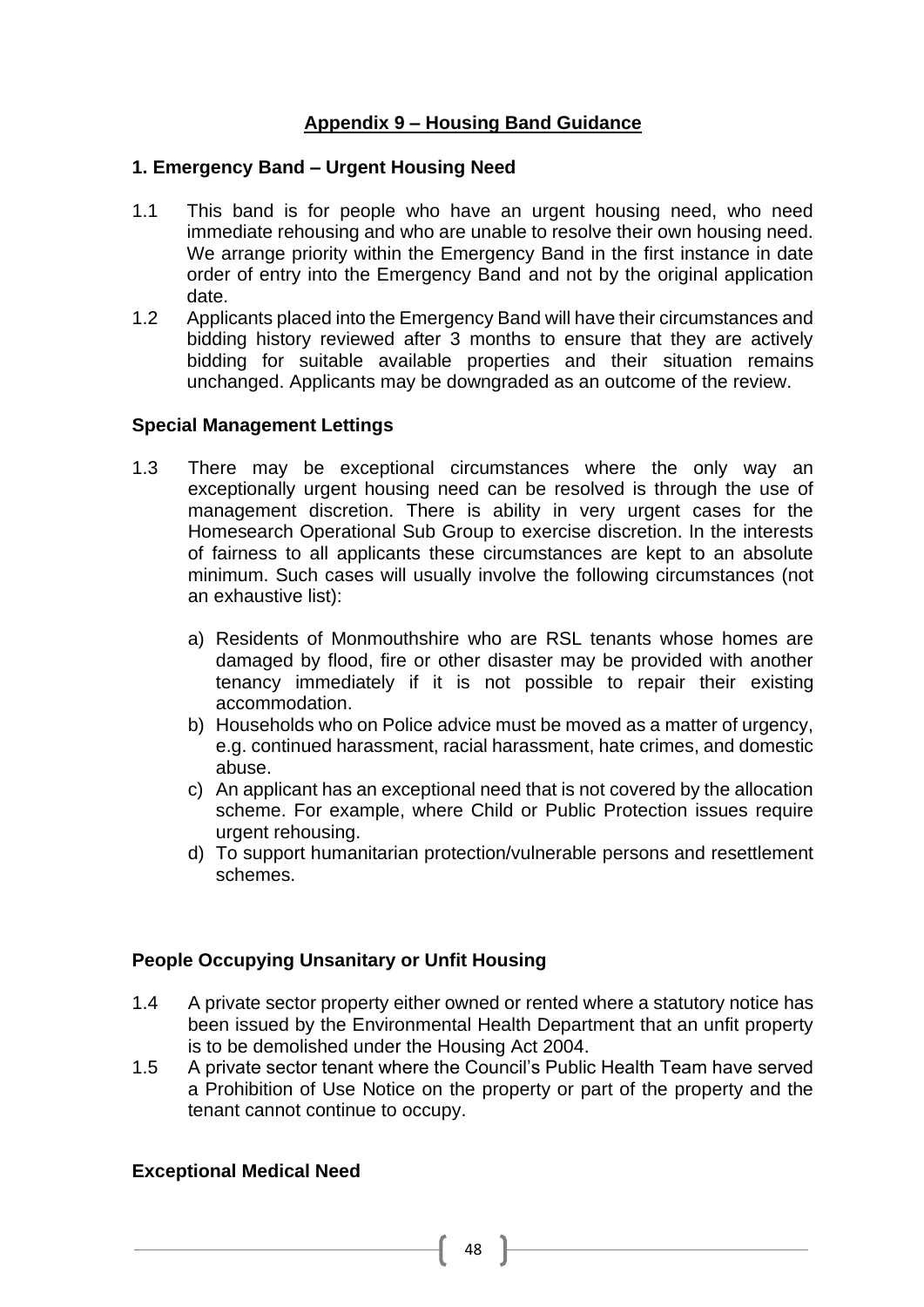1.6 Where an applicant or a member of their household is unable to continue to occupy their current accommodation due to extreme medical need. Or the applicant is unable to leave hospital due to their current permanent housing being unsuitable to return to will be determined as exceptional medical need. This will be reviewed after 3 months if the applicant has not been offered accommodation.

#### **Exceptional Welfare Need**

1.7 Where an applicant or a member of their household is unable to continue to occupy their current accommodation due to extreme welfare need. This will be reviewed after 3 months if the applicant has not been offered accommodation.

#### **Monmouthshire RSL Tenants Requiring Permanent Decanting**

1.8 RSL tenants of the partnership, residing in Monmouthshire, who are required to move due to the Housing Association carrying out major works resulting in their property being demolished or disposed of.

# **2. BAND 1 – High Housing Need**

2.1 This band will be for applicants whose housing need is very urgent and who are unable to resolve their own housing circumstances. We arrange priority in the first instance in date order of entry into Band 1 and not by the original application date. All applicants in this band have equal priority.

#### **Lacking 2 or more Bedrooms**

2.2 These are applicants who are lacking 2 or more bedrooms in accordance with the size of property eligibility criteria. Applicants who are eligible for 2 different property sizes (i.e. 2 and 3 bedrooms) will be assessed on their minimum entitlement. However, where the children are of different sexes and aged over 10 years, or there are two children with one aged over 10, an additional bedroom over the minimum entitlement will be allowed when making the lacking assessment.

#### **Care Leavers and Child in Need**

2.3 A care leaver is defined as a young person between the age of 16 and 21 who was in the care of MCC at the time of their  $16<sup>th</sup>$  birthday. It is further extended to include care leavers aged 21 to 25 who have re-engaged with education or when duty ends when leaving education. It is the responsibility of Social Services to advise Monmouthshire Homesearch when a care leaver is eligible for the care leaver's status. However, the care leaver status will only apply until the applicant has achieved a social tenancy and any subsequent applications after this will be determined under the remainder of this policy.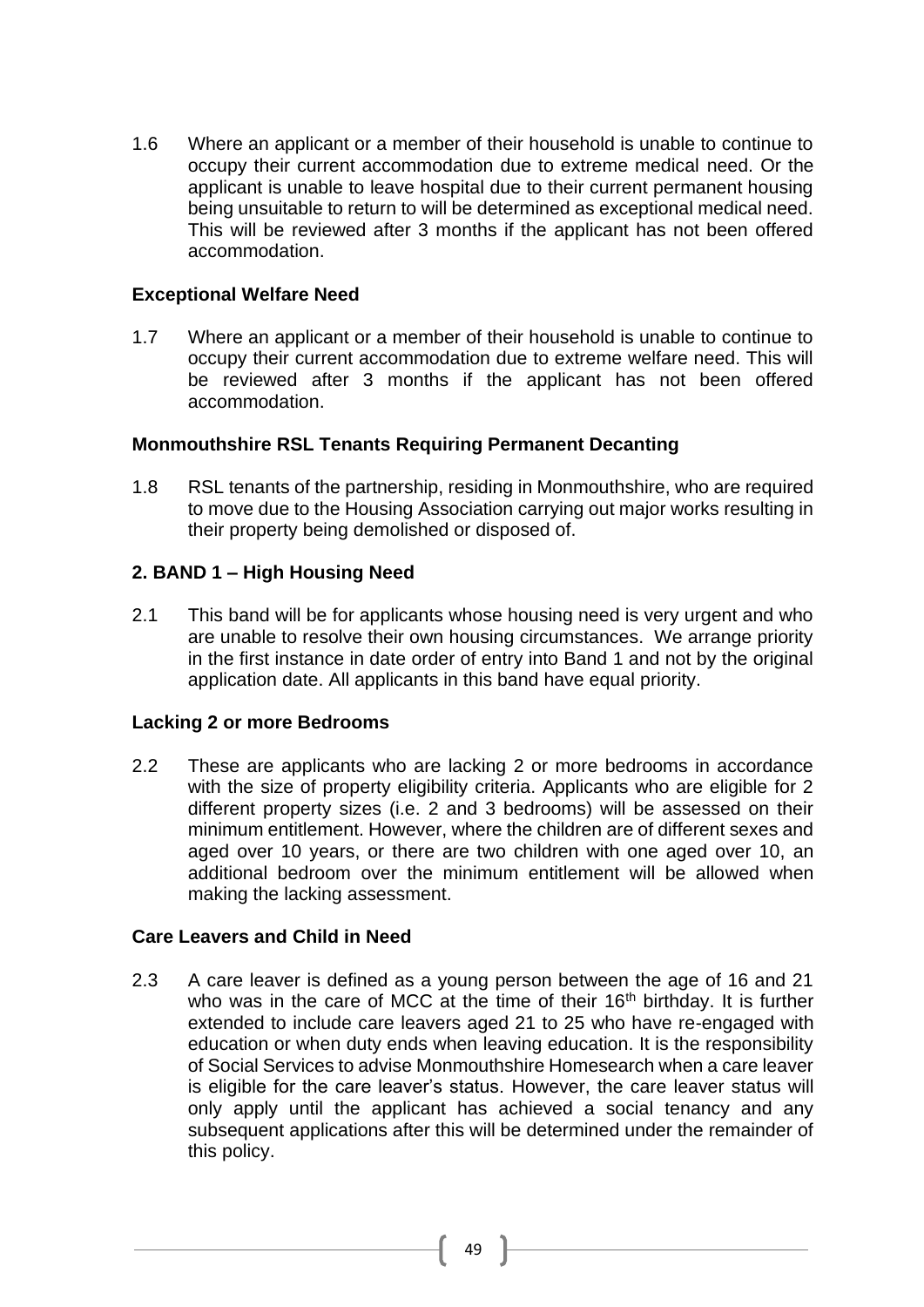- 2.4 We will liaise with Social Services to ensure that Care Leavers do not receive an offer of accommodation until they are ready for independent living.
- 2.5 A young person who has been assessed by MCC Social Services as being a Child in Need under Sections 17 or 20 Children Act 1989 following a presentation as a homeless young person and has been assessed as being ready for independent living will be placed into Band 1 from their application date.
- 2.6 A care leaver will only be entitled to Band 1 priority when they are registering for housing and will not therefore have held a previous social tenancy. Therefore, a Care Leaver who is looking for a transfer will be assessed on their current housing need and will not be deemed as a care leaver. However, the care leaver does not need to be applying straight from their placement. This is in recognition that care leavers may make choices on their accommodation that are not sustainable.
- 2.7 Any tenancy offered to a care leaver will generally be a sole tenancy in the name of the care leaver.

#### **Tenants Vacating Adapted or Disabled Accommodation**

2.8 A tenant/applicant who is releasing a RSL disabled adapted property in Monmouthshire, with no other housing need will be placed in Band 1 if the adaptations are no longer required by the tenant/applicant. This would not apply to those tenants who have had minor adaptations to their property e.g. level access showers, stair-lifts, ramps, grab rails, etc.

#### **Transfers who are Under-Occupying by one or More Bedrooms**

- 2.9 To make best use of the housing stock within Monmouthshire we will offer accommodation to tenants who are currently under-occupying general needs accommodation by one or more bedrooms. To be considered as a tenant under-occupying you must be a current tenant of one of the housing partners i.e. MHA; Melin; Pobl or United Welsh Housing Association.
- 2.10 The property size and household size eligibility criteria will be used to determine the level of under-occupation. However, applicants who are eligible for two property sizes will be assessed on their minimum entitlement, therefore maximising the under-occupation. When an applicant wishes to downsize to smaller accommodation, due to Welfare Benefit Reform, any offer of accommodation will only be made if the accommodation is smaller.

# **Successors who are Under-Occupying**

2.11 When a Monmouthshire RSL tenant dies and another member of that household has a right to succeed to that tenancy but the property is deemed too large for that person's needs, the applicant will then be placed in Band 1 in order to facilitate move on. This again makes best use of stock and releases family sized accommodation.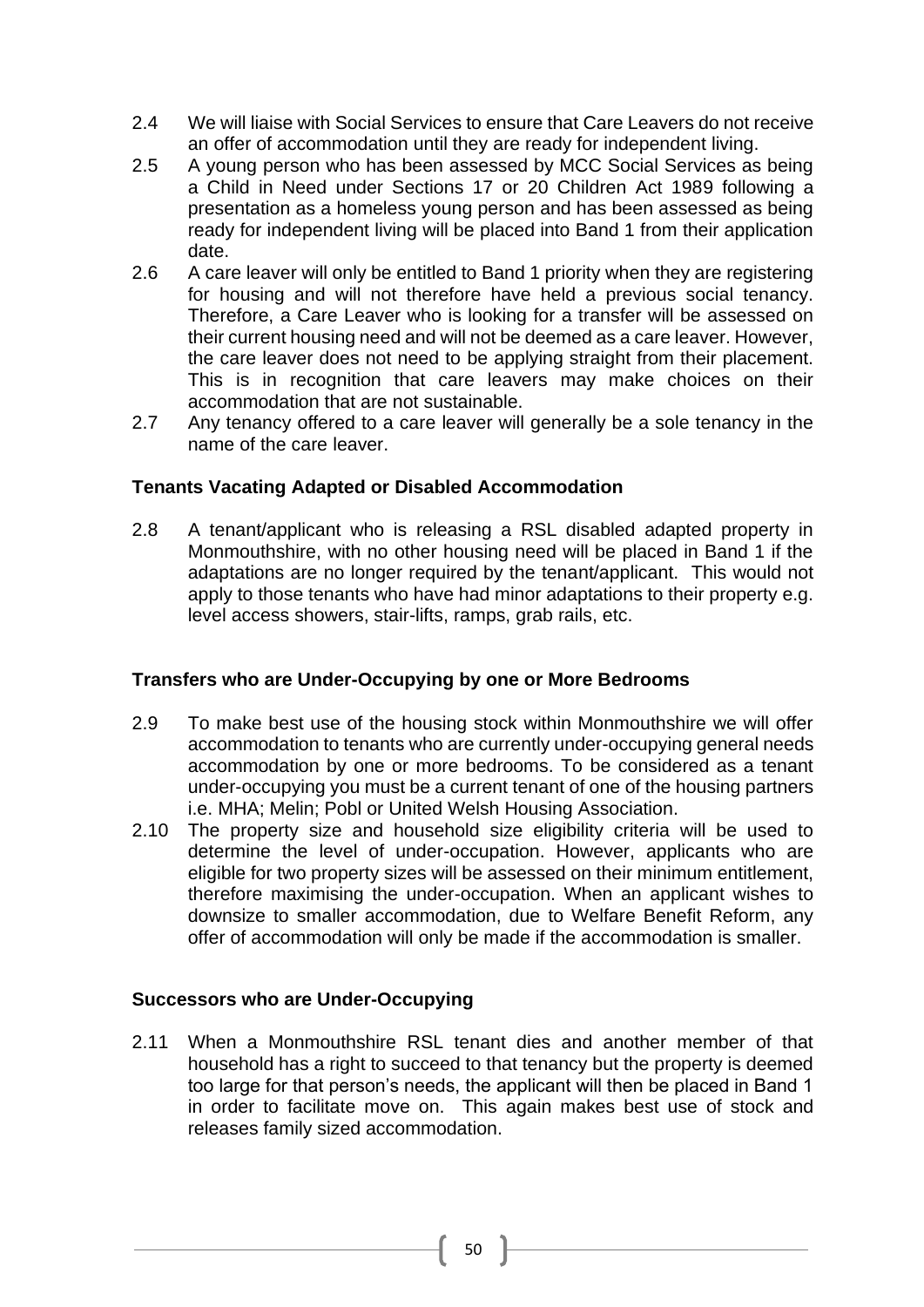#### **Move on from Supported or Shared Housing**

- 2.12 In order to be placed into Band 1, applicants must occupy one of the supported housing projects in Monmouthshire that receive funding from MCC's Supporting People Team or MCC's Social Services (this would include where residents are funded by MCC to live in accommodation outside of Monmouthshire). This includes applicants who need to leave supported housing within the next 12 months or in a planned time and who are ready for independent living with or without support.
- 2.13 We expect the applicant to accept the support services made available to them in order to ensure the necessary standard of independence is achieved and the tenancy is sustainable.

#### **High Medical Need**

2.14 Applicants assessed as having a high medical priority because their medical condition and/or disability is having a significant detrimental effect on their ability to live independently at home will be placed in Band 1.

#### **High Welfare Need**

2.15 Applicants assessed as having a high welfare need and need to move urgently and where failure to move will cause serious hardship to themselves or others will be placed into Band 1.

#### **Major Disrepair**

2.16 The applicant is a private tenant and the Council's Environmental Health Department has identified a Category 1 hazard under the Housing, Health and Safety Rating System. The applicant will be required to provide written confirmation from the Environmental Health Officer of the disrepair and the action to be taken to rectify the hazard(s). Once the relevant actions have been carried out to address the disrepair issue(s) the application will be reassessed.

#### **Foster Carers, Adoptive Parents, Adult Placement and Supported Lodging Providers**

2.17 An applicant living in Monmouthshire who has been accepted by a Gwent local authority to be a provider of foster care, an adult placement or supported lodgings or to be an adoptive parent and who require a larger property in order to provide this service/placement. Applicants will only be eligible for one extra bedroom.

#### **Social Services Referral**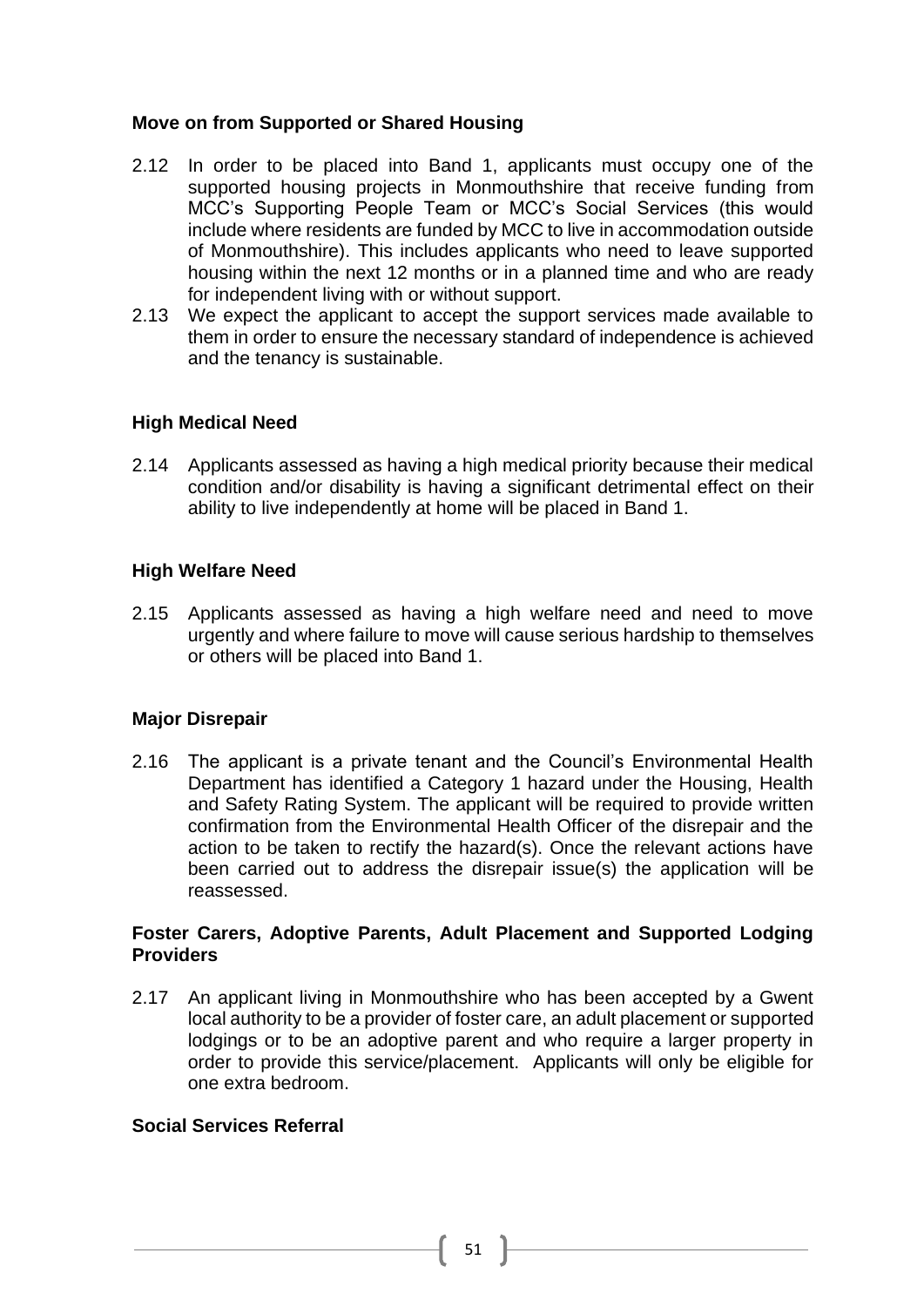2.18 The above band reason will be used for clients of Social Services who require specialist or supported housing urgently in order for them to resettle into the community or make the transition to independent living. This priority will not be awarded to Social Service clients who currently live independently.

## **Displaced Agricultural Workers**

- 2.19 The Rent (Agriculture) Act 1976 (the 1976 Act) requires MCC to use its best endeavours to provide accommodation for displaced agricultural workers. In order to be placed into Band 1:
	- a) The dwelling-house from which the worker is displaced is needed to accommodate another agricultural worker
	- b) The farmer cannot provide suitable alternative accommodation for the displaced worker and
	- c) They need to re-house the displaced worker in the interests of efficient agriculture
	- d) It is important, therefore, for Local Authorities to include in their allocation schemes a policy statement in respect of cases arising under the 1976 Act.

#### **Homeless Households Owed a Section 75 Duty by MCC**

2.20 Applicants accepted as being owed a duty under Section 75 of the Housing (Wales) Act 2014 by MCC. To be owed the duty the applicant would need to be considered by MCC to be in priority need and unintentionally homeless. They would also not have suitable accommodation available for occupation, which is likely to last for at least 6 months.

# **2 Children Under 5 Years Old in a Flat and no Lift**

2.21 Applicants who have two or more dependent child (living with them full time) both under the age of 5 and live in a flat above ground floor will gain Band 1. Homesearch will review this once one child turns 5 years of age and applicants will then be placed into Band 2.

# **Applicants Leaving the Armed Forces**

- 2.22 Applicants will meet this category when leaving the Armed Forces and are in receipt of their Cessation of Duty Notice or their Testimonial of Military Service Notice and they have a local connection to Monmouthshire. If the applicant has left the armed forces and secured alternative accommodation, they will be assessed on the accommodation they currently occupy. This band is awarded on basis the applicant doesn't own or lease their own accommodation and is threatened with/experiencing homelessness.
- 2.23 Applicants who are active participants in operations of the Territorial Army (TA) will not be given extra preference on the Homesearch Register.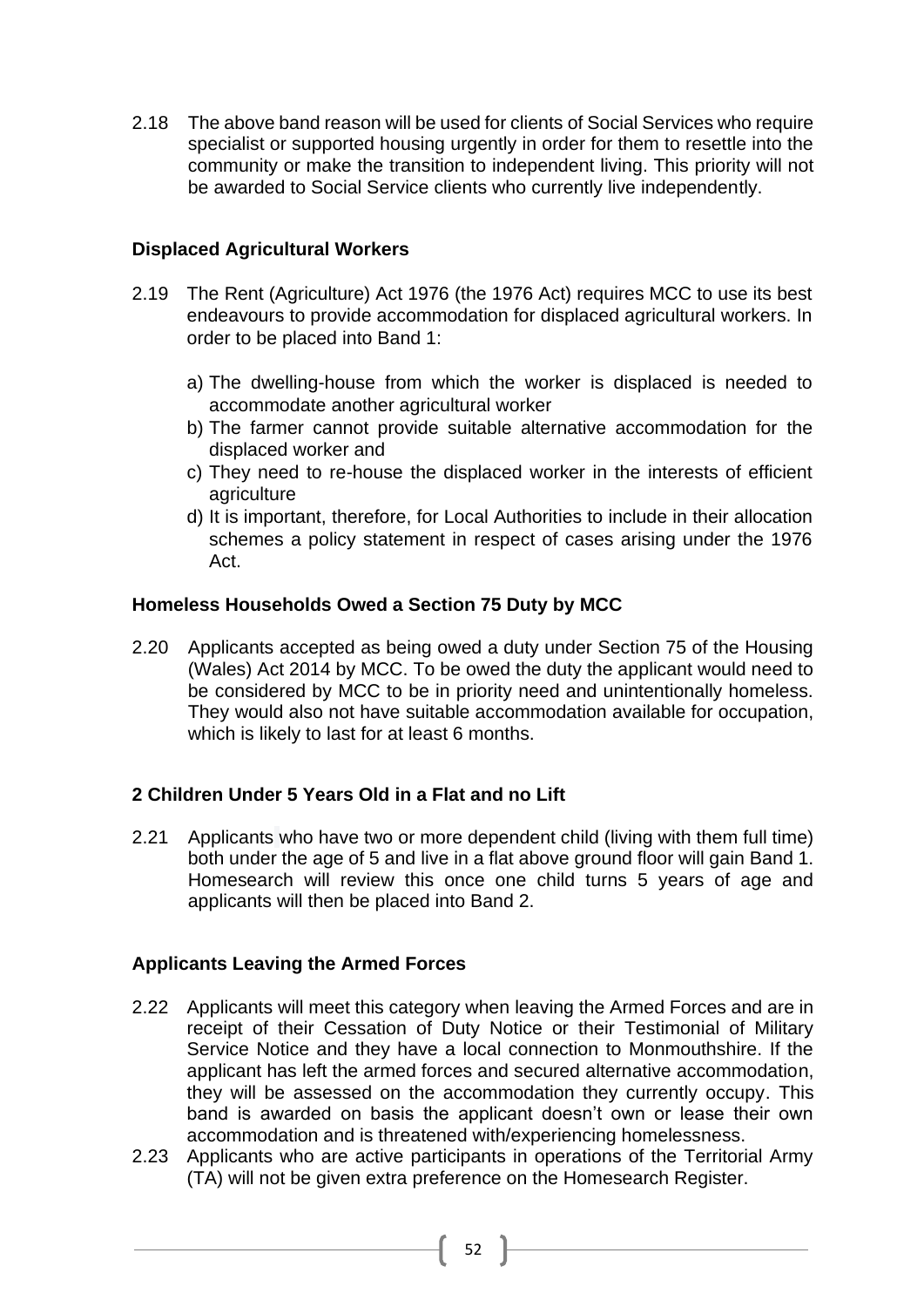2.24 When assessing sufficient financial resources (also see Section 5.8 below) Homesearch would disregard financial resources connected with being in the armed forces.

## **BAND 2 – Medium Housing Need**

3.1 This band is for applicants who have a housing need and are unable to resolve this need themselves. We arrange priority within Band 2 in the first instance in date order of entry into Band 2 and not by the original application date.

#### **Lacking One Bedroom**

- 3.2 Applicants who are lacking one bedroom in accordance with the "Size of Property" eligibility criteria. Applicants who are eligible for 2 different property sizes (i.e. 2 and 3 bedrooms) will be assessed on their minimum entitlement. However, where the children are of different sexes and aged 10 years or over, an additional bedroom over the minimum entitlement will be allowed when making the lacking assessment.
- 3.3 Single applicants occupying bedsit accommodation are not considered to be lacking a bedroom and therefore will be assessed as adequately housed.
- 3.4 Couples who are occupying one bedroom accommodation which cannot accommodate (as determined by environmental health) will be eligible for lacking one bedroom. The room will only be required to be capable of containing a double bed, a bed side table of reasonable dimension and adequate floor space to walk around the bed and reasonable sized storage for clothing.

#### **Medium Medical Need**

3.5 Applicants assessed as having a medium medical condition or disability whereby a move to alternative suitable accommodation would significantly improve their health.

#### **Medium Welfare Need**

3.5Applicants assessed as having a medium welfare need and moving to alternative accommodation would significantly improve their well-being.

# **Split Families**

3.6This category is for families that are reasonably expected to live together but are unable to live together because of their housing situation. To qualify for this category a family must be living separately from each other having previously lived together as a family unit. Applicants will need to demonstrate why they have to live apart e.g. living together would create severe over-crowding.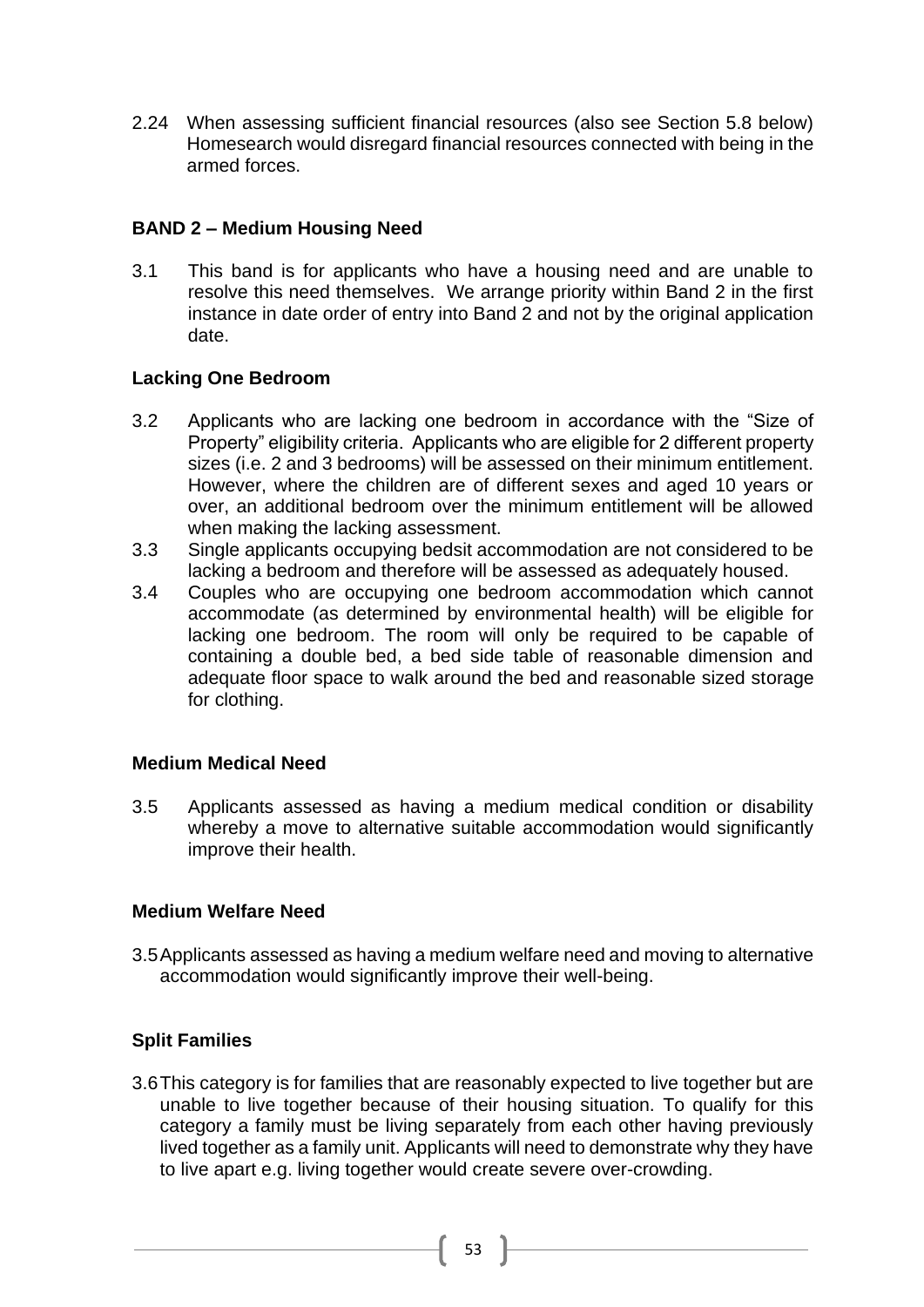# **1 Child Under 12 Years Old in a Flat and no Lift**

3.8 Applicants who have one or more dependent children who are younger than 12 and live in a flat above ground floor will gain Band 2. Homesearch will review this once one child turns 12 years of age and applicants will be placed into the appropriate band.

#### **Caravan Dwellers**

3.9 Applicants living in a caravan (as their main home) will be placed into Band 2.

# **Private Rented & Claiming Discretionary Housing Payment (DHP)**

3.10 To differentiate between private rented tenants that can and can't afford their private rented accommodation, applicants receiving DHP will be placed in Band 2.

#### **Families Sharing facilities**

3.11 This includes applicants with dependent children who are sharing with friends or relatives and who are not included in their application. This award should not be made where the applicant is the householder and has invited other people to live in the accommodation. This is because the applicant has chosen to share facilities. Home-owners who are sharing facilities following a relationship breakdown will be banded based on their circumstances.

#### **Owed Section 66 or 73 Homeless Duties**

3.12 Applicants owed a Section 66 duty, would be threatened with homelessness within 56 days and their priority need and/or intentional homelessness remains under investigation by MCC. Applicants owed a Section 73 duty, under the Housing (Wales) Act 2014, would be considered homeless and eligible for assistance.

#### **4. BAND 3 – Low Housing Need**

4.1 This Band will be for applicants with a low housing need. Priority within this Band will be arranged in order of date of application. The following groups of applicants will be placed into Band 3:

# **Low Medical Need**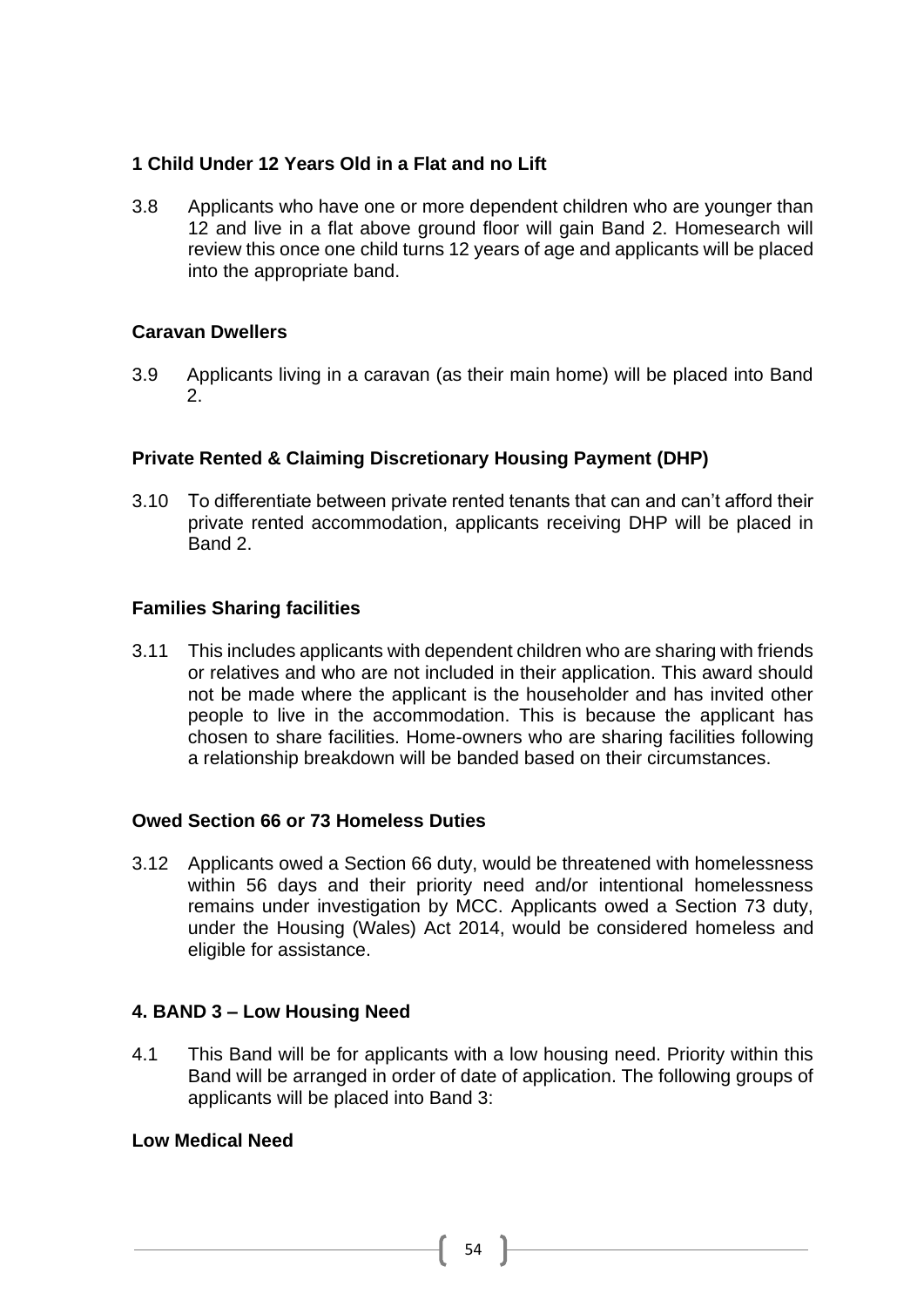4.2 Applicants assessed as having a low medical condition or disability where a move to suitable alternative accommodation would improve their health.

## **Low Welfare Need**

4.3 Applicants assessed by as having a low welfare need and moving to alternative accommodation would improve their well-being.

#### **Sharing Facilities**

4.4 Applicants who are sharing with friends or relatives and who are not included in their application. This award should not be made where the applicant is the householder and has invited other people to live in the accommodation. This is because the applicant has chosen to share facilities. Home-owners who are sharing facilities following a relationship breakdown will be banded based on their circumstances.

#### **Reduced Banding Due to Refusals 1**

4.5 See Section 5.6 in Appendix 3 for further information on reduced banding due to refusals.

#### **Adequately Housed Private Tenants with a local connection**

4.6 Adequately housed private tenants with a local connection to Monmouthshire. Would include all privately renting applicants not claiming DHP.

#### **Minor Disrepair**

4.7 Where the applicant is a private tenant and is living in accommodation which the Council's Environmental Health Department have confirmed that it is a Category 2 Hazard under the Health & Safety Rating System.

#### **BAND 4 – No Housing Need**

5.1 This Band is for applicants with no recognised housing need and these applicants are extremely unlikely to receive an offer of accommodation under this scheme. Priority within this band will be arranged in order of date of application.

#### **Home Owners**

5.2 All home owners will be placed into Band 4. The only exception to this is if applicants are eligible for medical priority. To be awarded medical priority an applicant would need to demonstrate that they cannot afford to either buy an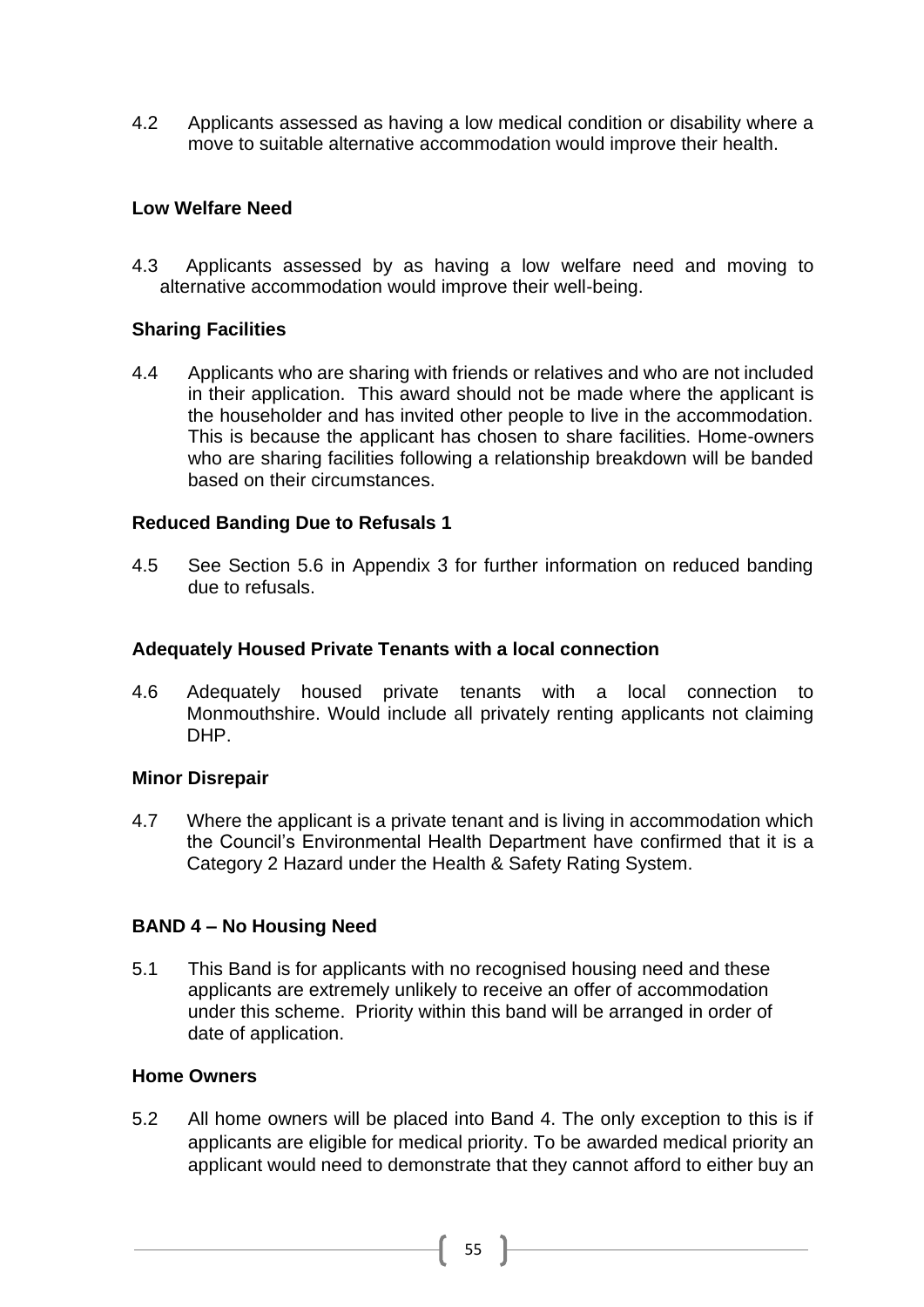adapted property or make the required adaptation(s) to their current home. Any adaptation(s) would need to be assessed/recommended by an Occupational Therapist.

- 5.3 Home owners seeking to move who disclose a welfare need, including financial problems, will be referred to MCC's Housing Options Team.
- 5.4 Applicants who have a financial interest in a property they don't occupy will be required to demonstrate why they do not reside in their property. If there are justifiable reasons as to why they do not occupy the property they own, they will be assessed on where they currently reside.

#### **Serving Armed Forces Personnel**

- 5.5 Applicants who are serving in the British Armed Forces can apply to join the Housing Register and will initially be placed into Band 4.
- 5.6 Those applicants who have a local connection to Monmouthshire will be moved into Band 1 on receipt of their Cessation of Duty Notice or Testimonial of Military Service Notice. Applicants who are Reservists (Territorial Army, Royal Navy / Royal Marine Reserve, Royal Airforce Reserve), will not be moved to Band 2, under Leaving the Armed Forces Priority.

#### **Serving Prisoners**

5.7 Applications from serving prisoners will be placed into Band 4 until they are released from prison. They will then be required to complete a change of circumstances form on release and their application will re-assessed based on the accommodation that they occupy. Any prisoner who is going to be homeless on release from prison should be referred to the relevant Council's homelessness team i.e. the Local Authority where they have a local connection.

#### **Sufficient Financial Resources**

5.8 Income/money received as a result of leaving the armed forces or from welfare benefits will be excluded when Homesearch considers financial resources. If a single applicant or joint applicants earn more than £45000.00 per year, they will be placed into Band 4. If cash investments/savings exceed £16,000.00 or if capital assets exceed £50,000.00 they will also be placed into Band 4. The only exception to the above criteria is if applicants are eligible for medical priority.

#### **Reduced Banding Due to Refusals 2**

5.9 See Section 5.6 in Appendix 3 for further information on reduced banding due to refusals.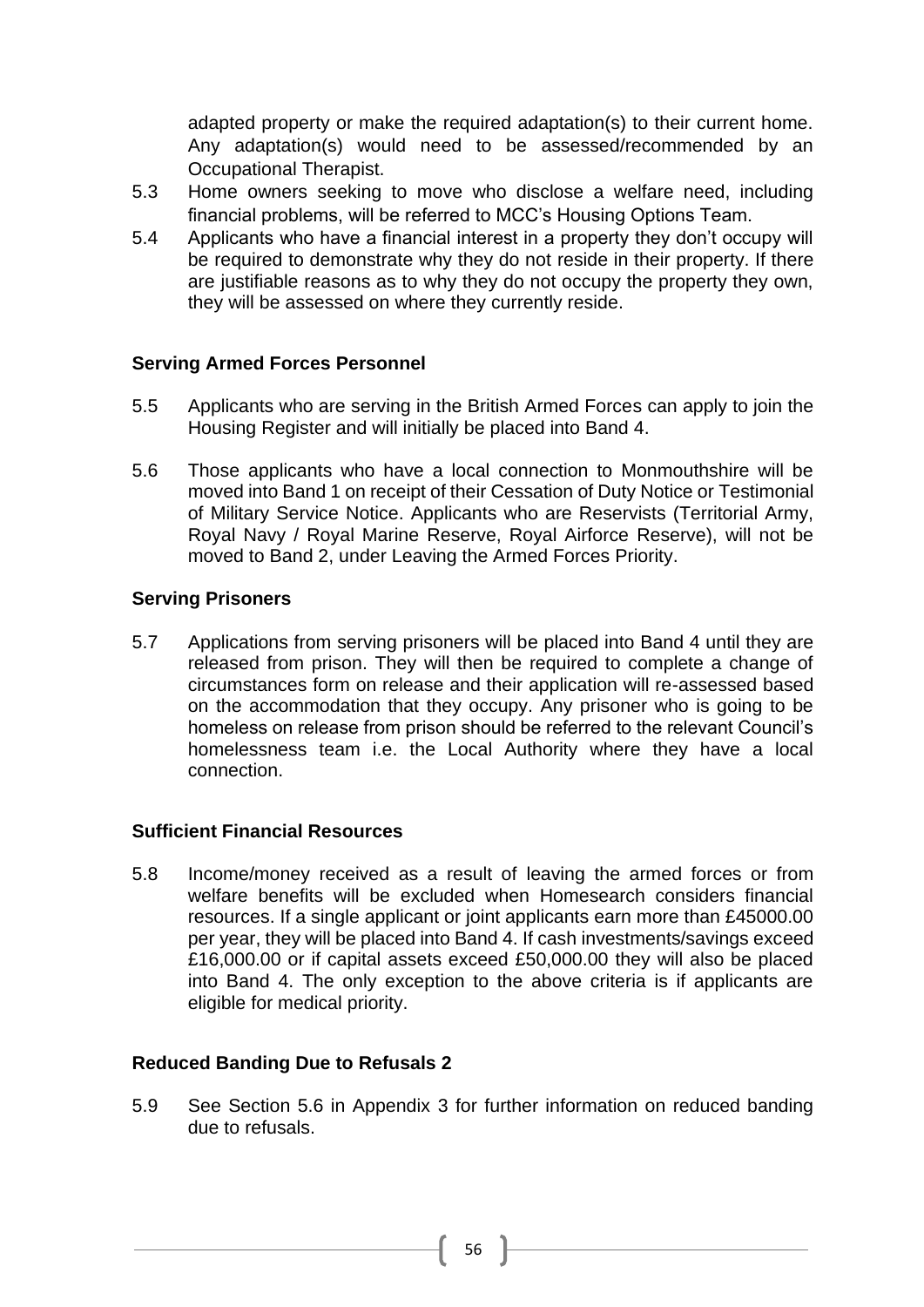# **No Local Connection**

5.10 All applicants who have no local connection to Monmouthshire will be placed into Band 4 unless they can demonstrate an over-riding medical need to locate to Monmouthshire as treatment can only be provided in Monmouthshire.

#### **Adequately Housed Registered Social Landlord Tenants**

5.11 Will be placed into Band 4 unless they can demonstrate another over-riding housing need that places them above Band 4.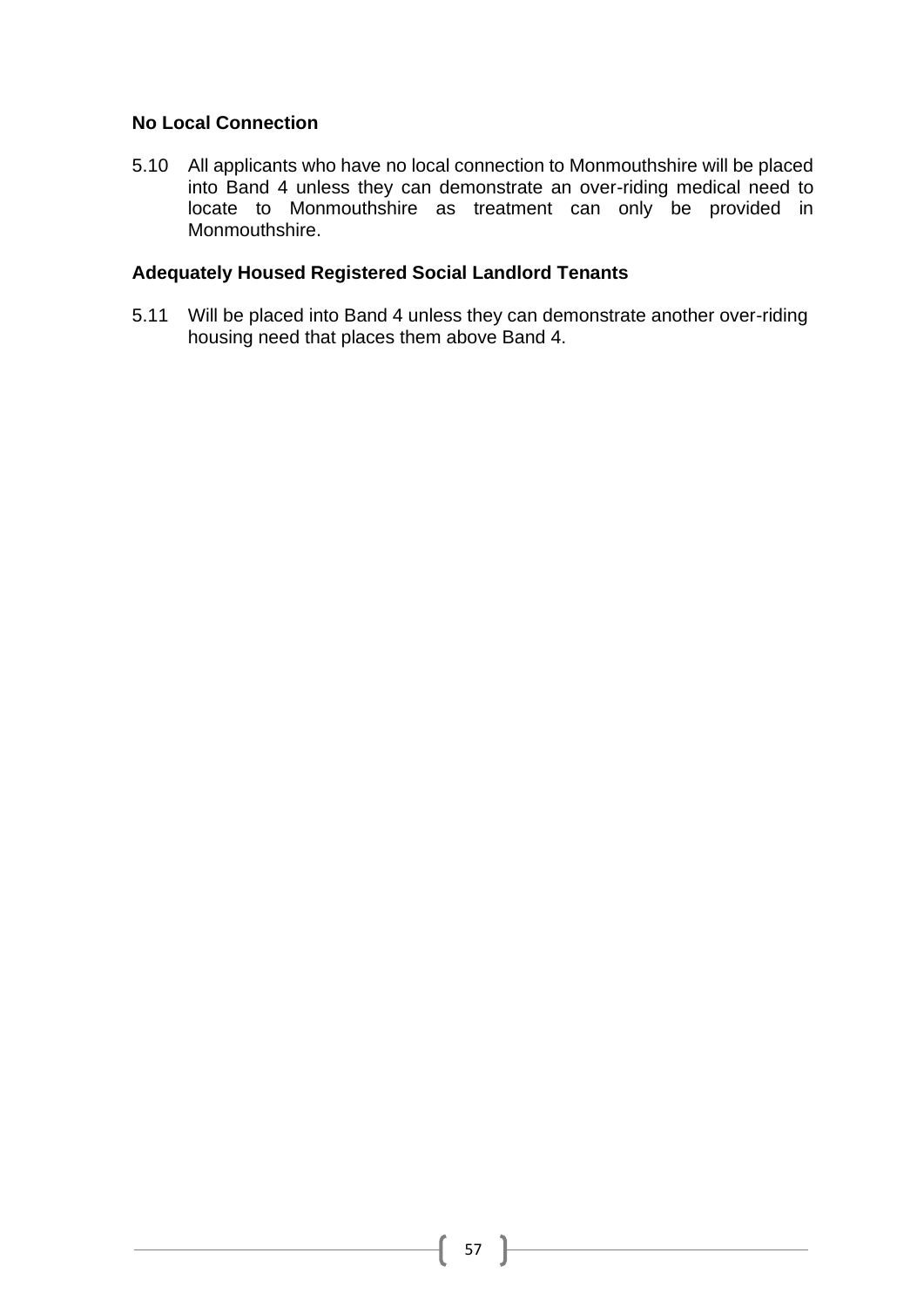# **Appendix 10 – Local Letting Plan Criteria**

| 1. Local Letting Plans (LLP)                                                                             |  |  |  |  |  |  |
|----------------------------------------------------------------------------------------------------------|--|--|--|--|--|--|
| 1.1 As per Section 23 of the Homesearch Policy, Homesearch partners may                                  |  |  |  |  |  |  |
| consider applying Local lettings plans (LLPs).                                                           |  |  |  |  |  |  |
| 1.2 An LLP allows allocation criteria in the main Homesearch Policy and                                  |  |  |  |  |  |  |
| Procedures to be adjusted. It enables additional criteria to be added onto the                           |  |  |  |  |  |  |
| allocation of social housing in a localised community e.g. social housing can only                       |  |  |  |  |  |  |
| be let to someone above a certain age/currently working/no history of ASB etc.                           |  |  |  |  |  |  |
| So an LLP can influence which group of people will be allocated tenancies in                             |  |  |  |  |  |  |
| certain areas. In LLP can be used to respond to local issues and support                                 |  |  |  |  |  |  |
| sustainable communities/community cohesion.                                                              |  |  |  |  |  |  |
| LLP's<br>available<br>1.3<br>applicant<br>for<br>Also<br>guidelines<br>see<br>at                         |  |  |  |  |  |  |
| www.monmouthshirehomesearch.co.uk<br>2.                                                                  |  |  |  |  |  |  |
| <b>LLP Principles</b>                                                                                    |  |  |  |  |  |  |
| 2.1 Homesearch partners will keep the use of LLPs to a minimum.                                          |  |  |  |  |  |  |
| 2.2 Each Local Lettings plan developed will include:                                                     |  |  |  |  |  |  |
| Key aims and objectives.                                                                                 |  |  |  |  |  |  |
| Key proposals.                                                                                           |  |  |  |  |  |  |
| Timescale for implementing the plan and the review period following<br>implementation.                   |  |  |  |  |  |  |
| Duration of plan and whether it includes initial allocations or all relets.                              |  |  |  |  |  |  |
| Details of the area/properties included in the plan.                                                     |  |  |  |  |  |  |
| Details of how allocation/shortlisting of properties will be managed.                                    |  |  |  |  |  |  |
| Any consultation on the proposal (if relevant) and the outcomes.                                         |  |  |  |  |  |  |
| How success of the LLP will be measured.                                                                 |  |  |  |  |  |  |
| Risks of implementing the plan and measures to reduce any risk.                                          |  |  |  |  |  |  |
| <b>of</b><br>all<br>letting<br>plans<br>place<br>will<br>Details<br>Local<br>be<br>published<br>in<br>at |  |  |  |  |  |  |
| www.monmouthshirehomesearch.co.uk and further information is also available                              |  |  |  |  |  |  |
| from Homesearch upon request.                                                                            |  |  |  |  |  |  |
| 2.3 Each Homesearch partner can propose an LLP. MCC will then decide                                     |  |  |  |  |  |  |
| whether or not to implement the LLP (decision making is delegated to a                                   |  |  |  |  |  |  |
| designated MCC Officer).                                                                                 |  |  |  |  |  |  |
|                                                                                                          |  |  |  |  |  |  |

ſ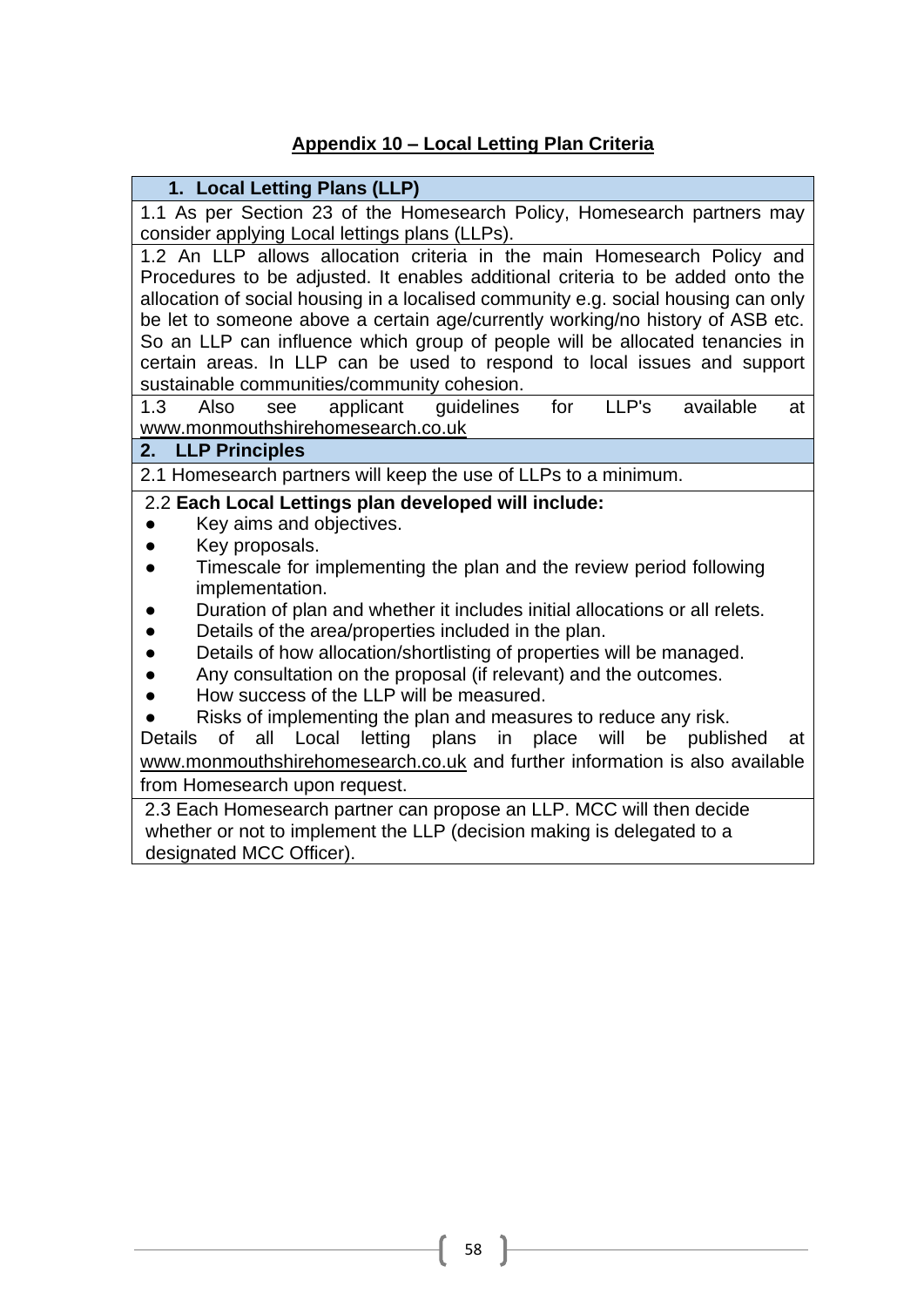# **Appendix 11 - Intermediate Housing Framework**

#### **1.0 What is Intermediate Housing?**

1.1 Intermediate Housing is where prices or rents are above those of social rented housing but below market house prices or rents.

#### **2.0 What does this include?**

- 2.1 In Monmouthshire this includes
	- Low Cost Home Ownership Homebuy/Shared Equity
	- Shared Ownership
	- Intermediate Rent
	- Rent to Buy

The above products are subject to review and can be withdrawn at any point; any new intermediate housing options can be identified and operated under this framework.

#### 2.1.1 **Low Cost Home Ownership – Homebuy/Shared Equity**

Homes can be purchased where a Registered Social Landlord (RSL) will hold an equity share in the property (typically 30% - 50% of the market value). There is no interest, rent or any other charges associated with the equity share. When the homeowner decides to sell the property on, the equity share is repaid based on the current market value of the home. To be eligible prospective purchasers must have a gross household income of £25,000 - £50,000 per annum.

#### 2.1.2 **Shared Ownership**

This is also referred to as part buy/part rent. The scheme will typically offer applicants an opportunity to purchase 50% to 70% of the value of the property; the remaining share will be liable for a rental charge. Refer to individual RSL for required income level to access shared ownership.

#### 2.1.3 **Intermediate Rent**

Intermediate Rent offers the opportunity to rent a good quality home at less than you would expect to pay in the open market for a similar home in a similar area. To be eligible you must be in employment with a gross household income of £15,000 - £36,000 per annum.

# 2.1.4 **Rent to Own**

Rent to Own supports the purchase of a home for those who do not have sufficient funds for a mortgage deposit. The scheme enables tenants of rental properties within the scheme to build up a lump sum towards a deposit whilst they rent their home. The lump sum toward the deposit can then be used to help secure a mortgage to enable the purchase of the home. To be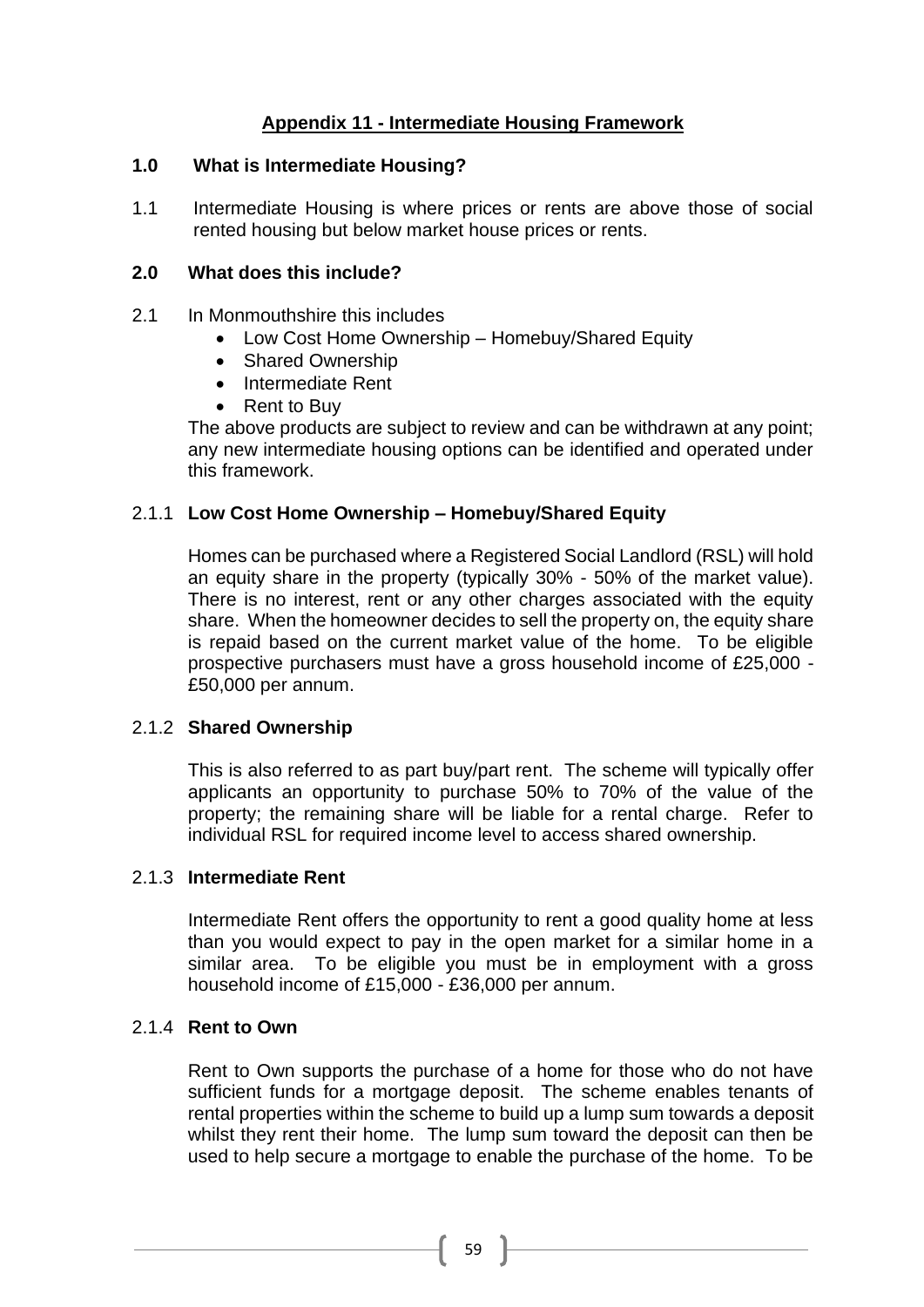eligible prospective purchasers must have a gross household income of £25,000 - £50,000 per annum.

# **3.0 Management and Administration**

- 3.1 Opportunities to purchase or rent properties will be advertised on the Homesearch website, preference will be given to those registered for intermediate housing. To be considered for an intermediate property applicants must express an interest via Homesearch.
- 3.2 In the event of more than one applicant, being interested in a property the priority will be given in the following order:
	- Local connection to Monmouthshire
	- Date of registration
	- Financial ability to proceed

# **4.0 Local Connection to Monmouthshire**

- 4.1 In order to meet local housing need, we will give priority to applicants who have a local connection to Monmouthshire.
- 4.2 Local connection is defined as:
	- a) The applicant or a member of their household currently resides in the County, an applicant must have lived in Monmouthshire through their own choice for 2 out of the past 3 years or 3 out of the past 5 years.
	- b) The applicant or a member of their household are employed within the County and they work within the area (i.e. not just where the employers head office is). Someone who is self-employed would need to show that they routinely work in Monmouthshire to qualify. Employment will be deemed to be work that is permanent or long term in nature and is for 15 hours a week or more.
	- c) The applicant or member of their household has a family association (being mother or father (or someone who's acted in that capacity), brother, sister or dependent children or adult children) who reside within the County. This includes step children and adopted children, there will be no local connection where the relationship is estranged.
	- d) The applicant has just been or is about to be discharged from the British Armed Forces and has previously lived in the County immediately prior to joining the armed forces.
	- e) There are special circumstances, for example, the applicant or their household member needs to be near special medical or support services that are available in the Monmouthshire area. A local connection established on these grounds is likely to be exceptional.
- 4.3 In instances where none of the short listed applicants are able to meet the defined local connection criteria, priority will be given to those who have lived in Monmouthshire for the longest amount of time.

# **5.0 Which Intermediate properties are included?**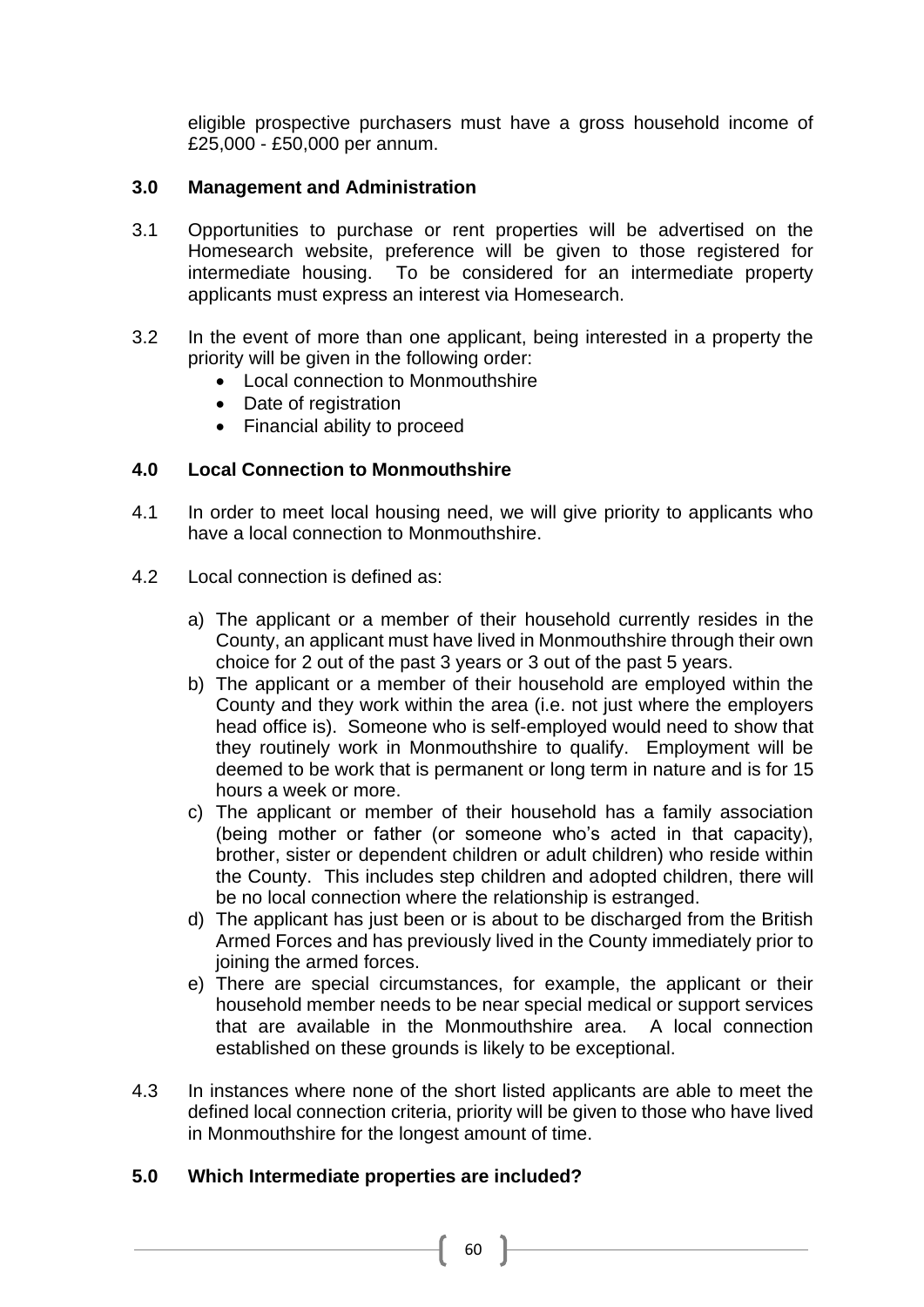- 5.1 Properties included are those which have been secured by Monmouthshire County Council through Section 106 obligations and properties funded through the allocation of Social Housing Grant, Housing Finance Grant, Rent to Own/Shared Ownership monies and any other relevant future Welsh Government funding scheme. Therefore, intermediate properties acquired by RSL's using their own funds are not covered by this policy.
- 5.2 Properties which have re-sale covenants included in the contract are also included.

#### **6.0 Sales and Re-Sales**

- 6.1 Upon purchasing a property, pre-emption provisions will be included in the transfer between the developer and the purchasing RSL. The provisions will include clauses stating the buyer cannot dispose of the property without first allowing the RSL or Council an agreed period to nominate a buyer. If for any reason pre-emption provisions are not included in the transfer of sale, a separate agreement between the RSL and purchaser will be drawn up and registered separately against the property title.
- 6.2 A condition of the sale will prohibit any owner to sublet the whole property; this therefore prevents any properties being used as investments. Property owners are able to sublet a room while they remain in occupation and use the property as their principal home.
- 6.3 Either the RSL or Monmouthshire County Council (depending upon who holds the equity share) will be responsible for managing and recycling the agreed equity share for each property.
- 6.4 Upon resale the home owner is responsible for all associated costs with selling a house. Typical costs associated with selling a property could include:
	- Administration/Estate Agency Fees
	- Conveyancing costs
	- Cost of Energy Performance Certificate
	- Any charges associated with repaying your mortgage such as early repayment charge (if applicable)

# **7.0 Eligibility**

- 7.1 Intermediate housing options are primarily aimed at first time buyers or those struggling to access homeownership or private rental properties at open market levels.
- 7.2 In conjunction with Monmouthshire County Council signing up to the Armed Forces Community Covenant, service personnel will be considered providing they meet other eligibility criteria of the scheme. Any financial resources connected with being in the armed forces will be disregarded when assessing eligibility and sustainability.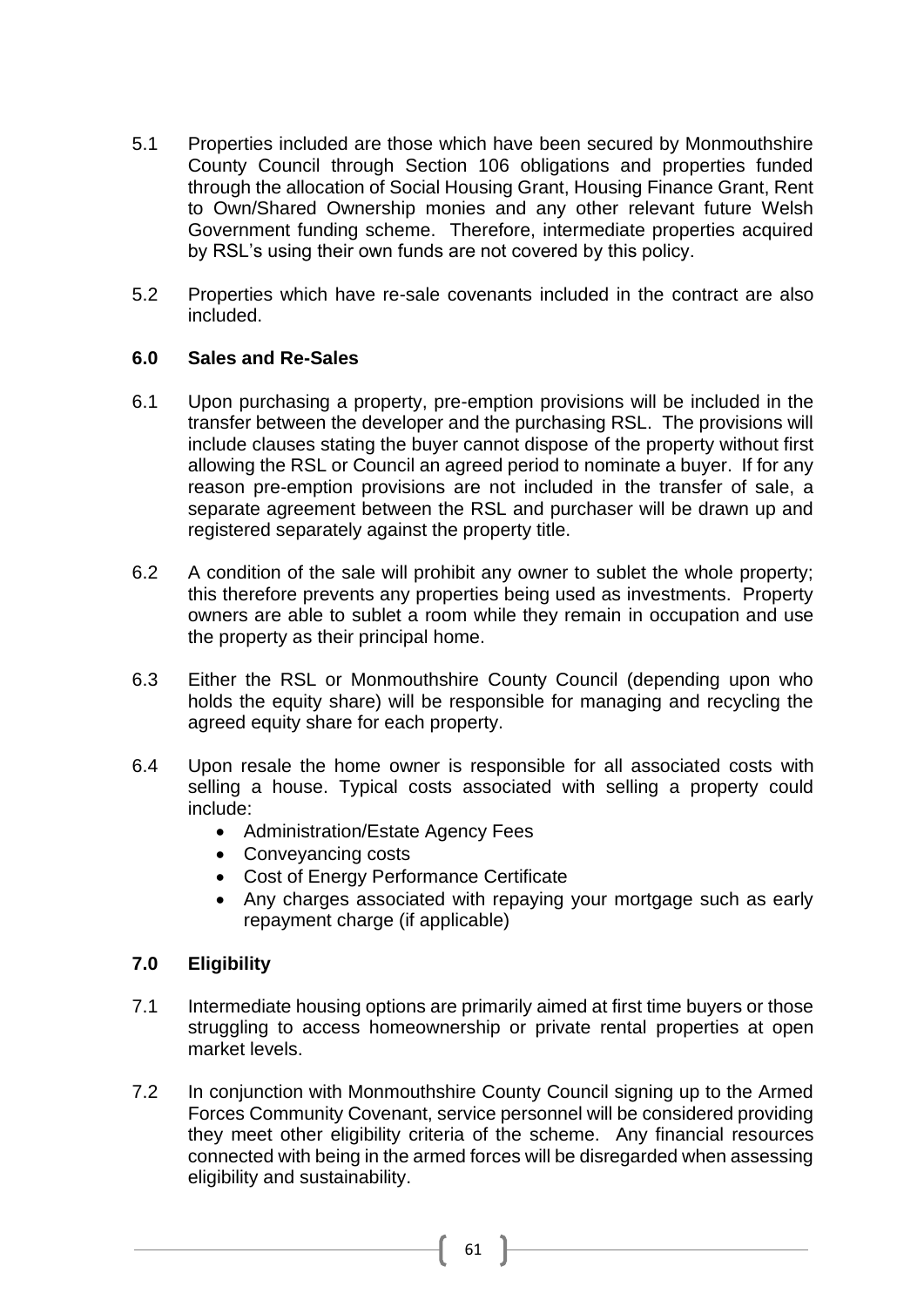7.3 Unless otherwise stated all properties will be advertised with the intention of achieving the maximum/ideal occupancy levels. If the ideal occupation cannot be secured, then less than the ideal occupancy will be accepted in descending order in accordance with local connection, date of registration and financial ability to proceed.

| Household<br>Size                                          | 1 Bed | 2 Bed<br>4 Person House | 3<br><b>Bed</b><br>5 Person House | <b>Bed</b><br>4<br>6 Bed House |
|------------------------------------------------------------|-------|-------------------------|-----------------------------------|--------------------------------|
| Single Person                                              | X     | X                       |                                   |                                |
| Couple                                                     | X     | X                       |                                   |                                |
| Single/Couple                                              |       | X                       |                                   |                                |
| who are pregnant                                           |       |                         |                                   |                                |
| Single/Couple<br>$+$<br>1 child                            |       | X                       | X                                 |                                |
| Single/Couple +<br>2 children                              |       |                         | X                                 |                                |
| Single/Couple<br>$\ddot{}$<br>3 children                   |       |                         | X                                 | X                              |
| Single/Couple<br>$+$<br>4<br><b>or</b><br>more<br>children |       |                         |                                   | X                              |
| 2 Single Adults                                            |       | X                       |                                   |                                |

7.4 Property Size

- 7.5 Once shortlisted for a property, applicants must demonstrate their eligibility by producing evidence of their residence or family connection to Monmouthshire, valid identification, and confirmation of their financial circumstances.
- 7.6 To purchase a property applicants must have an acceptable credit history and be in a position to access a mortgage with an approved mortgage lender – approved by the Council of Mortgage Lenders (CML). The purchaser must provide the RSL with a valid mortgage offer certificate on application of eligible properties.
- 7.7 An applicant must not be in rent arrears, have any re-chargeable arrears to the Local Authority or RSL partners or be subject to a court order for breach of tenancy conditions to proceed with an offer of accommodation.

#### **8.0 Intermediate homes in rural areas**

8.1 Where an opportunity arises to allocate intermediate homes in rural areas, we will defer and prioritise in accordance to the Rural Allocations Policy - see Appendix 1.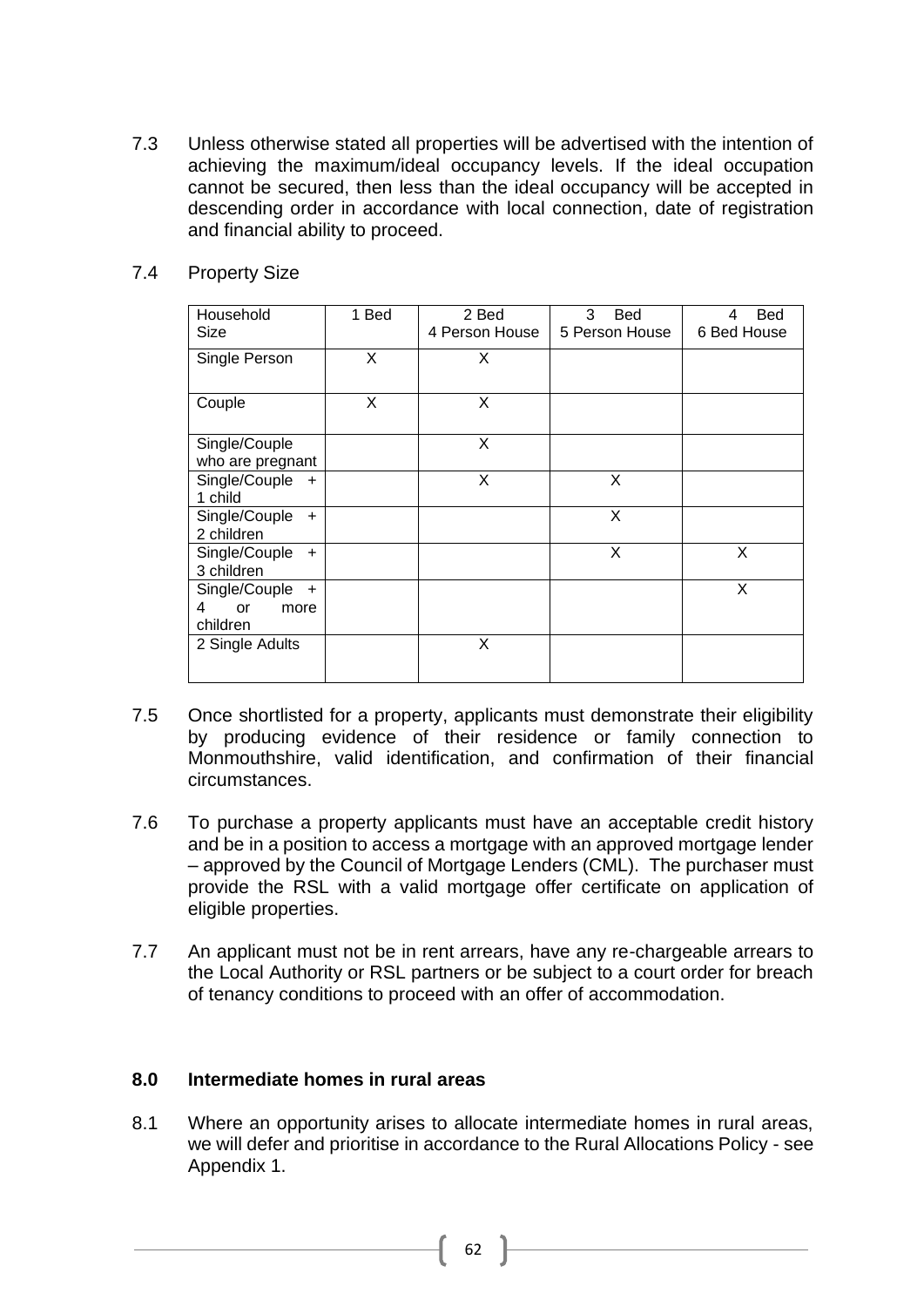#### **9.0 Registration**

- 9.1 Applicants must register through Homesearch, once registered applicants will be able to log in using their email address and password.
- 9.2 Any registration details found to contain false or misleading information could result in the cancellation of the registered application.
- 9.3 It is the responsibility of applicants to ensure their application is kept up to date with regard to any change in personal circumstances.
- 9.4 Registration for Intermediate properties does not bind the Council or the RSL to offer any particular property or any property at all. The allocation of Intermediate housing is not bound by the same legislation as the administration of social housing.

#### 10.0 **Fees**

- 10.1 Registration to the scheme is free of charge.
- 10.2 Applicants must refer to the individual RSL for details of holding fees, rent in advance and other administration charges when a property is selected.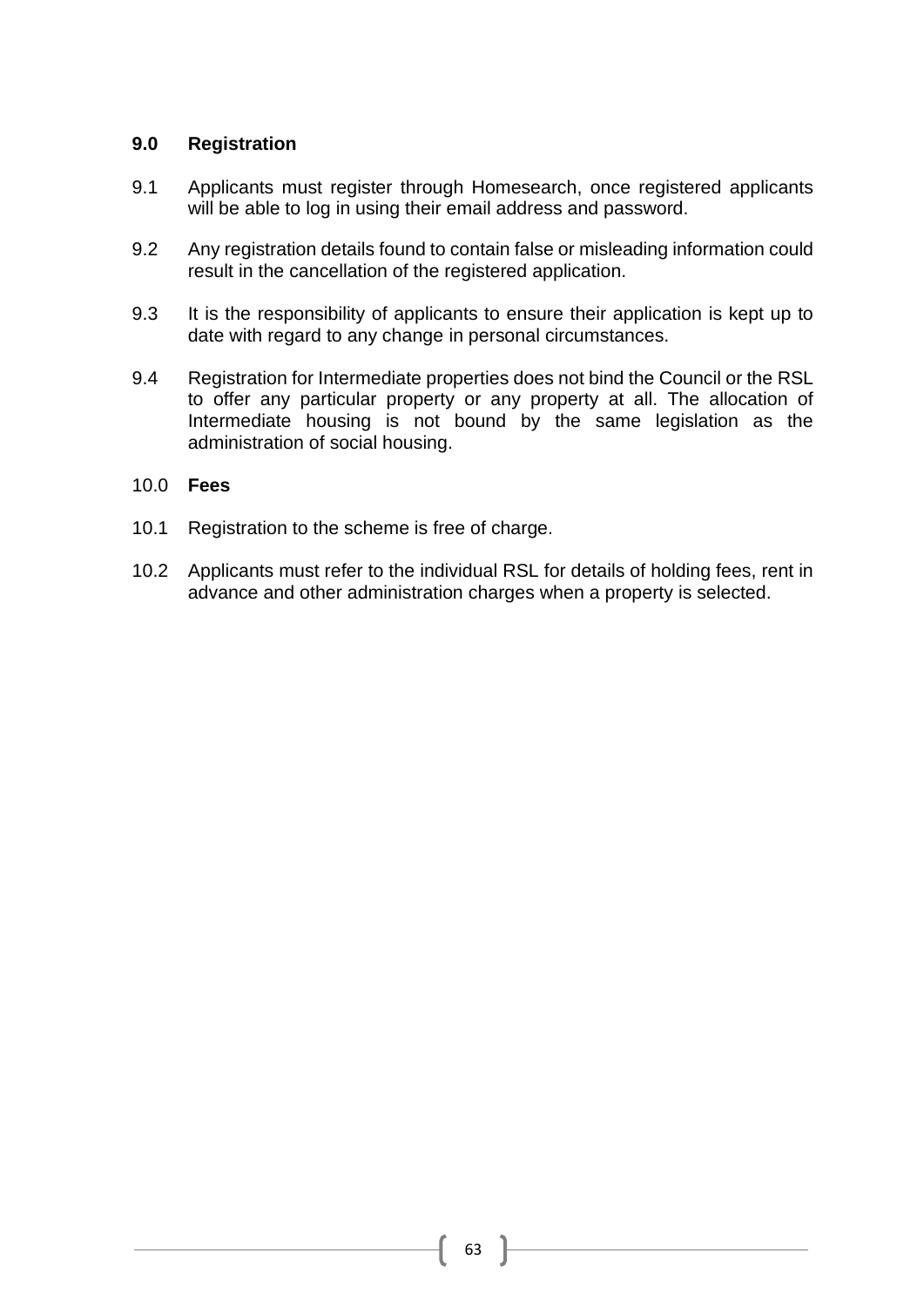# **Appendix 12 – Rapid Re-housing Protocol**

It is a requirement of Welsh Government, as per the Phase 2 Planning Guidance for Homelessness and Housing Related Support, for the Council to have a 'move-on protocol with rapid re-housing at its heart' for re-housing those in emergency/temporary homeless accommodation into suitable permanent accommodation.

The Council is required to minimise the number of placement moves for any individual or family that experiences homeless. Settled permanent accommodation following a short period of time in emergency accommodation is the desire for all partners when working together to eradicate homelessness and promote sustainable tenancies.

MCC will work closely with the Monmouthshire Housing Partnership to facilitate adequate availability of social housing stock through local housing associations to help meet local homeless need through the flexible quota arrangement within the existing Monmouthshire Homesearch Housing Allocation Policy. The Council is committed to RSL's having the guarantee of immediate Intensive Resettlement Housing Support for those needing to be accommodated via the homeless route. In the short-term this will be provided through an interim reconfigured Housing Support Grant funded service provided by Pobl. It is acknowledged that not all applicants may be suitable for all vacancies and there may be occasions where an allocation is considered as too high risk. In these rare circumstances the applicant can be bypassed, however, all such bypasses and the reasons why, must be reported to the Council at the time of bypass for monitoring purposes.

Should this support not be available this may prevent the Council from moving some applicants on to permanent accommodation.

On a homeless determination and a Band 1 status assessment under the Homesearch Allocation Policy, Housing Options Officers will work closely with Homesearch Officers to ensure registration of housing applications and minimise delays in processing applications. The allocated Support Worker will be involved by providing individual support plans to illustrate the intensity of support to be delivered, as well as the individual's commitment to working towards a successful tenancy.

Any barriers to an offer of accommodation, such as previous rent arrears, will be negotiated by this triage, and if necessary, the Council will utilise the Homeless Prevention Fund to reduce/refund arrears. Any support issues such as previous behaviour or substance misuse issues which could inhibit an offer being successful, will be addressed via the support plan and evidenced by the involvement of the Substance Misuse Assertive Outreach Worker (also part of MCC bid), and Mental Health services.

To further support individual clients, the Council or support providers will refer clients into the multi-agency Housing Intervention Panel to consider and identify solutions. The Council, housing associations and support providers are committed to both referring clients and attending meetings.